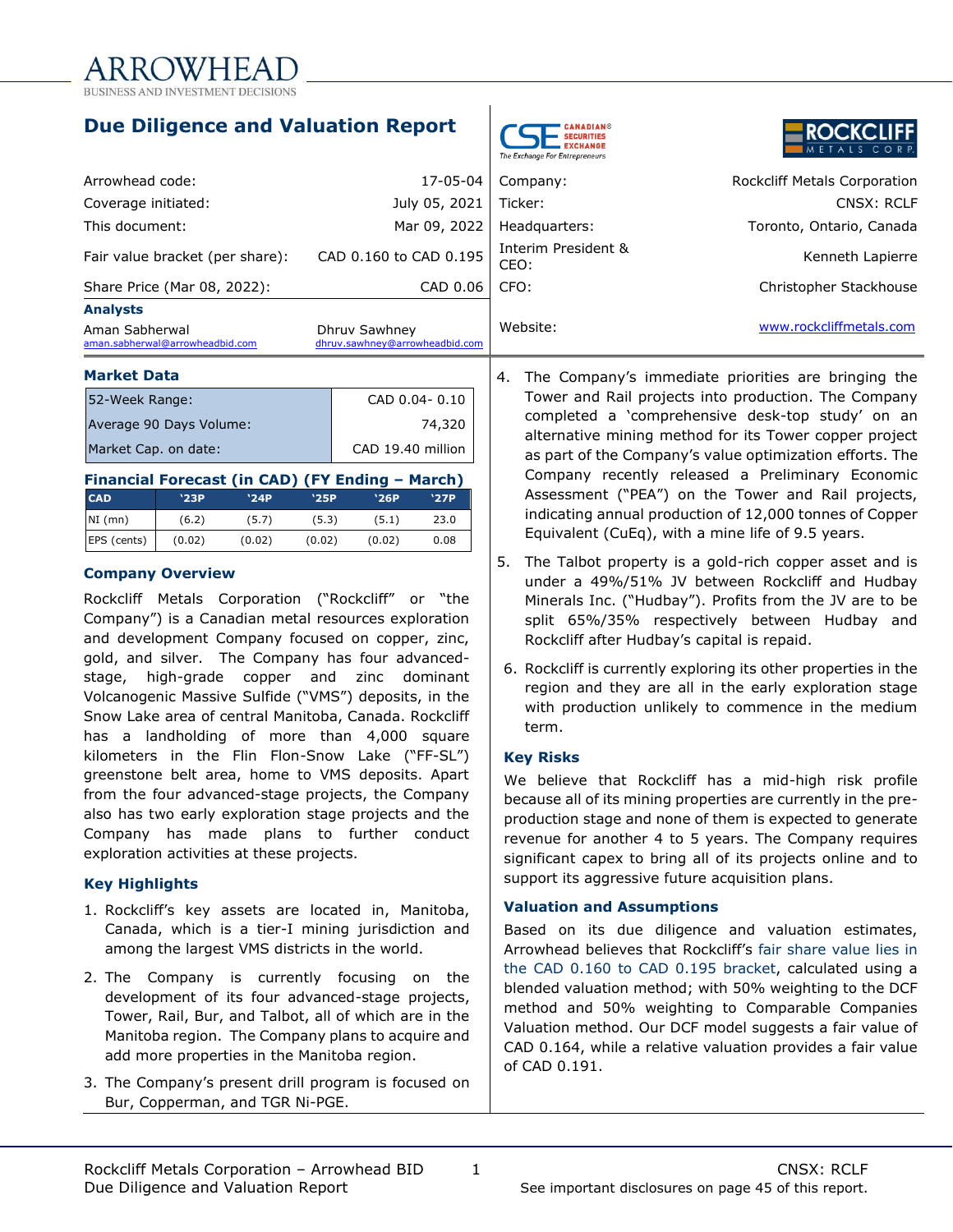

## **Table of Contents**

 $\overline{2}$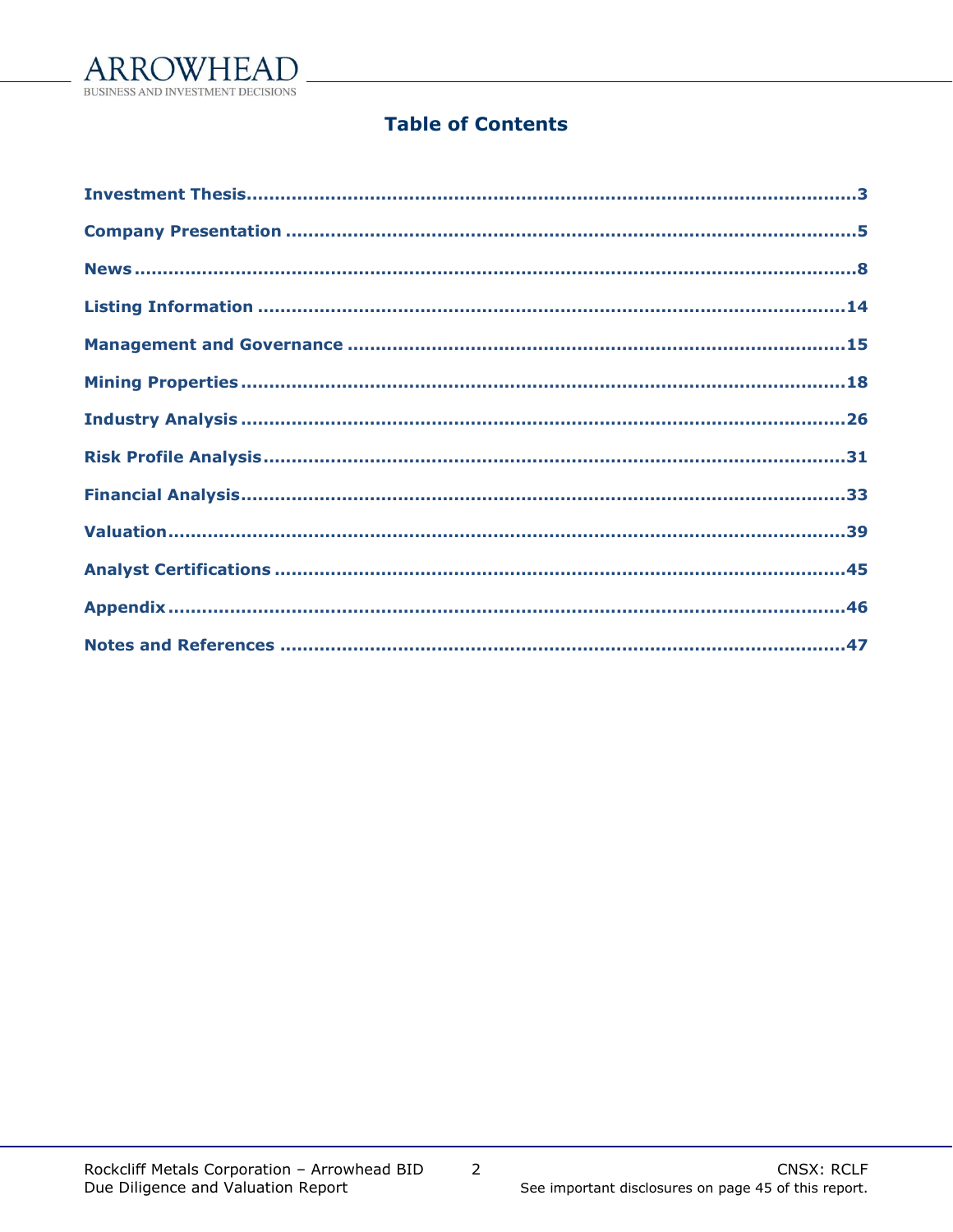

## <span id="page-2-0"></span>**Investment Thesis**

Arrowhead is updating its equity research coverage of Rockcliff Metals Corporation ("RCLF") with the following investment highlights:

## *Large portfolio of high-potential exploration properties with processing hub at the center*

Rockcliff focuses on identifying, exploring, and developing copper- and zinc-dominated assets in regions that have a prolific history of producing high-grade metal. Most of the Company's key properties are in Canada's resource-rich central Manitoba region and adjacent to assets that have been in production for years. The Company's properties have a combined area of approximately 4,000 square kilometers and include five high-grade copper dominant deposits and two zinc dominant deposits with near-surface mineralization, located in a VMS district in the Flin Flon – Snow Lake Greenstone Belt.

Rockcliff commenced a new PEA for the Tower and Rail projects in late 2021 to incorporate the results of a desk-top analysis that was conducted in May 2021 for the Tower project. The Desk-top analysis suggested replacing the method suggested by the PEA conducted in January 2021 with a traditional mining method since it is cost-effective. The PEA released for Tower and Rail properties in February 2022 indicated multiple upside opportunities for the projects. The PEA provided an estimated annual production of 12,000 tonnes of CuEq, with a mine life of 9.5 years. Rockcliff is looking to acquire more assets, both independently as well as through joint ventures ("JV"), that would complement its existing portfolio and support its objective of becoming a pure resource exploration, development, and mining company.

## *Increasing copper demand from the Renewable Energy sector a major tailwind*

Despite an expected increase in global copper production in the coming years, the supply of copper is expected to fall short of demand and the demand-supply gap is expected to increase. This gap can be attributed to a significant increase in copper demand for usage in electric vehicles ("EVs"), electrical grids, and renewable energy production and storage infrastructure. Copper inventories are severely depleted and are likely to deplete further as the global economy begins to reopen and reflate. LME copper cash prices have almost doubled from USD 4,617.5 per tonne on March 23, 2020, to USD 10,257 per tonne on March 2, 2022. In case scrap usage does not increase, copper prices are expected to cross USD 20,000 per tonne. Rockcliff is preparing to make the most of the expected copper price rally by quickly bringing three of its high-grade copper mining properties online.

## *Ability to raise capital to advance projects and make acquisitions will be critical for growth*

Rockcliff's immediate priority is to bring the Tower and Rail assets into production, and also focus on the early exploration activities at Bur and Copperman properties. The Company expects the Tower project to entail a pre-production CAPEX of CAD 81.0 million, as per the results of the latest PEA released in February 2022. With Rockcliff also planning to continue exploration and development work at its other assets, the Company's ability to raise capital will be critical going forward. The Company's success thus far is attributable to its stringent asset selection process due to which it has high-grade reserves in resourcerich areas. However, as these assets advance towards production, the Company will have to convince investors of its long-term vision and its ability to manage production-stage and milling operations to raise funds. The Company will also have to successfully negotiate offtake agreements to give investors and lenders confidence in its marketing and resource monetization abilities.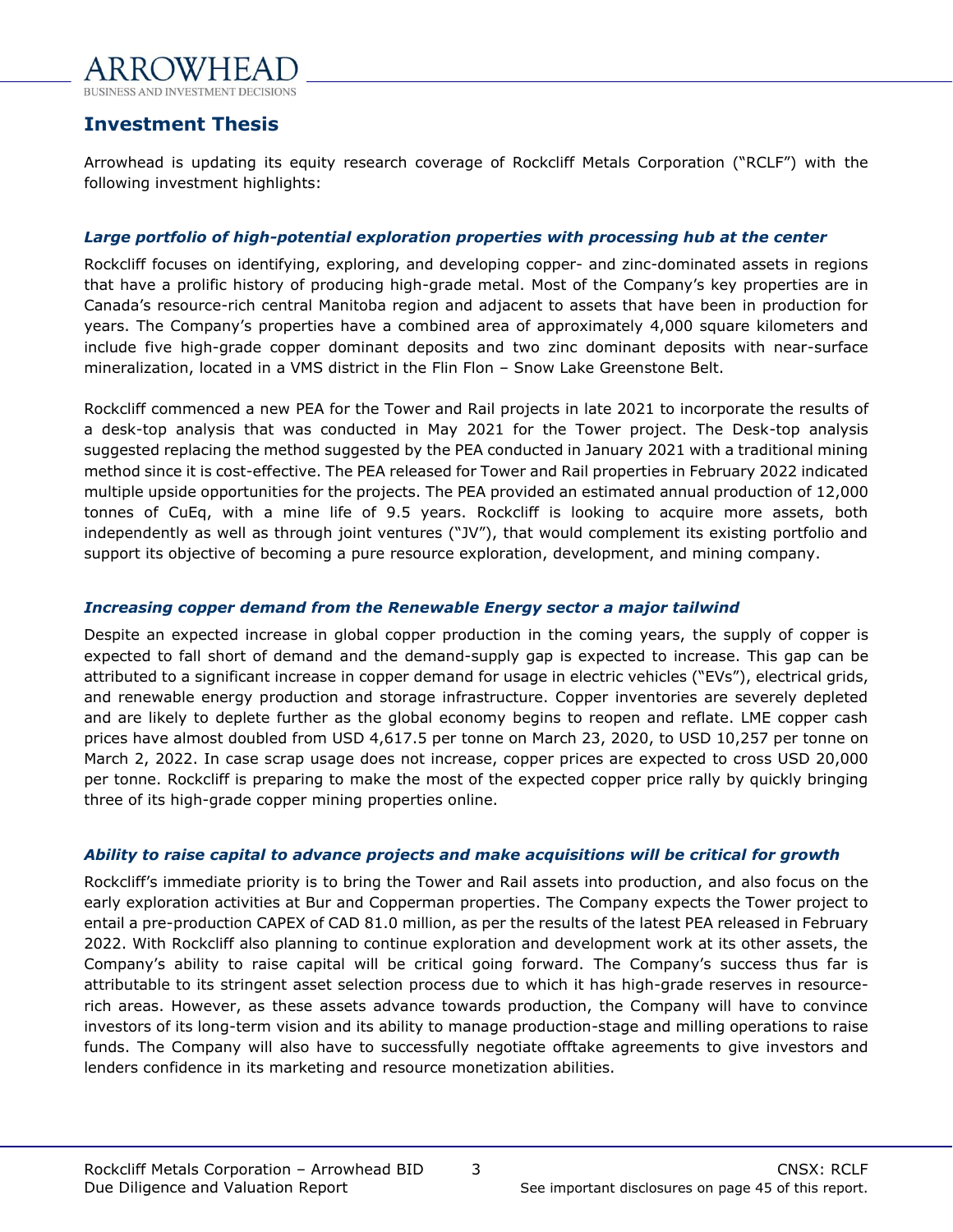

## *The Hudbay JV could produce critical learnings for other projects*

Rockcliff does not have any experience in operating and managing in-production assets since none of its assets have entered production yet. However, the Company's leadership team has extensive experience in managing in-production assets at other organizations but has not worked with such assets together, as one team. The Company is exploring all its assets independently except for Talbot, which is under a 49%/51% JV with Hudbay. Being the majority stakeholder, Hudbay is the operator of the asset. Working as the non-operating partner, right from the early lifecycle stages of the project might be the management's first test of managing a development- and production-stage asset as a single unit going forward. The partnership with Hudbay could produce learnings that Rockcliff can apply to its other projects as they progress in their lifecycle.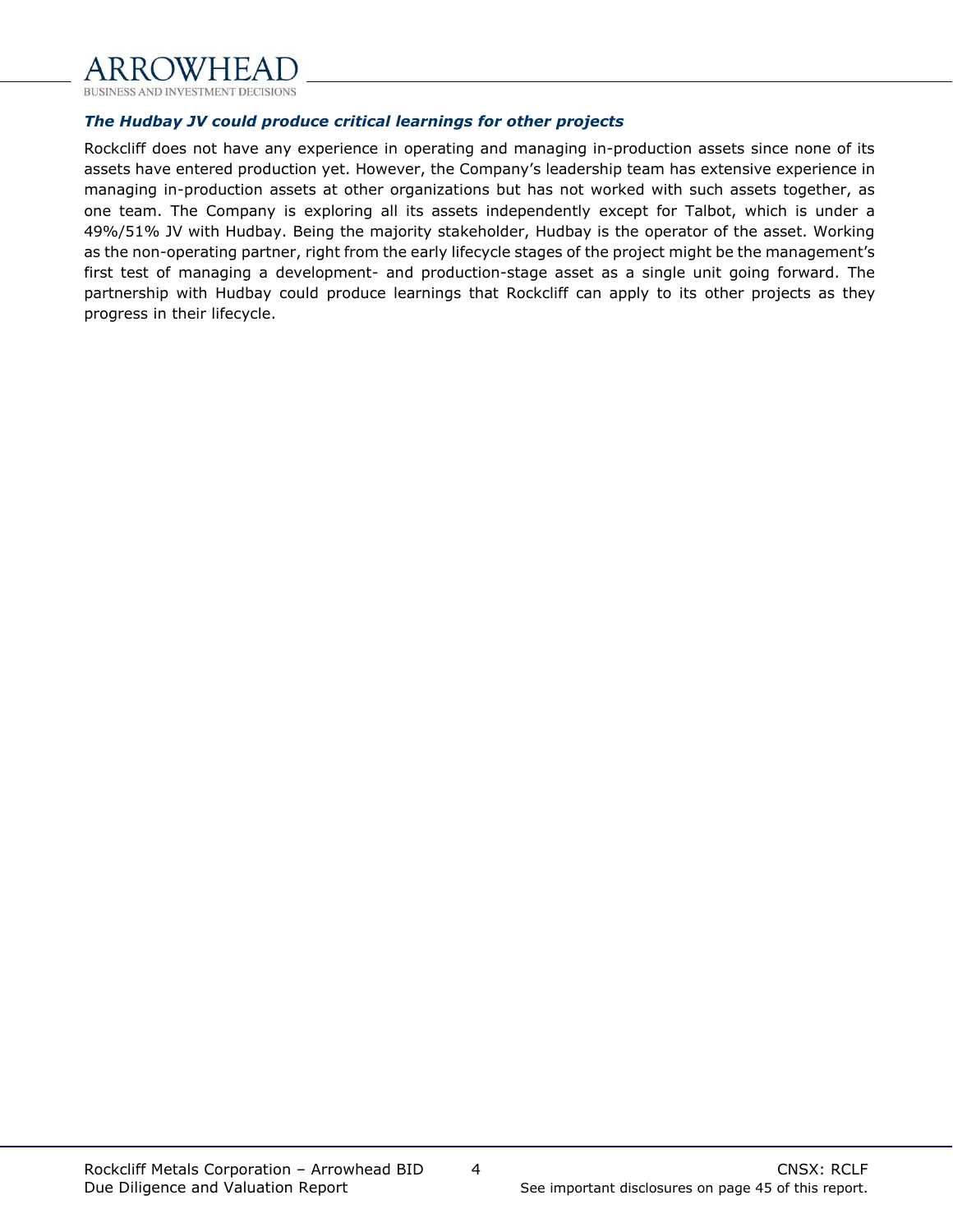

## <span id="page-4-0"></span>**Company Presentation**

Founded in 2005, Rockcliff Metals ("Rockcliff" or "the Company") (CNSX: RCLF, FRANKFURT: RO0, WKN: A2H60G) is a Canadian resource development and exploration company, having high-grade copper and zinc dominant VMS deposits and a processing mill in the Snow Lake area of central Manitoba, Canada. All the Company's assets are in the exploration stage. The Company recently released the results of a new PEA conducted on the Tower and Rail mining assets.

**Property portfolio:** Rockcliff's portfolio of mining properties includes eight of the highest-grade, undeveloped VMS deposits. The Company also had six lode-gold properties include the historic Rex-Laguna gold mine under its subsidiary, Goldpath Resources Corporation ("Goldpath"), which is now sold to Kinross Gold Corporation ("Kinross").

With a total landholding of more than 4,000 square kilometers, the Company claims to be the largest junior landholder in central Manitoba's Flin Flon-Snow Lake ("FF-SL") greenstone belt area, which is home to the largest Paleoproterozoic VMS district in the world, hosting mines and deposits that contain copper, zinc, gold, and silver.

The work completed to date on various mining assets has given Rockcliff an advanced understanding of the mineral resources, metallurgical characterization, ore sorting viability, and mining methods. The Company is focused on conducting advanced project evaluation studies.

**Property selection criteria:** Rockcliff invests in assets in regions with the following attributes:

- Locations with geologic evidence, known mines, deposits, and significant upside for discovery. For example, the FF-SL greenstone belt is the largest Paleoproterozoic VMS district in the world with 1000s of VMS targets that remain untested and ready for discovery. This area has a high discovery rate with more than 30 mines discovered over 100 years.
- Monopolized by a few mining companies but with generally underexplored areas. For example, the FF-SL greenstone belt had only one miner for 100 years. The discovery upside potential remains high in regions like these as mining companies generally focus on their mining business and not on further exploration and discovery.
- Where Rockcliff can de-risk and increase discovery opportunities by acquiring a large land position.
- Some pre-existing infrastructure, such as roads. The Company prefers to pay a driller for exploration rather than paying contractors for setting up infrastructure.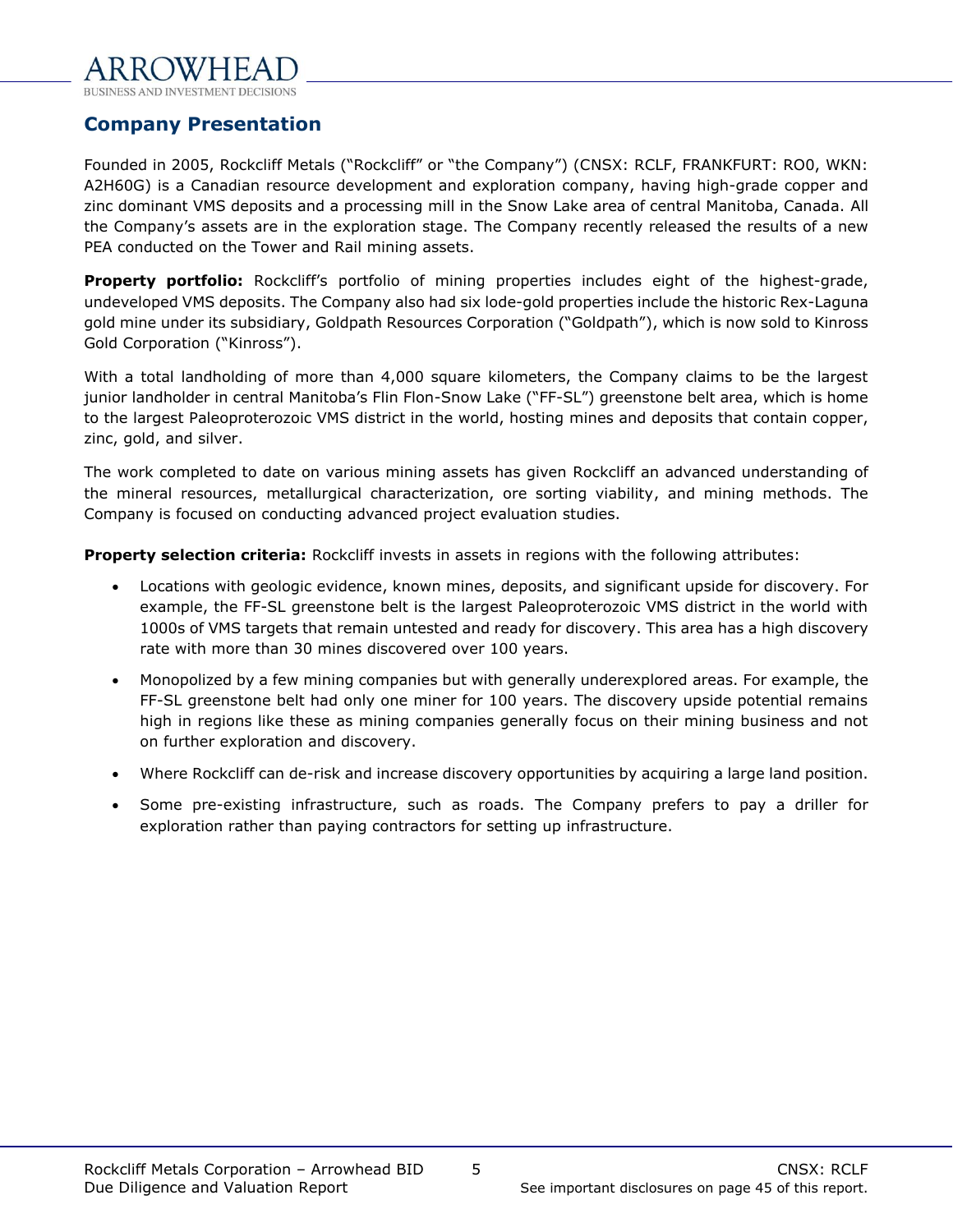#### **ARR**  $\mathsf{F}\hspace{0.01cm}\mathsf{A}$

BUSINESS AND INVESTMENT DECISIONS

## **Company Milestones**

| Year | <b>Event</b>                                                                                                                                                                                                                                                                                                                                                                                                                                                                                                                                                                                                                                                              |
|------|---------------------------------------------------------------------------------------------------------------------------------------------------------------------------------------------------------------------------------------------------------------------------------------------------------------------------------------------------------------------------------------------------------------------------------------------------------------------------------------------------------------------------------------------------------------------------------------------------------------------------------------------------------------------------|
| 2019 | Rockcliff acquired the following in Manitoba from Norvista Capital Corporation<br>$\bullet$<br>("Norvista") for a consideration of 88.39 million shares of the Company:<br>51% interest in the Talbot property Hudbay<br>100% interest in certain mining claims in the Tower property<br>100% interest in CaNickel Mining Ltd ("CaNickel") excluding a lease of the mill and<br>-<br>tailings facility.<br>The Company raised CAD 28.7 million in private equity financing comprising \$20.9<br>million flow through funds and \$7.8 million hard dollar funds. The transaction was led<br>by Greenstone Resources ("Greenstone").                                        |
| 2020 | Rockcliff commenced a 100,000 meter drill program and completed approximately<br>$\bullet$<br>68,000 meters as of July 2020.<br>Hudbay Minerals acquired 51% ownership interest in the Talbot project and became<br>$\bullet$<br>operator of the mining asset.<br>Rockcliff completed the required expenditure of CAD 3 million to be able to earn a 100%<br>$\bullet$<br>ownership interest in the Bur Property pursuant to the Company's option agreement<br>with Hudbay Minerals.                                                                                                                                                                                      |
| 2021 | Rockcliff released results of an updated NI 43-101 Mineral Resource Statement for<br>Tower, Rail, and Bucko Mill.<br>Rockcliff announced that its shares have started trading on the OTCQB Venture Market.<br>$\bullet$<br>Rockcliff sold its 100% owned subsidiary, Goldpath Corporation, to Kinross for a<br>$\bullet$<br>consideration comprising cash and NSRs on three of Goldpath's properties.<br>Rockliff completed the non-brokered private placement, and it issued 15,592,332 flow-<br>through units (the "FT Units"). The FT Units will be issued at a price of CAD 0.06. The<br>aggregate gross proceeds from the private placement amounted to CAD 935,540. |
| 2022 | Rockliff announced the results of a new PEA combining the Tower and Rail properties,<br>$\bullet$<br>which was commissioned in 2021. The PEA yielded positive results as it confirmed that<br>the Tower and Rail Project can be developed with low capital investment and a short<br>payback period. The PEA estimated annual production of 12,000 tonnes of Copper<br>Equivalent (CuEq) with a mine life of 9.5 years.                                                                                                                                                                                                                                                   |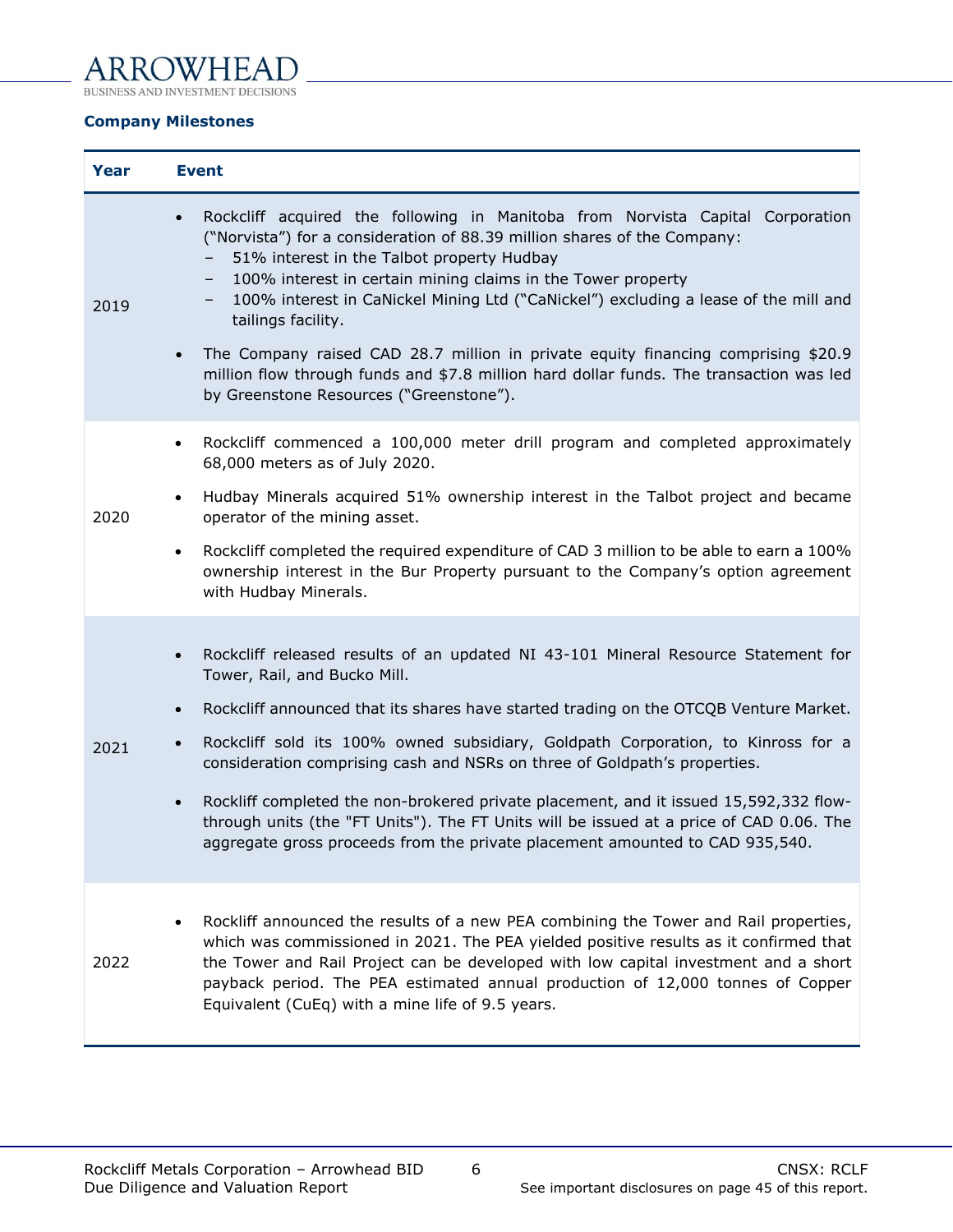

## **Corporate Strategy**

Rockcliff was following the hub-and-spoke structure with the Bucko Mill as the processing and tailings hub that is fed by a network of copper-rich mines within hauling distance of the mill. However, after identifying that Bucko Mill is no longer the best available option, Rockcliff is now focusing on becoming a pure resource exploration, development, and mining company. The Company already has several exploration stage assets (Tower, Rail, Talbot JV, and Bur) and further exploration studies and drilling programs have been planned for these assets.

**Rapid Development of Post-PEA Assets:** Currently, Tower and Rail properties are the Company's most advanced mining assets because a PEA has been completed only on these two. Quickly developing these assets are the Company's immediate strategic priorities to take advantage of the upsurge in copper prices over the next few years.

The Company announced the results of a PEA commissioned in 2021. The PEA, released in February 2022, suggested to use the Alimak raise mining method in which the Tower and Rail Project will be constructed as underground mines. This mining method will produce dual concentrates of copper and zinc on the site using modular mill.

**Capex Reduction for Post-PEA Assets:** Rockcliff expects the development work at Tower project to entail a capital expenditure of approximately CAD 81 million. The Company was exploring ways to bring this down by optimizing its mining technology and lowering its operating and transportation costs. Rockcliff released the results of a new NI 43-101 PEA for the Tower and Rail projects incorporating the conclusions of the desk-top study.

**Exploring Other Assets with Historical Deposit:** Rockcliff's next priority after developing the post-PEA assets is likely to be making Bur, Copperman, and TGR Ni-PGE operational. The Company conducted exploration activities on these three properties and has also planned for drilling programs on these three properties in the coming months. A NI 43-101 Resource Technical Report has been commissioned with completion in Nov 2021 for the Bur project. In January 2022, the Company started drill program on its 100% owned high-grade Bur, Copperman and Freebeth properties. We believe Rockcliff is also likely to continue making acquisitions around the existing properties to further strengthen the structure.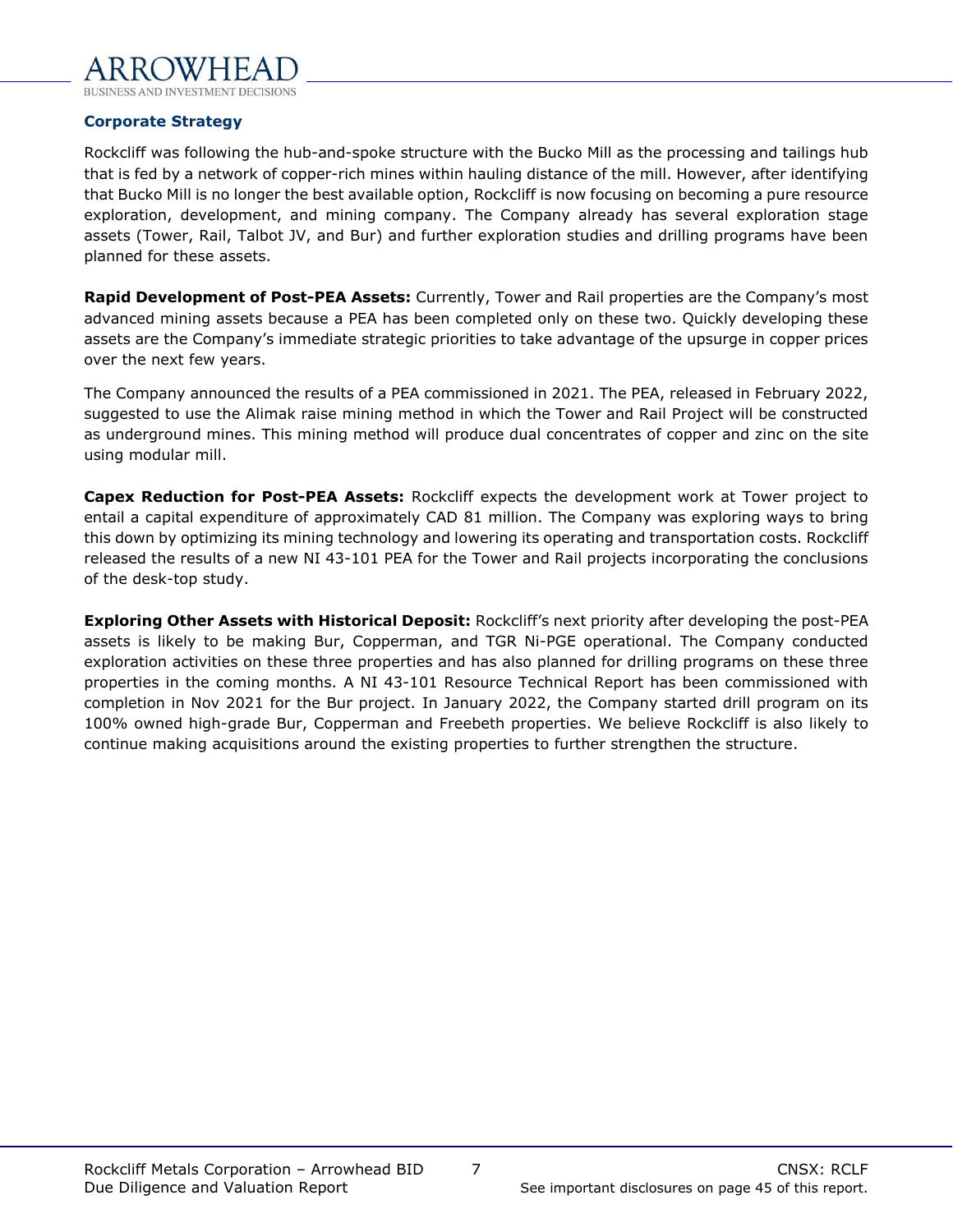

## <span id="page-7-0"></span>**News**

## Rockcliff Announces PEA Results for Tower and Rail projects

### *February 01, 2022*

Rockcliff announced the results of the NI 43-101 PEA which was commissioned in 2021 for the Tower and Rail Project. The results indicate that a traditional mining method will reduce the project's initial capital requirements and increase its financial viability. The findings of the NI 43-101 PEA confirm that the Project can be developed with lower capital and shorter payback time. The forecasted economic returns from the Project will ultimately aid in obtaining necessary permits for the operation.

## Rockcliff Initiates Phase 2 Drilling program at Copperman

#### *January 24, 2022*

Rockcliff has announced Phase 2 drill program at the Copperman Property. The Phase 2 drill program plans to expand the mineralized footprint of the Copperman Property. The drill program will also test the nearly undrilled geophysical anomalies to determine its significance.

## Rockcliff Initiates Drill Program on its High-Grade Assets in Manitoba

## *January 18, 2022*

Rockcliff announced that it has commenced a 45-hole, 7,800-meter drill program at its 100% owned highgrade properties in Manitoba. The drill program will be conducted on Bur, Copperman, Freebeth properties respectively. The drill program is designed to test the 3 properties as these have a potential for high grade VMS discoveries.

## Rockcliffe Appoints a new Interim President and CEO

## *January 13, 2022*

Rockcliff has announced that Mr. Ken Lapierre, Vice-President of Exploration, has been appointed Interim President and CEO effective immediately. Mr. Lapierre will replace Mr. Don Christie, current Interim CEO of the Company.

## Rockcliff Completes Private Placement of Shares to fund its Canadian Exploration Expenses

## *December 31, 2021*

Rockcliff completed its non-brokered private placement to issue 15,592,332 flow-through units ("FT units") at a price of CAD 0.06. The private placement resulted in aggregate gross proceeds of CAD 935,540. Each FT Unit comprised of one common share of the Company to be issued as a "flow-through share" and onehalf of one common share purchase warrant. Each warrant is exercisable for two years at a price of CAD 0.10 per share of the Company. Rockcliffe paid CAD 62,128 as cash finder's fees and issued 1,035,463 finder warrants (the "Finder's Warrants"). The net proceeds of the private placement will be used for Canadian exploration expenses related to Copperman and Bur Properties. This expense will be incurred before December 31, 2022.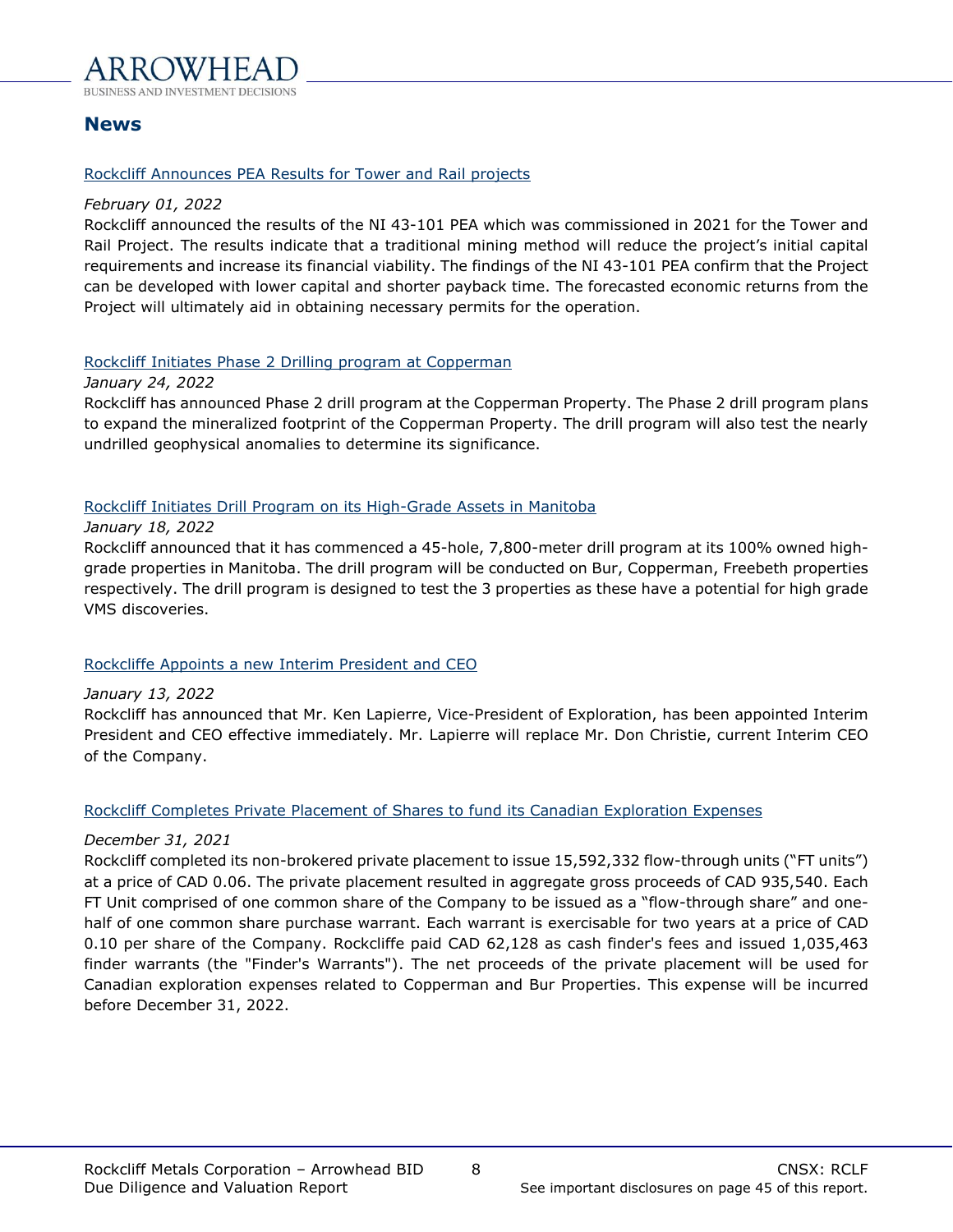

Rockcliff Announces the Completion of Phase 1 drilling program at Copperman

## *December 15, 2021*

Rockcliff has announced additional high-grade VMS drill results from its completed Phase 1 drill program at the Copperman Property. The Company drilled across a strike length of 130 meters and to depths of up to 200 meters vertical and plans to start the Phase 2 drill program in early January.

## Rockcliff Announces Private Placement of Shares to raise up to CAD 1,500,000

## *December 1, 2021*

Rockcliff has announced a non-brokered private placement for the sale of up to 25,000,000 flow-through units ("FT units") at a price of CAD 0.06. The sale will result in gross proceeds of up to CAD 1,500,000. Each FT Unit will consist of one common share of the Company to be issued as a "flow-through share" and one-half of one common share purchase warrant. Each warrant will entitle the holder thereof to purchase one non-flow-through common share of the Company at an exercise price of CAD 0.10 for a period of 24 months following the closing date of the Offering. The gross proceeds from the issue and sale of the FT Units will be used for follow-up drill campaigns on the Company's recent exploration successes at the Bur, Copperman, and Last Hurrah properties. The offering will close on Dec 21, 2021.

## Rockcliff reports assay results for the Copperman property

## *November 24, 2021*

Rockcliff has announced high-grade near surface assay drill results from its phase one drill program at the Copperman property located in Manitoba. The results include 4.35% CuEq across 6.0 meters and 3.33% CuEq across 8.3 meters.

## Rockcliff files Mineral Resource Estimate for the Bur deposit

## *November 22, 2021*

Rockcliff has announced the filing of an NI 43-101 technical report in respect of a Mineral Resource Estimate prepared on the Bur property. As per the report, the mineral resource estimated at the Bur property includes 3.02 million tonnes measured and indicated resource at 3.84% CuEq and 2.34 million tonnes inferred resource at 4.00% CuEq.

## Rockcliff Appoints a new Director to the Board

## *September 1, 2021*

Rockcliff has appointed Mr. Derek Macpherson as an independent director of the Company, effective August 25, 2021. Derek is the President and CEO of Gold79 Mines Ltd and Executive Chairman of Norvista Capital Corporation.

## Rockcliff Completes the Sale of Non-Core Gold Assets to Kinross

## *July 20, 2021*

Rockcliff completed the sale of its 100% owned subsidiary, Goldpath, to a subsidiary of Kinross for a consideration comprising USD 3 million cash and Net Smelter Return royalties ("NSR") on three of Goldpath's properties.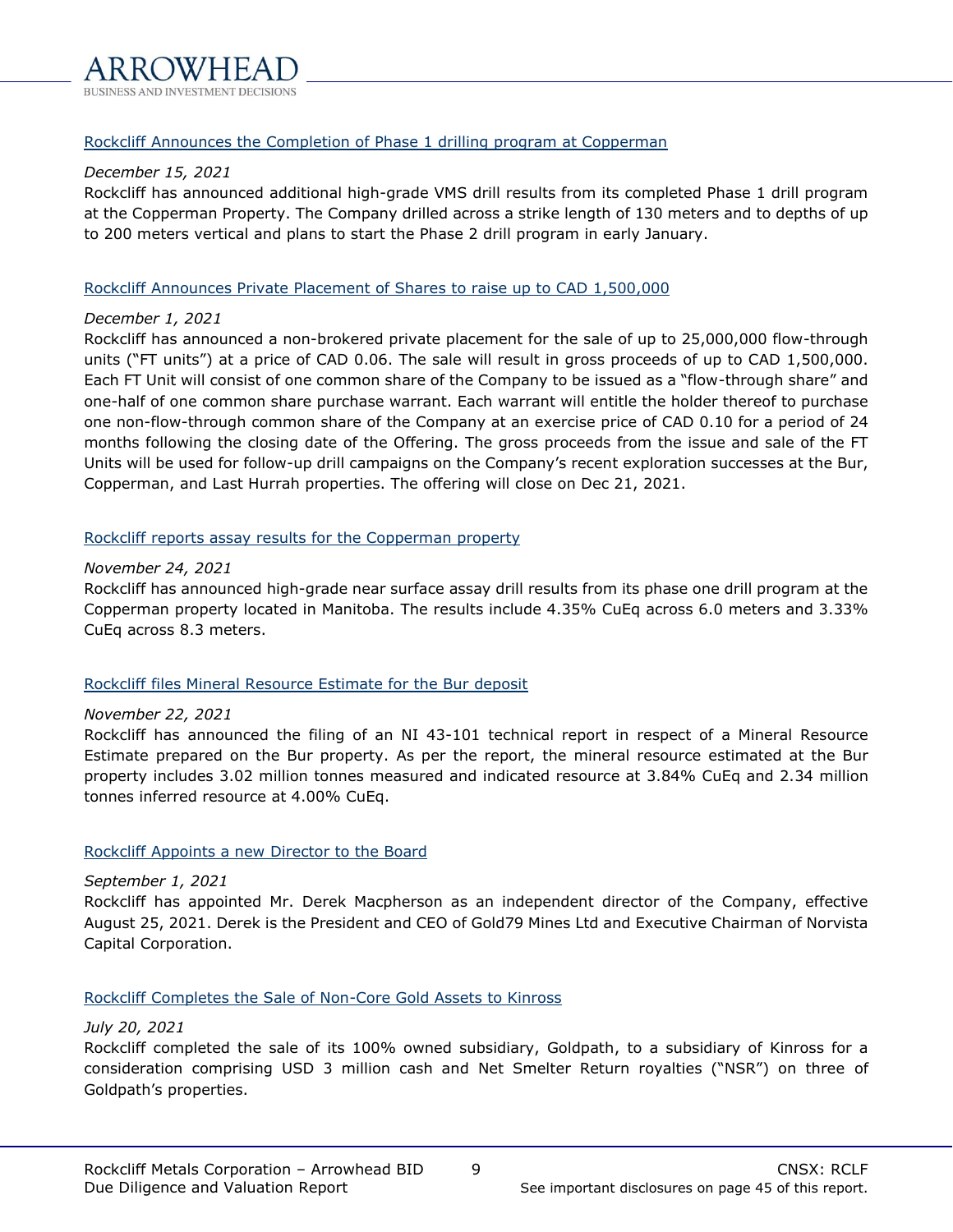## Rockcliff Announces Commencement of a new PEA for Tower and Rail projects

## *July 14, 2021*

Rockcliff announced the commencement of a new NI 43-101 PEA for the sequential development of the Company's 100% owned Tower and Rail projects. The purpose of this new PEA is to incorporate the results of an independent desk-top study of the Tower project completed in May 2021.

## Rockcliff Provides Strategic Update and Announces Management Changes

## *June 2, 2021*

Rockcliff completed a comprehensive desk-top study to consider an alternative mining method for its highgrade Tower copper project as part of the Company's value optimization efforts. The study concluded that the alternative mining method has the potential to materially reduce pre-production capex while maintaining competitive operating costs.

The Company also announced that Donald Christie, Chairman of the Board, has been appointed Interim President and CEO effective immediately. Mr. Christie, who will continue as a director of Rockcliff, replaces Alistair Ross, current CEO and director of the Company. Mark Sawyer, a current director of Rockcliff, has been appointed as the new Chairman of the Board.

## Rockcliff Hires Arrowhead for Investor Relations as its Shares Start Trading on the OTCQB

## *April 15, 2021*

Rockcliff announced that it has retained Arrowhead Business and Investment Decisions, LLC ("Arrowhead") to provide investor relations services as the Company's common shares started trading on the OTCQB Venture Market ("OTCQB") under the ticker symbol "RKCLF". The investor relations services are aimed at developing Rockcliff's international market awareness in compliance with regulatory guidelines.

## Rockcliff Initiates Rail Property Drill Programs

## *April 8, 2021*

Rockcliff announced that it has commenced a 6-hole, 1,800-meter drill program at its Rail Property. The program will be subsidized by a \$300,000 grant from the Manitoba Mineral Development Fund ("MMDF"). The drill program is designed to test 2 potential VMS targets south of the Rail Deposit with a focus to test geophysical VMS-type anomalies and to identify opportunities for significant deposit expansion.

## Kinross Earns 70% Interest at Laguna Gold Property

## *March 11, 2021*

Rockcliff has announced that an affiliate of Kinross Gold Corporation ("Kinross") has earned a 70% interest in the Laguna/Lucky Jack/Puella Bay properties ("Laguna") in Snow Lake, Manitoba. Rockcliff retains a 30% participating interest in Laguna. Pursuant to the July 2018 option agreement, Kinross has earned this stake by completing expenditures in excess of the required CAD 5,500,000 ahead of the third-year anniversary of the six-year option agreement.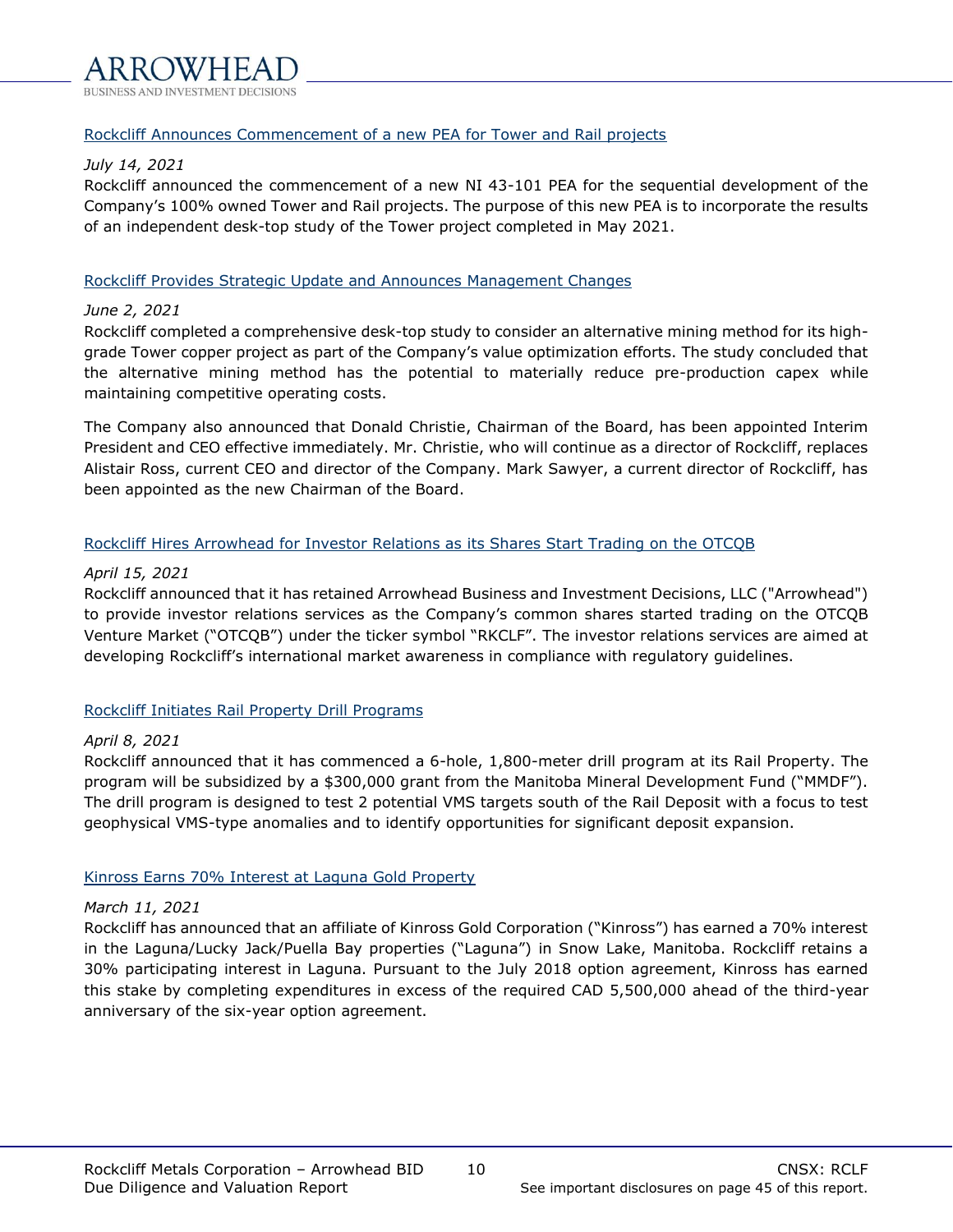## Rockcliff Files PEA for Tower and Rail Project on SEDAR

## *January 25, 2021*

Rockcliff has announced the filing on The System for Electronic Document Analysis and Retrieval ("SEDAR") of the PEA and accompanying Technical Report for the Company's Tower and Rail Project. The report, entitled "NI 43-101 Technical Report Preliminary Economic Assessment of the Tower and Rail Project, Manitoba Canada" is dated January 12, 2021, and was prepared in accordance with National Instrument 43-101 Standards of Disclosure for Mineral Projects by the independent firm of BESTECH.

### Laguna Gold Property 2021 Drill Program Underway

#### *January 20, 2021*

Rockcliff has announced that Kinross has commenced a Winter 2021 drill program at the Company's Laguna Property and Lucky Jack Gold Property in Snow Lake, Manitoba. The planned 2,600 meters drill program will focus on areas below high-grade surface gold mineralization and northeast trending structures identified in previous work programs. The properties are located in the Flin Flon-Snow Lake Greenstone Belt which is host to volcanogenic massive sulfide (copper-zinc) and primary gold mines and deposits.

## Rockcliff Initiates Tower Property Drill Program

## *January 14, 2021*

Rockcliff has announced that a drill program has been initiated at the Company's Tower Property. The focus of the drill program will be on a highly prospective, buried, untested, geophysical anomaly termed the T3 Anomaly. The T3 is strategically located approximately 1,200 meters north of the copper-rich Tower Deposit where a recently completed PEA highlighted positive economics. The Tower Property is part of Rockcliff's extensive land package located in one of the most prolific and largest Paleoproterozoic volcanogenic massive sulfide districts in the world.

## Positive PEA Results Demonstrates Path to Copper Production

## *December 11, 2020*

Rockcliff has announced the results of a PEA for the Company's Tower and Rail Project, located in the Flin Flon-Snow Lake Greenstone Belt in the Snow Lake area of central Manitoba. The PEA indicates the Project has the potential to generate positive economic returns through its low capital intensity and low operating costs.

## Rockcliff Provides Results on Bur Project Metallurgical Testing

## *October 29, 2020*

Rockcliff has announced results from a metallurgical characterization study completed on the Bur Property. The results indicate that a selective separation of zinc and copper is feasible without the use of cyanide, and clean marketable concentrates can be made from the tested sample. Ore sorting was also successful in rejecting waste from the mineralized rock.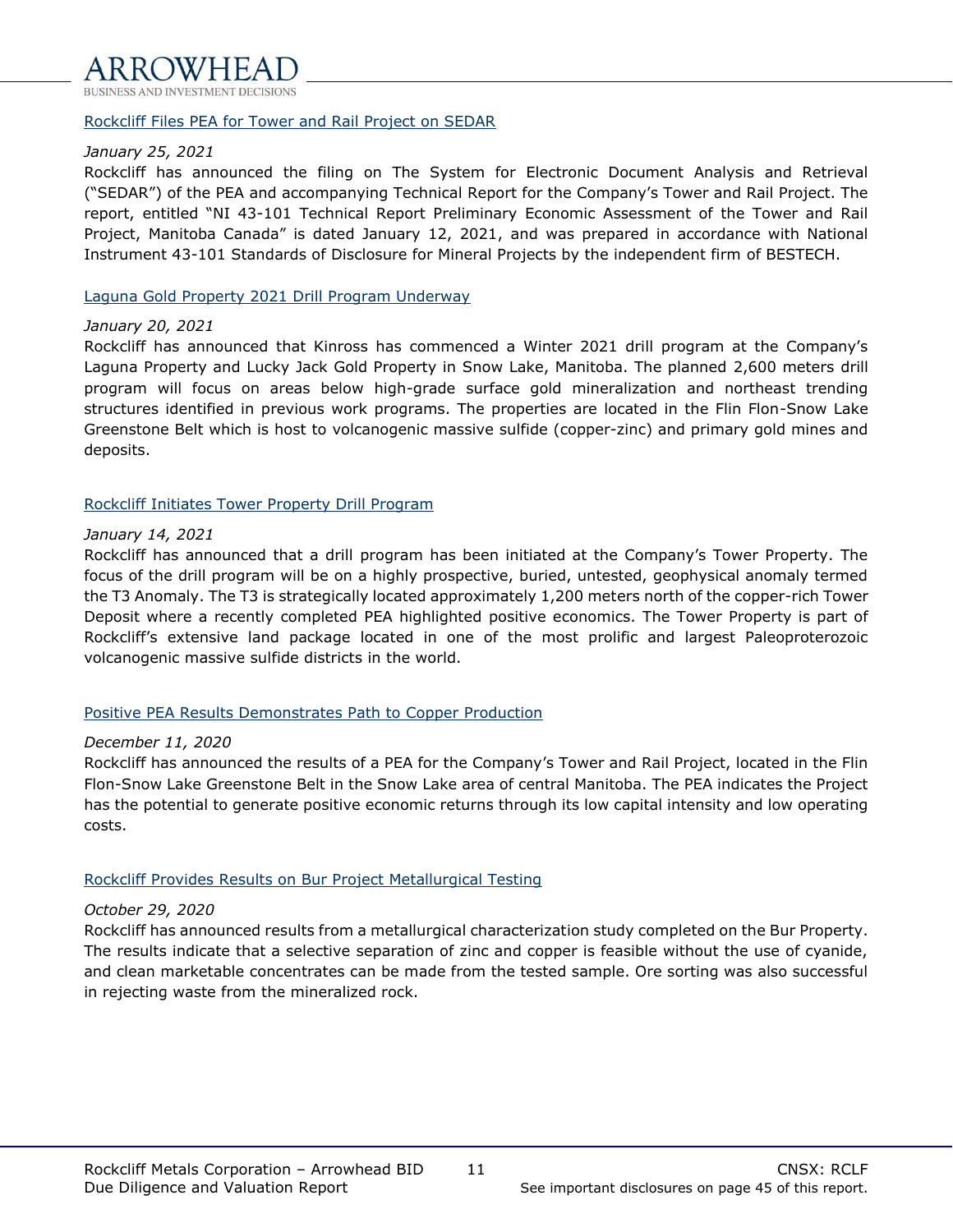

#### Rockcliff Completes 100% Earn-In on Bur Property

### *October 20, 2020*

Rockcliff has announced that it has earned 100% ownership interest in the Bur Property pursuant to the Company's option agreement with Hudbay dated September 20, 2016. As per the agreement, Rockcliff had to spend CAD 3 million by March 22, 2021, to be able to earn 100% ownership interest in Bur. Rockcliff completed the required expenditure and delivered a written notice to Hudbay advising the achievement of this milestone.

#### Rockcliff Announces Significant Drill Intercepts at Tower Deposits

#### *September 23, 2020*

Rockcliff has announced that additional drilling completed at its Tower Property has expanded the Tower Deposit mineralization along strike and at depth. The Company's management has decided to add this additional mineralization to the PEA currently being prepared by the Company and its independent consultants. The Tower Deposit's mineralization strike length has increased to approximately 1,000 meters and has been intersected to depths of approximately 800 meters.

## Laguna Gold Property Summer 2020 Drill Program Underway

#### *August 28, 2020*

Rockcliff has announced that Kinross has commenced a Summer 2020 drill program at the Company's Laguna Gold Property in Snow Lake, Manitoba. The planned 5,000 meters to 6,000 meters drill program will follow up on high-grade gold assay results from the Winder 2020 drill program. Laguna, located in Flin Flon-Snow Lake Greenstone Belt hosts the historic Rex-Laguna gold mine, Manitoba's first and highestgrade former gold mine.

## Hudbay Minerals Acquires 51% Ownership Interest in Talbot Project and Becomes Operator

## *August 25, 2020*

Rockcliff has announced that Hudbay has exercised its Buy-Back Right to acquire an additional 2% ownership interest in the Talbot Project, from the Company, pursuant to the option agreement with Hudbay dated April 14, 2014. Hudbay now owns 51% of the Project and Rockcliff owns 49%. Hudbay will now become the Operator of the Project.

## Rockcliff Initiates Drill Program on its High-Grade TGR Nickel-PGE Prospect

## *July 10, 2020*

Rockcliff announced that it will begin a 1,400 meter, 4-6-hole drill program on its recently discovered high-grade TGR Nickel-PGE (Platinum Group Elements) Prospect located on its Tower Property in approximately two weeks. Recently received Additional PGE assay results for TGR indicated significant rhodium (Rh) as well as ruthenium (Ru), iridium (Ir), and osmium (Os) reserves. As a result, the NiEq grade across a down-hole interval of 2,40 meters increased from 3.82% to 4.93% including 1.25 meters with a NiEq grade increase from 6.79% to 8.84%.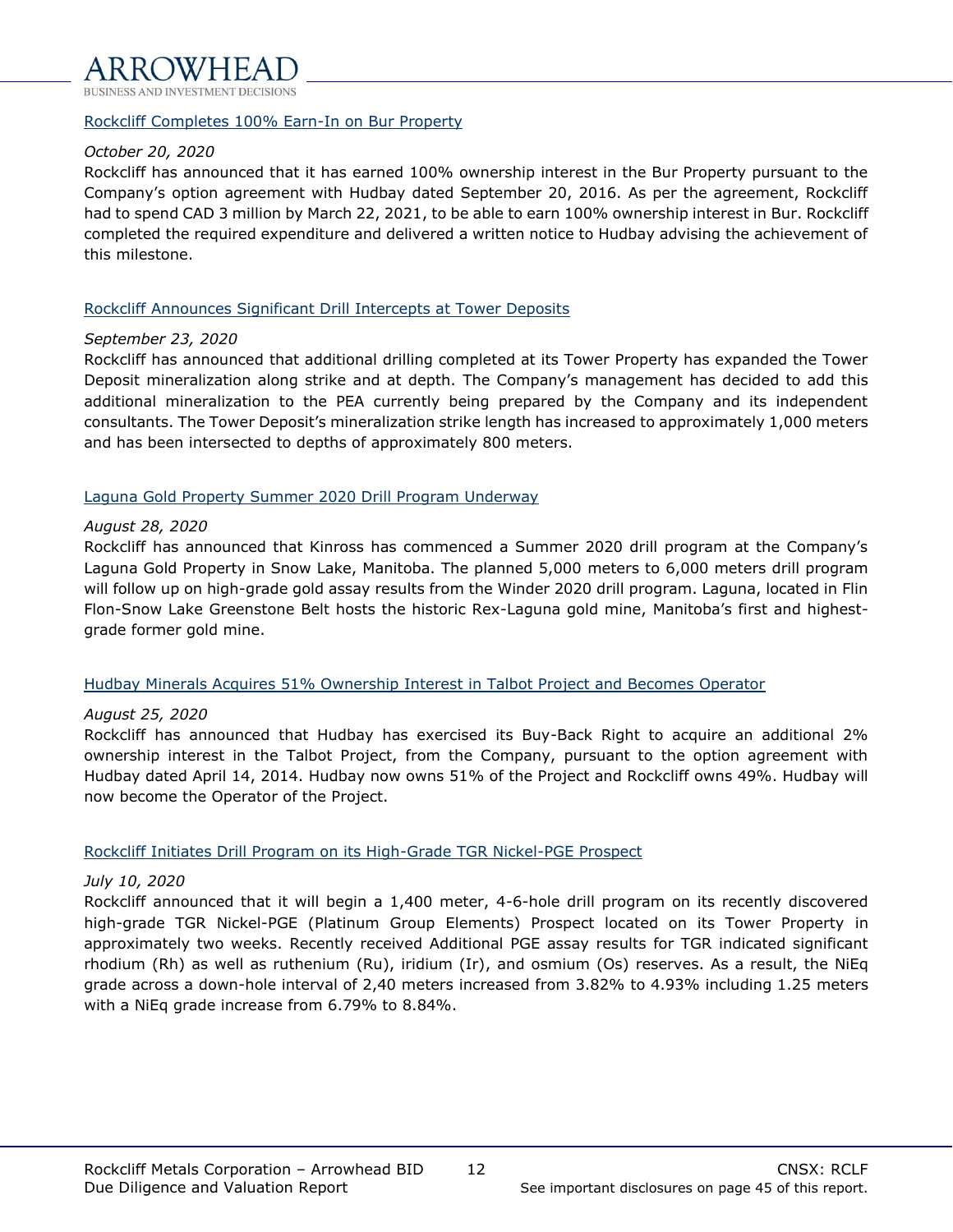## Rockcliff Continues Drill Program at Tower Property

## *June 10, 2020*

Rockcliff announced that an initial 3,000 meters drill program has commenced on its Tower Property. The drill program will initially focus on expanding the Tower deposit mineralization immediately south of hole TP20-080 which intersected 4.9% CuEq across a down-hole width of 13.5 meters including 12.4% CuEq across 2.7 meters. The Tower deposit remains open along strike to the south and at depth.

## Rockcliff identifies Near Surface High-Grade Copper and Zinc Mineralization at the Freebeth Property

## *May 21, 2020*

Rockcliff has announced the completion of its phase one drill program at the Freebeth Property. The drill program was successful in locating and identifying the historical Last Hurrah Zone ("LHZ").

## Rockcliff Intersects Near Surface High-Grade Zinc-Copper Mineralization at Bur Property

## *May 7, 2020*

Rockcliff announced the completion of its phase four drilling program at the Company's Bur Property located in central Manitoba. The drill program was successful in identifying additional shallow, nearsurface, high-grade Zinc-Copper mineralization along strike of the historical Bur Zinc-Copper Deposit.

## Rockcliff Achieves an Upgrade Ratio of at least 1.4 Using Ore Sorting on its Tower and Rail Properties

## *May 1, 2020*

Rockcliff announced the results from ore sorting test work indicating high potential for the use of ore sorting to preconcentrate mineralized material from the Tower and Rail deposits. Ore sorting is a technology that can separate rocks with mineralization from those without mineralization, thus upgrading the mineral content of the ore delivered to the mill.

## Rockcliff Makes Significant Nickel-PGE Discovery at the Tower Property

## *April 30, 2020*

Rockcliff announced a new high-grade Nickel-PGE discovery on its Tower Property. This discovery, termed the TGR Nickel-PGE Prospect, has shown significant assay results. the TGR mineralization was discovered in a previously unexplored area and is associated with the ultramafic rocks of the Thomson Nickel Belt ("TNB"), which is a 300+ kilometers long mining belt with over 60 years of production from high-grade nickel mines with associated copper and cobalt.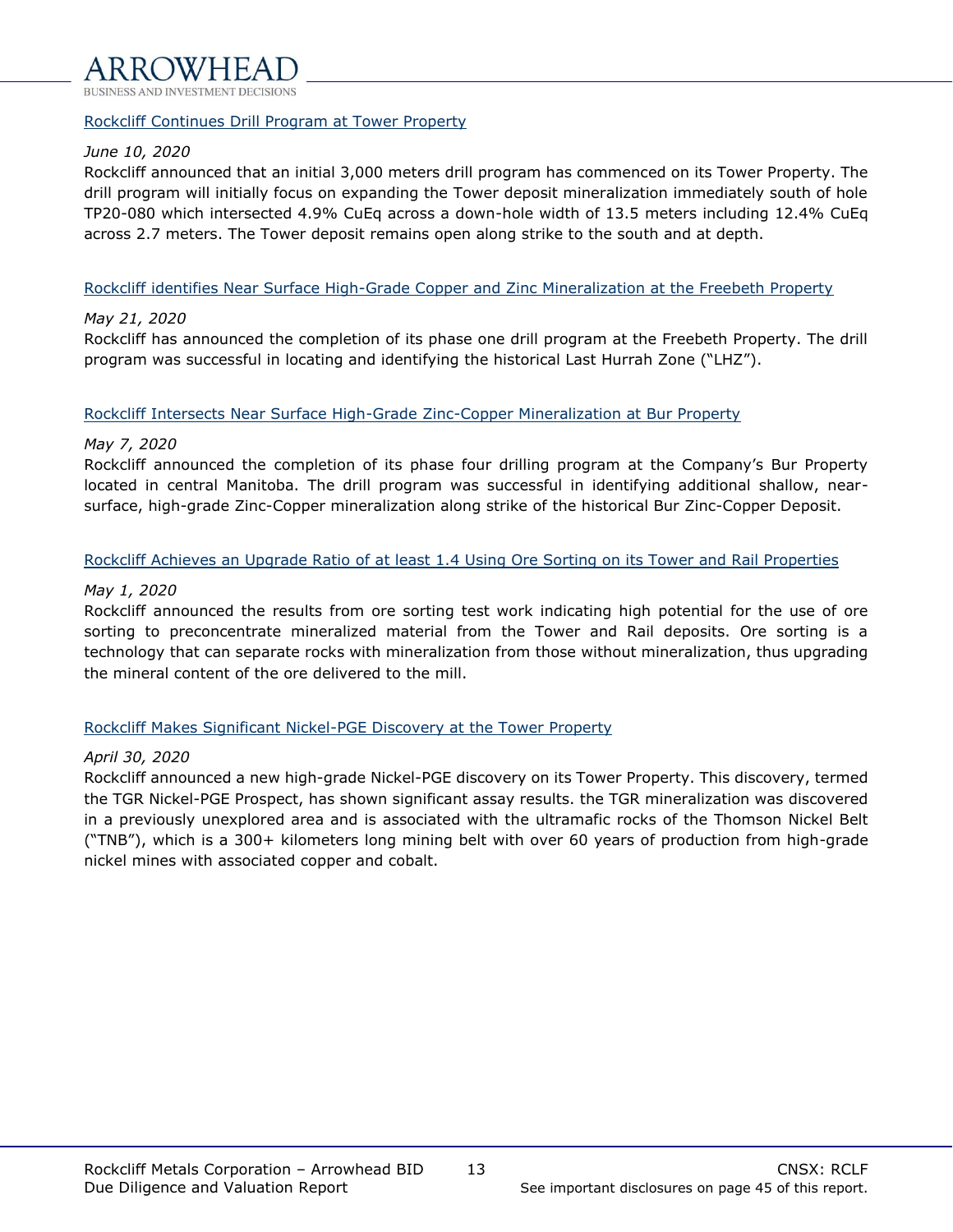## WHFA ΑR

**BUSINESS AND II SIONS** 

## <span id="page-13-0"></span>**Listing Information**

Rockcliff Metals Corporation, headquartered in Toronto, Canada, is listed on the Canadian Securities Exchange – (CNSX: RCLF) and Frankfurt Stock Exchange – (FSE: RO0).

## **Contacts**

| <b>Head office</b> | 82 Richmond Street East, Toronto, Ontario, Canada M5C 1P1 |
|--------------------|-----------------------------------------------------------|
| <b>Telephone</b>   | $+1$ 249 805 9020                                         |
| E-mail             | contact@rockcliffmetals.com                               |

## **Top Shareholders as on 07 February 2022**

| <b>Equity Holder</b>        | % Shareholding |
|-----------------------------|----------------|
| Greenstone Resources        | 41.0%          |
| Olive Resource Capital      | 25.6%          |
| Management & Other Insiders | 1.1%           |
| Retail & Others             | 32.3%          |
| <b>Total</b>                | 100.0%         |

Source – Rockcliff's Investor Presentation February 07, 2022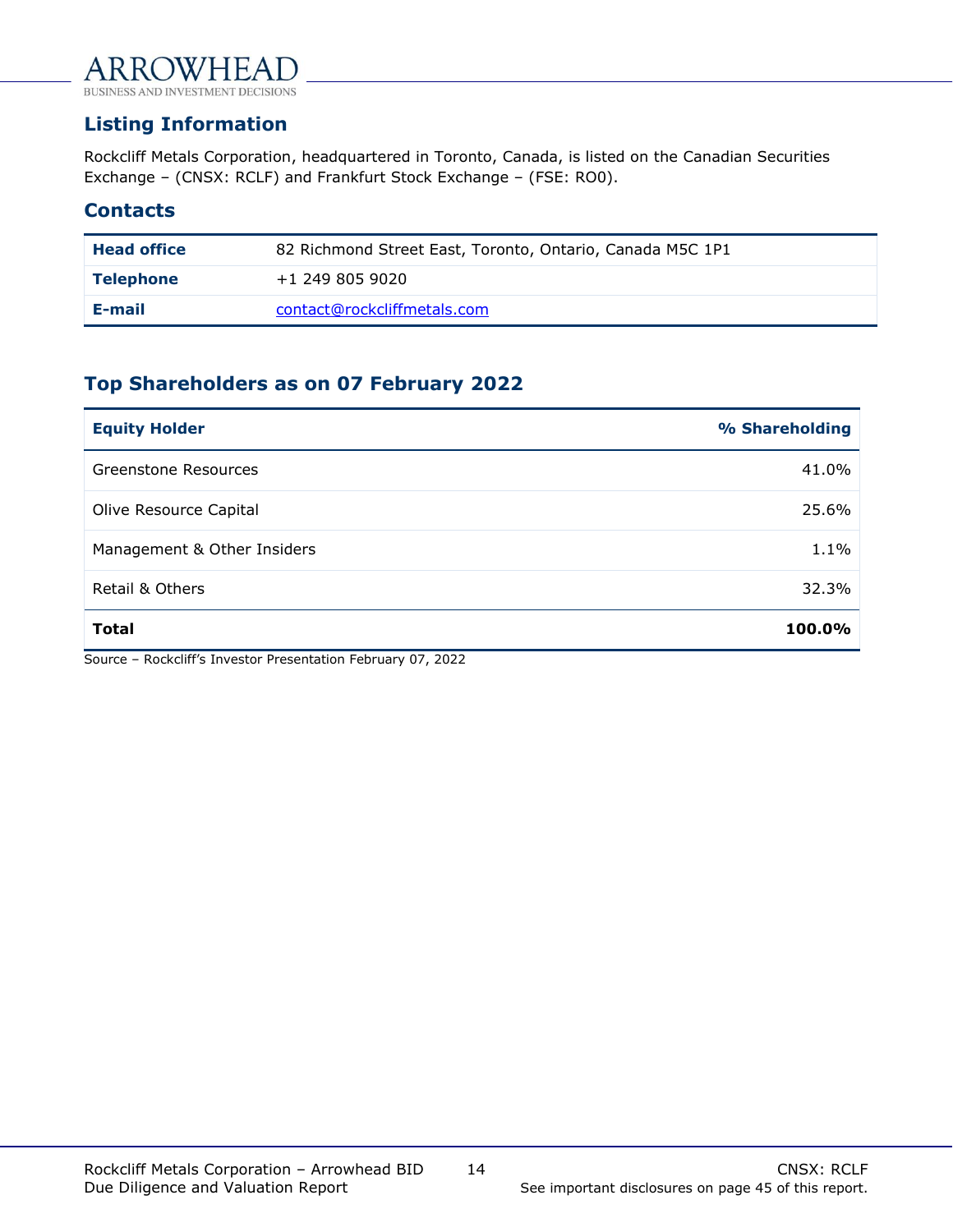## <span id="page-14-0"></span>**Management and Governance**

#### **Kenneth Lapierre**

*Interim President & CEO, Director*

- Interim President & CEO of Rockcliff since January 2022.
- A professional geologist with over 35 years of experience in exploration, discovery, and mining in base and precious metals across North and South America, raising over \$165 million in equity markets.
- Discovered and acquired CAD\$ 10 billion worth of metal including Copper, Zinc, Gold, and Silver.
- Previously Vice President Exploration at Tyranex Gold Inc., CEO at Rockcliff Resources Inc., President at JML Resources Limited, and Director at Grid Metals Corporation.
- Holds a B.Sc. Honors in Geology/Earth Science degree from Western University, Cana.

## **Christopher Stackhouse**

*Chief Financial Officer (CFO)*

- 15+ years of experience working with precious and base metal companies.
- Former interim CFO at Guyana Goldfields Inc. Was instrumental in finalization of feasibility study, financing, and development of \$ 250 million Aurora Gold Mine.
- Previously Manager at PwC LLP for 5 years within the Mining Assurance practice, managing CADits for a variety of publicly listed clients, ranging from small exploration to large multi-asset operations.
- CPA, CA, and BBA Honors from Wilfrid Laurier University, Canada.

## **Mike Romaniuk**

*Vice President – Projects*

- Accomplished mining and processing specialist with 30+ years of experience in project and operations management.
- Previously Vice President Projects and Operations at Fortune Minerals Limited, President and CEO at Rail-Veyor Technologies, Vice President – Sudbury operations, and Director – Projects at Xstrata Nickel – Falconbridge.
- Degree in Geological Engineering Mineral Processing from the University of Toronto and Mine Geology from Laurentian University, Canada.

## **Mark Sawyer**

*Chairman, Director*

- Co-founded Greenstone Resources, a Tier-1 Private Equity Mining and Metals company, in 2013 after a 16-year career in the mining sector.
- Previously General Manager and Co-Head Group Business Development at Xstrata Plc.
- Held senior roles at Cutfield Freeman & Co (a boutique corporate advisory firm in the mining industry) and Rio Tinto Plc.
- Bachelor of Law degree from University of Southampton, UK.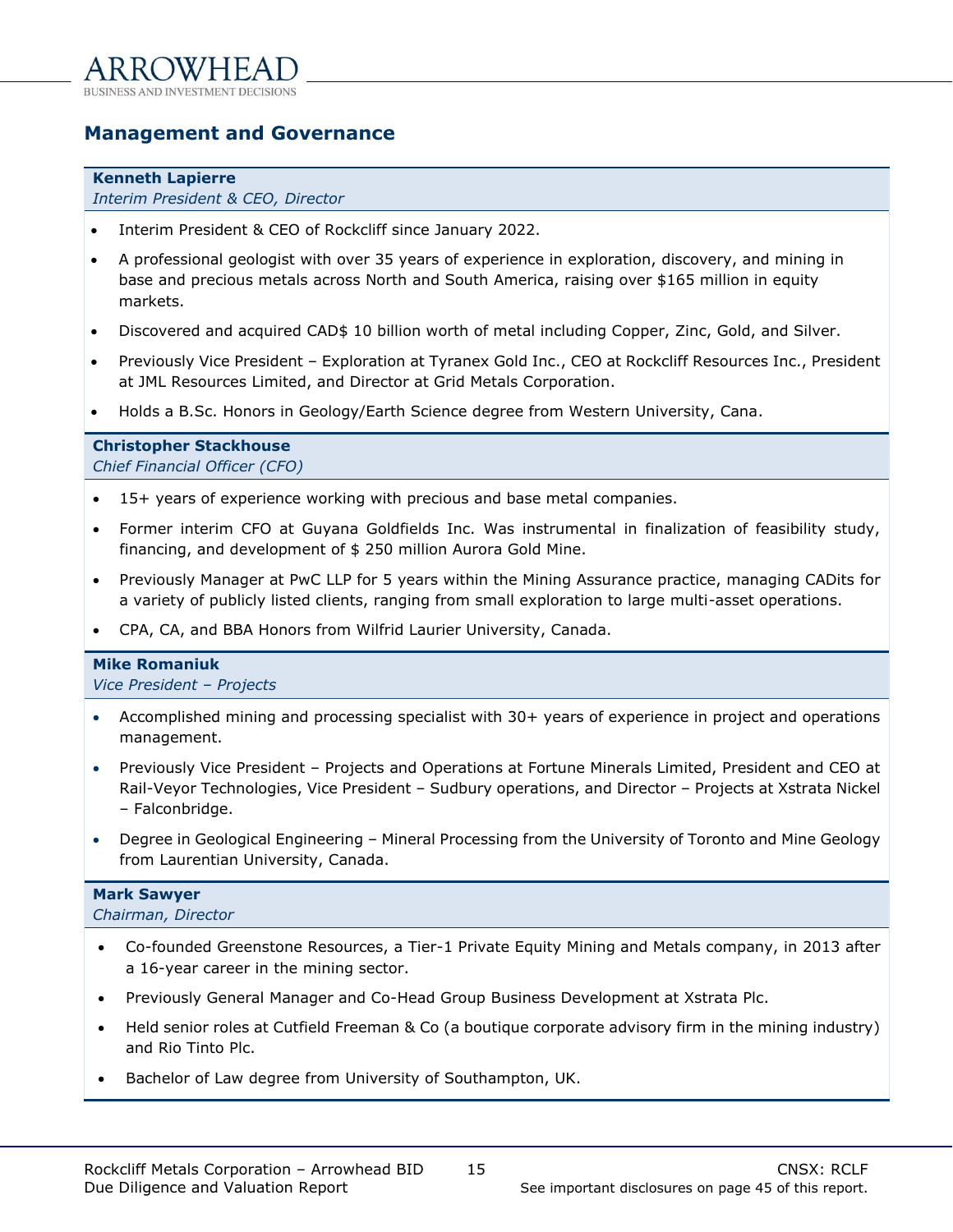**Petra Decher**

*Independent Director*

- 15+ years of mining industry experience, including public reporting, corporate governance, compliance, M&A, and investor relations.
- Independent Director of TSX-listed companies Coro Mining Corp. and Ascendant Resources Inc.
- Previously Vice President Finance at royalty and streaming company Franco-Nevada Corporation, President and CFO at exploration company Geoinformatics Exploration Inc.
- Canadian CPA, Public Accountancy diploma-holder from McGill University, and Bachelor's in Finance from Concordia University.

## **Gordon Graham**

*Independent Director*

- 30+ years of experience in the Mining and Industrial sectors, leading operations and project development teams through the industrial lifecycle from project identification, development, and transition into operations.
- Previously held senior roles at several companies including ENGCOMP Engineering Professionals, DMC Mining Services, BHP Billiton Inc., and Barrick Gold Corporation.
- Degree in Mining Engineering from Queen's University and MBA from Harvard University.

## **Derek Macpherson**

*Independent Director*

- 10+ years of experience in mining capital markets, identifying investment opportunities and raising money for junior mining companies.
- President and CEO of Gold79 Mines Ltd. And Executive Chairman of Norvista. Before entering mining capital markets, Derek worked as a metallurgist for six years.
- Bachelor of Engineering and Management in Materials Science from McMaster University and an MBA from Schulich School of Business.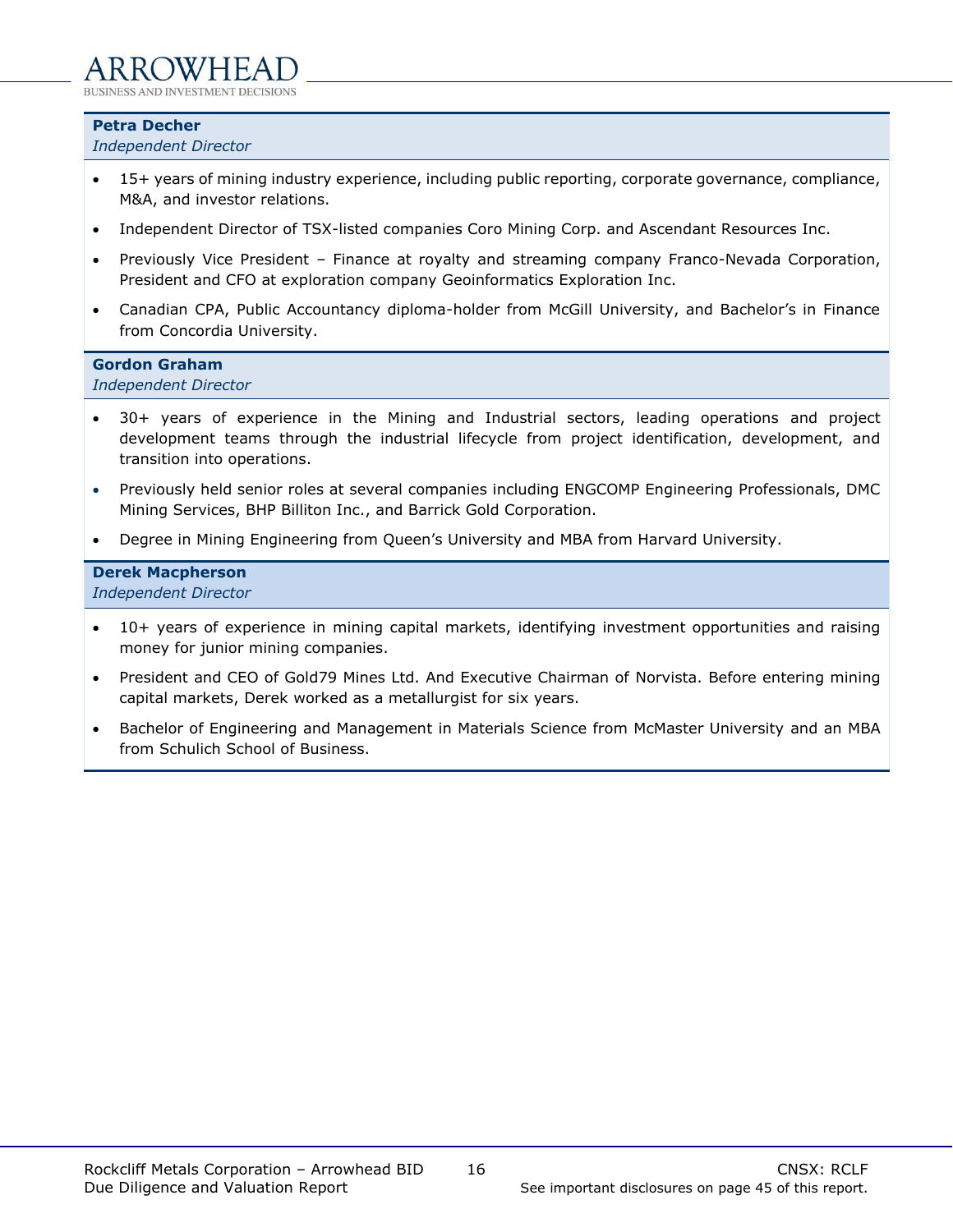

## **Bucko Mill**

Rockcliff leased the Bucko Mill and tailing storage facilities at the Bucko Lake Mine near Wabowden, central Manitoba, from CaNickel. The mill was originally designed to process nickel and has a nickel circuit with a processing capacity of 1,000 tpd.

During Q3 2021, the Company announced that it had completed a review of milling options available to Rockcliff. The results of this internal review have led the Company to conclude that the Bucko Mill no longer represents the best option available to Rockcliff for the potential processing of ore from the Company's multiple deposits and as such the Company has decided not to exercise its option to lease the Bucko Mill from CaNickel Mining Limited. Currently, the Company has no remaining commitments to CaNickel under the now terminated lease option agreement.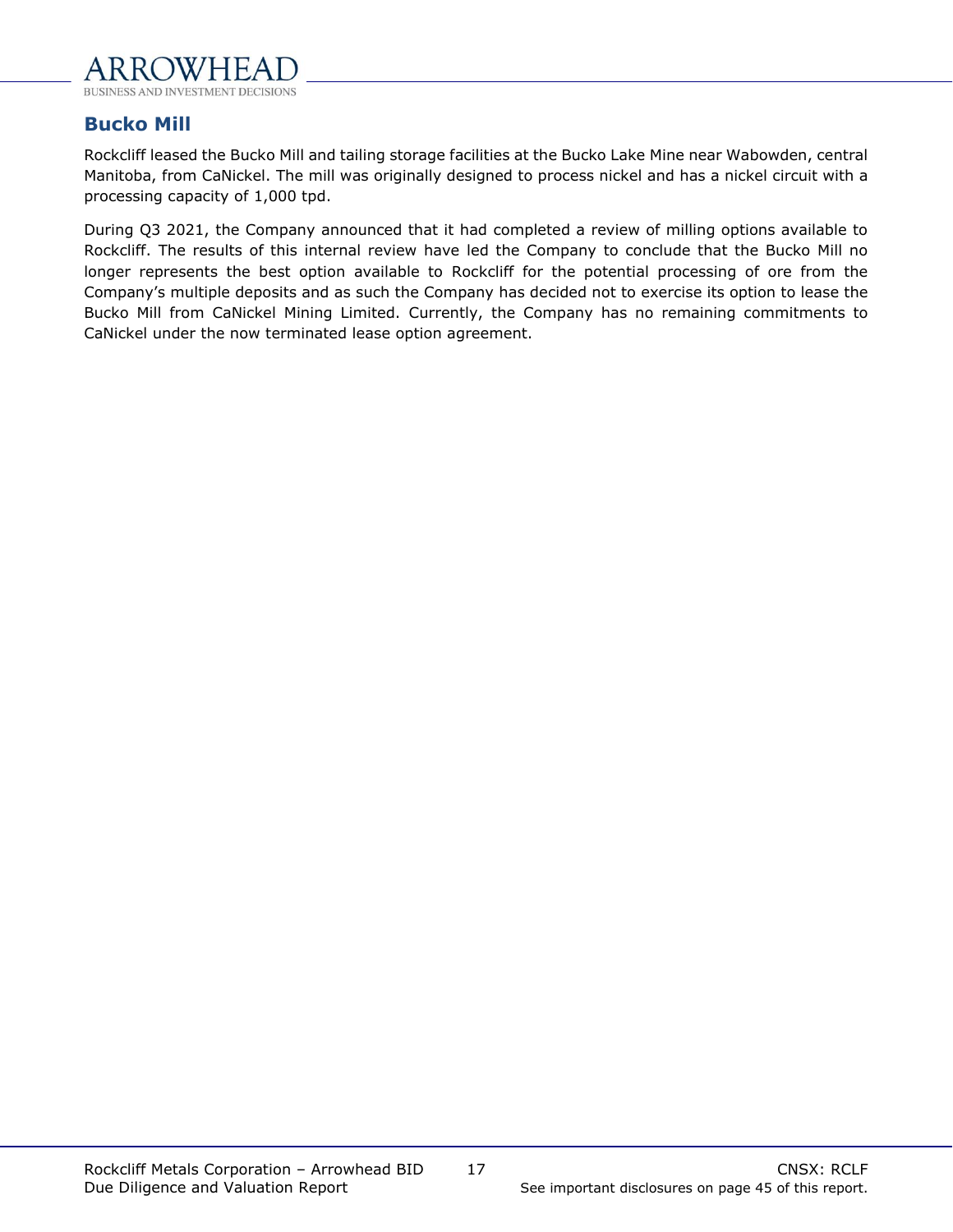## <span id="page-17-0"></span>**Mining Properties**

## **Tower Property**

The Tower property is a 9,530-hectare property that is 100% owned by Rockcliff. The property is associated with a 12 kilometers long copper corridor and hosts a high-grade copper deposit. As per the latest PEA released in February 2022, the deposit has 1.71 million tonnes NI 43-101 Measured and Indicated mineral resource grading 3.28% Cu, 1.04% Zn, 0.70 g/t Au and 16.50 g/t Ag, plus a 0.50 million tonne NI 43-101 Inferred mineral resource grading 1.74% Cu, 1.16% Zn, 0.20 g/t Au and 8.40 g/t Ag. The property has potential expansion opportunities with the present resource and additional nearby anomalies.

**Tower Property Updated Mineral Resource Estimate as of February 01, 2022**

| <b>Classification</b> | Tonnes (k) | Cu(%) | Zn(%) | Au (g/t) | Ag (g/t) | CuEq $(% )$ | Cu (Mlbs) |
|-----------------------|------------|-------|-------|----------|----------|-------------|-----------|
| Measured & Indicated  | 1,711      | 3.28  | 1.04  | Ა.70     | 16.50    | 4.22        | 159       |
| Interred              | 499        | 1.74  | 1.16  | 0.20     | 8.40     | 2.IJ        | 53<br>23  |

The Tower Deposit is a remobilized, single, steeply dipping, high-grade VMS lens that is located immediately below a 100 meters thick layer of Paleozoic limestone cover. The Tower Deposit remains open at depth where high-grade mineralization is associated with extensive conductive targets and to the south where recent drilling outside of the Tower Deposit envelope has intersected thick, high-grade copper mineralization with significant credits of zinc, gold, and silver (TP20-080).

Additional geophysical surveys have identified the Tower South Anomaly ("TSA") approximately 750 meters south of the Tower Deposit. Two exploratory drill holes have been completed, with one hole resulting in the discovery of significant Nickel – Platinum-Group-Element ("PGE") mineralization, named TGR Nickel-PGE Prospect ("TGR")

**TGR Nickel-PGE Prospect:** A new high-grade prospect named TGR on the Tower property was discovered by the Company in April 2020.3 TGR is located 600 meters south of the Company's high-grade copper rich Tower Deposit. After the discovery of the prospect, additional PGE assay results were obtained showing significant rhodium (Rh) as well as ruthenium (Ru), iridium (Ir) and osmium (Os), further increasing the potential of the discovery. With the updated PGE assays, the TGR discovery hole intersected the following mineralization over a downhole interval of:

- 2.40 m grading 2.53% Ni, 3.35g/t Pd, 1.04g/t Pt, 0.48g/t Rh, 1.53g/t Ru, 0.45g/t Ir, 0.696g/t Os (5.0% NiEq) including,
- 1.25 m grading 4.46% Ni, 6.13g/t Pd, 2.28g/t Pt, 0.88g/t Rh, 2.84g/t Ru, 0.83g/t Ir, 1.29g/t Os (9.0% NiEq) including,
- 0.25 m grading 10.8% Ni, 14.50g/t Pd, 9.19g/t Pt, 2.51g/t Rh, 7.40g/t Ru, 1.85g/t Ir, 2.70g/t Os (22.8% NiEq)

Four holes totaling 1,175 meters have been completed, as a follow up on the discovery hole. Assay results are pending for these discoveries. TGR NI-PGE is part of Rockcliff's CAD 2.5 million drill program which will also focus on the Copperman property.

**Drill Program:** The purpose of the Tower Property drill program is to enhance the confidence and determine the growth potential of the present Tower deposit resource. As part of the program, step out drilling discovered a conductive, copper-bearing extension to the NI 43-101 Tower deposit. The discovery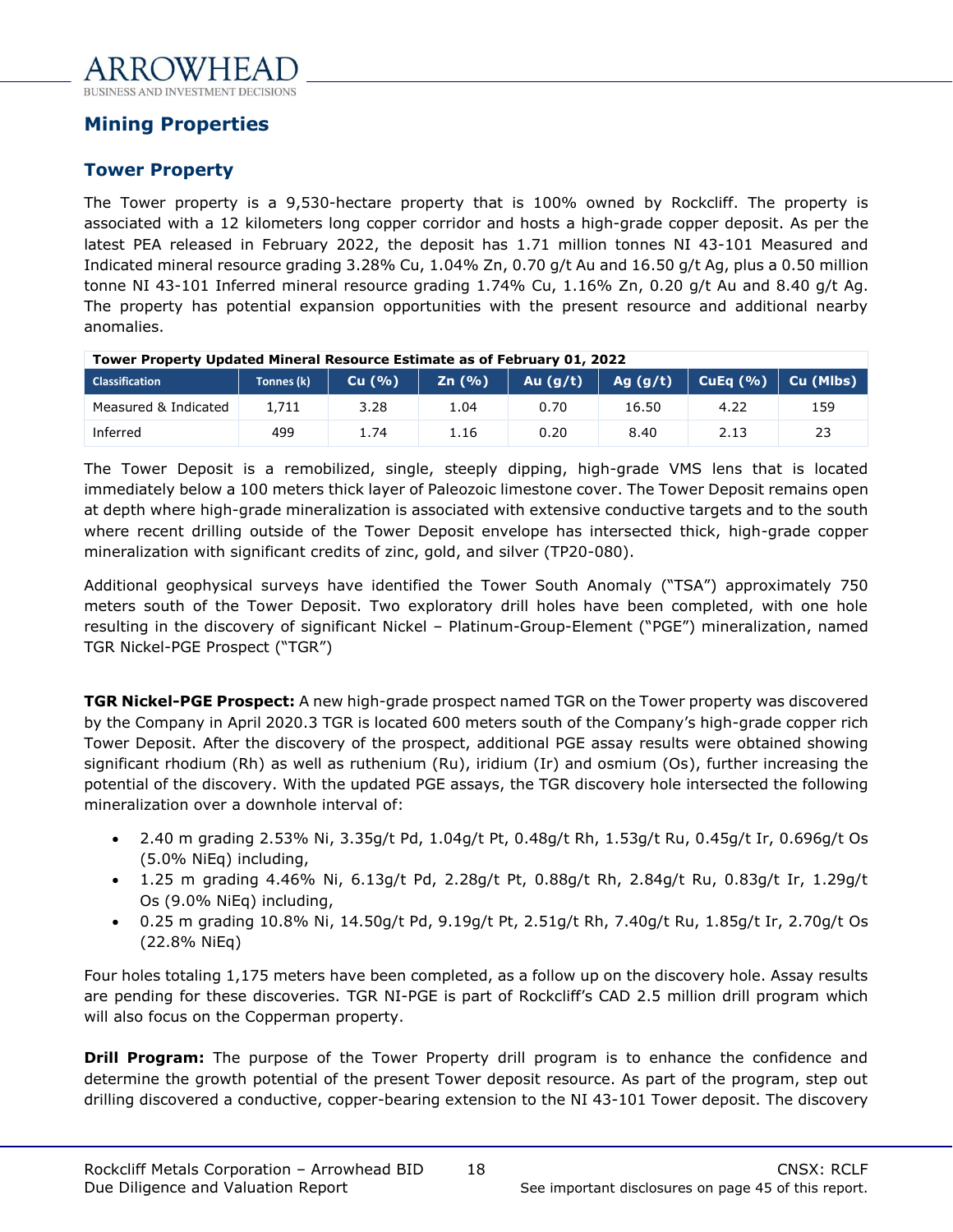

holes are located immediately south and up to 200 meters from drill holes intersected in the Tower deposit. A total of 50 holes totaling 22,117 meters were completed as part of the program that ended in early April 2020.

**Drilling at TSA:** TSA drilling resulted in the discovery of significant Nickel-PGE mineralization at a downhole depth of 244.8 meters. Drilling intersected high-grade nickel, palladium and platinum mineralization over a down-hole interval of 2.40 meters grading 2.53% Ni, 3.35 g/t Pd, 1.04 g/t Pt, 0.48 g/t Rh, 1.53 g/t Ry, 0.45 g/t Ir, 0.696 g/t Os (5.0% NiEq) including 1.25 meters grading 4.46% Ni, 6.13 g/t Pd, 2.28 g/t Pt, 0.88 g/t Rh, 2.84 g/t Ru, 0.83 g/t Ir, 1.29 g/t Os (9.0% NiEg). The hole was designed to test the center of a large Time Domain Electromagnetic geophysical anomaly interpreted to have dimensions of 400 meters by 300 meters. The Company is planning additional geophysical surveys to determine the relationship between the high-grade interval and the geophysical anomaly.

## **Rail Property**

Rockcliff's 100%-owned Rail Property is a near-surface deposit with 61 completed drill holes (15,000+ meters) and is one of the strategic deposits that Rockcllff is expected to develop in the near term.

The Rail copper deposit presently hosts a NI 43-101 Measured and Indicated mineral resource of 2.05 million tonnes grading 1.87% Cu, 0.60 g/t Au, 0.59% Zn and 6.10 g/t Ag, and Inferred mineral resource of 1.08 million tonnes grading 2.14% Cu, 0.90 g/t Au, 0.73% Zn, and 7.60 g/t Ag. The deposit offers significant potential for resource expansion and discovery as the historic drilling program below the deposit intersected high-grade copper associated with the deep 1,000+ meters Deep Penetrating ElectroMagnetic ("DPEM") anomaly.

| Rail Property Updated Mineral Resource Estimate as of February 01, 2022 |               |       |       |            |            |             |                       |  |
|-------------------------------------------------------------------------|---------------|-------|-------|------------|------------|-------------|-----------------------|--|
| <b>Classification</b>                                                   | Tonnes<br>(k) | Cu(%) | Zn(%) | Au $(g/t)$ | Ag $(g/t)$ | CuEa $(% )$ | <b>CuEa</b><br>(Mlbs) |  |
| Measured & Indicated                                                    | 2.053         | 1.87  | 0.59  | 0.60       | 6.10       | 2.30        | 104                   |  |
| Inferred                                                                | 1.079         | 2.14  | 0.73  | 0.90       | 7.60       | 2.73        | 65                    |  |

The Rail copper deposit is within the 5 kilometer-long Rail copper horizon where several geophysical anomalies are ready for drill testing. The mineralization of the Rail copper deposit remains open along strike to the south and at depth where surface and bore hole geophysical surveys identified untested targets at depth below the current Rail copper deposit limits.

**Drill Program:** The objective of the Rail drill program is to increase resource confidence levels, and to determine if the near-surface NI 43-101 Rail deposit Indicated Mineral Resource Estimate continues along strike and at depth. The drill program will continue to focus on identifying additional copper mineralization below the Rail deposit. To date, 232 holes have been completed totaling 15,431 meters, with results identifying high-grade copper mineralization below the existing 100% owned NI 43-101 Indicated Mineral Resource Estimate at the Rail deposit.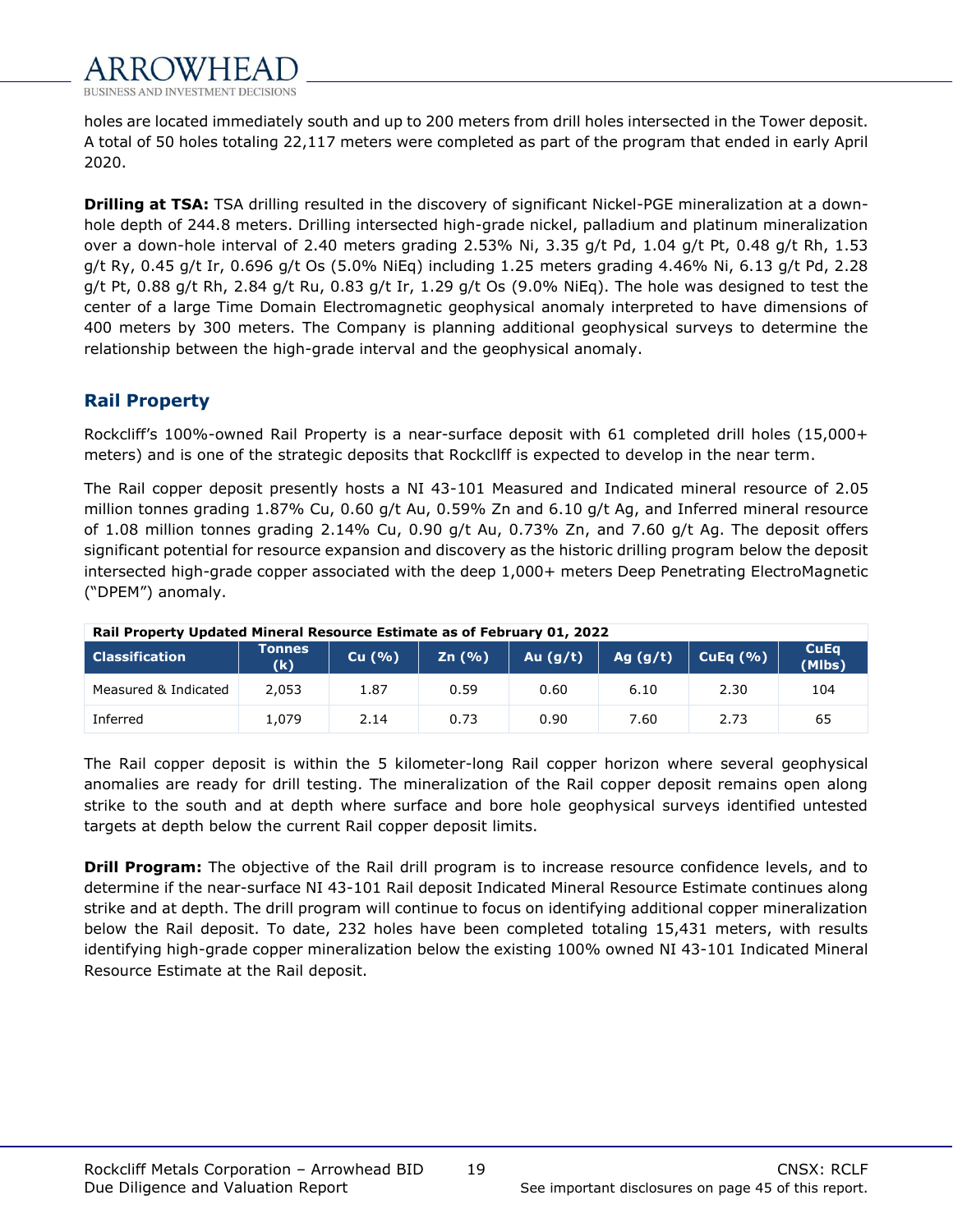## **PEA Highlights for Tower & Rail Project published in February 2022**

In 2021, the Company's board approved the commissioning of a new PEA for Tower and Rail to confirm the positive impact of the alternative mining method on the overall economics of the combined projects. This PEA was based on the results achieved in the independent desk-top study conducted on the Tower project in May 2021. The results of the new PEA for Tower and Rail projects were announced in February,2022. The results confirm that the traditional mining method will lead to lower capital investment with shorter payback period for the Tower and Rail projects. The Tower project would require an initial capital investment of CAD 81.0 million. The construction period will be for 16 months, and the initial capital would be paid back within 12 months of commercial production. The results of the PEA forecasted an estimated annual production of 12000 CuEq tonnes with a mine life of 9.5 years.

The Company will use the Alimak raise mining method at both the Tower and Rail underground mines, resulting in production rates of 1,100 tonnes per day ("tpd"). The modular mill will be relocated to the Rail Deposit in the 5th year, once the mineral inventory at Tower Deposit has been mined completely. The cash flow from the Tower Deposit would be used to fund the development of the Rail project.

The PEA suggested the use of dry stack tailings facility ("DSTF"). In this method, tailings are placed and compacted in a mound that is simultaneously reclaimed with native soil and vegetation. It will eliminate the use of a dam, which was previously used to hold the tailings in place. Hence, there will be no risk of dam failure and long-term storage. The preliminary design of the DSTF in the PEA makes use of the flat terrain of the Tower and Rail properties, as well as the most recent technologies, to ensure long-term stability of the earthen structures, along with membranes that ensure containment of the stored material.

## **Talbot Property**

Talbot Property is located about 50 kilometers north of Grand Rapids. This property is Rockcliff's flagship gold-rich copper asset and is part of the Company's Manitoba property portfolio in the FF-SL greenstone belt. In April 2020, the Company filed the Technical Report and Updated Mineral Resource Estimate of the Talbot Property meeting NI 43-101 standards. The Talbot copper deposit presently hosts a NI 43-101 Measured and Indicated mineral resource of 1.08 million tonnes grading 2.33% Cu, 2.06 g/t Au, 1.79% Zn and 36.00 g/t Ag, and Inferred mineral resource of 1.20 million tonnes grading 1.13% Cu, 1.87 g/t Au, 1.74% Zn, and 25.80 g/t Ag.

| Tablot Property Updated Mineral Resource Estimate as of February 01, 2022 |                      |       |        |            |            |             |                       |  |  |
|---------------------------------------------------------------------------|----------------------|-------|--------|------------|------------|-------------|-----------------------|--|--|
| <b>Classification</b>                                                     | <b>Tonnes</b><br>(k) | Cu(%) | Zn(96) | Au $(g/t)$ | Ag $(g/t)$ | CuEq $(% )$ | <b>CuEa</b><br>(Mlbs) |  |  |
| Measured & Indicated                                                      | 1.075                | 2.33  | 1.79   | 2.06       | 36.00      | 4.40        | 104                   |  |  |
| Inferred                                                                  | 1.198                | 1.13  | 1.74   | 1.87       | 25.80      | 2.98        | 79                    |  |  |

30 mines have already gone into production in the FF-SL greenstone belt and Talbot's initial resource prior to production is the fourth largest of these. The producing mines with larger initial resources than Talbot are producing Flin-Flon mine, the Lalor mine, and the 777 mine.

**A 51% Earn-In on Talbot Property from Hudbay:** Talbot Property is under a JV between Rockcliff and Hudbay. In November 2019, Rockcliff earned a 51% ownership interest in the Property by completing certain expenditure requirements under the JV agreement. Hudbay exercised its back-in right to acquire 2% ownership interest back from Rockcliff in August 2020. The current ownership structure, therefore, is 51% Hudbay and 49% Rockcliff, making Hudbay the operator of the property. However, the JV agreement requires Hudbay to acquire another 14% of Rockcliff's interest and fund 100% of the capital upon making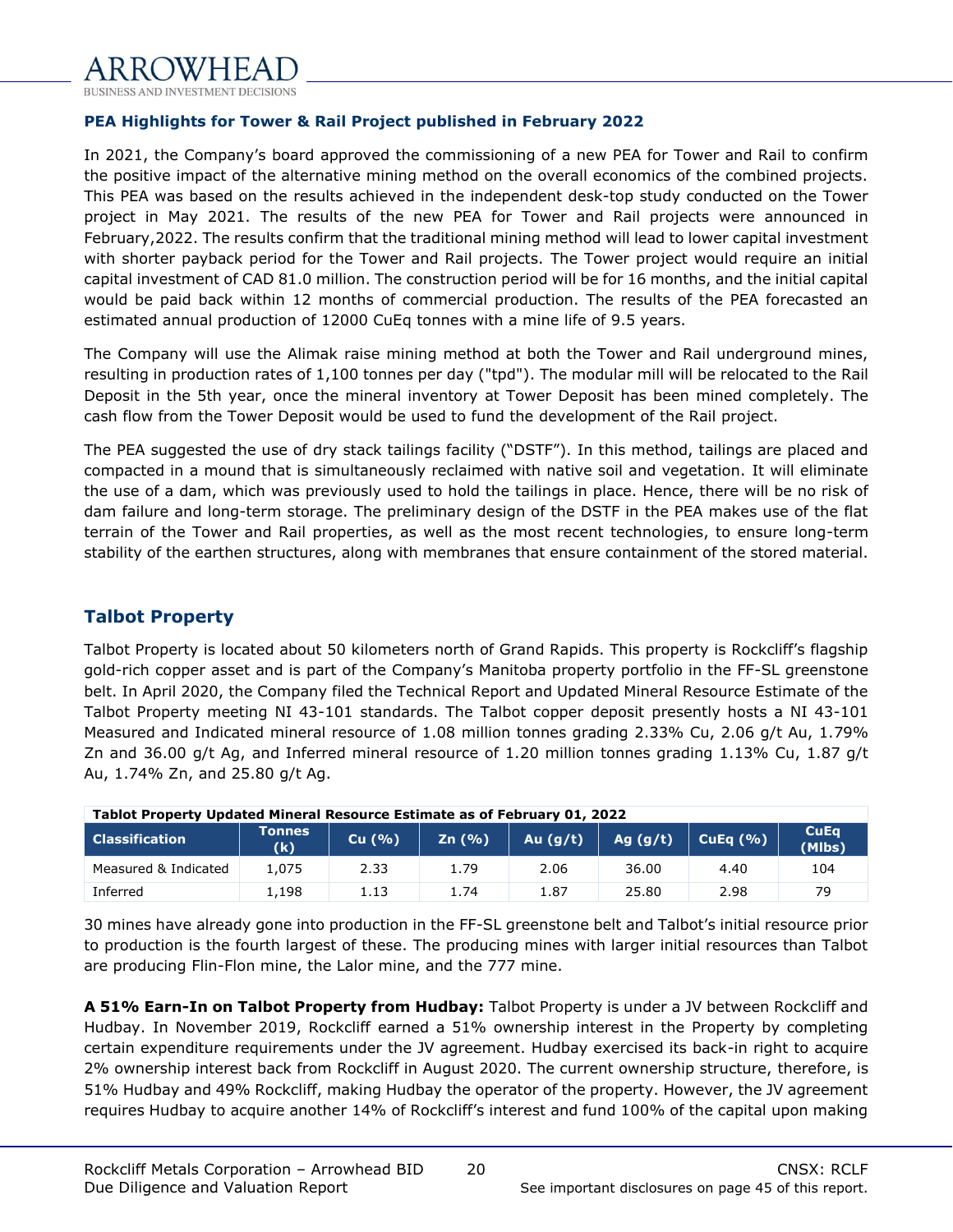

a construction decision. Rockcliff effectively has a 35% free carried interest in the property with no additional financing required as profits from the JV will be split in the ratio of 65%/35% respectively between Hudbay and Rockcliff after Hudbay's capital is paid back.

**Drill Program**: The Talbot drill program was designed to enhance the confidence of the existing Talbot deposit resource. A total of 4 drills tested the continuity of the high-grade VMS (copper, zinc, gold, silver) mineralization of the Tower deposit. As of today, a total of 19 holes have been completed for a total of 11,669 meters. The deposit remains open for expansion with multiple untested conductive targets. A +22,000 meters drill program is planned, out of which 11,700 meters of drilling has already been completed.

## **Bur Property**

The Bur Property is strategically located 22 kilometers away from Hudbay's VMS mill. This property is part of the Company's extensive Manitoba property portfolio, has excellent infrastructure with a year-round access to road, clearing for portable buildings, and a box cut and portal. The historical Bur Property hosts 1.35 million tonnes zinc-copper rich Bur Deposit and covers 86 mining claims, totaling 3,979 hectares. A NI 43-101 compliant technical report prepared on the property in 2007 returned the following resources estimates:

| <b>Resource</b>     | <b>Tonnes</b><br>(k) | Cu(%) | Zn (%) | Au $(g/t)$ | Ag (g/t) | CuEq $(% )$ | <b>CuEq</b><br>(Mlbs) |
|---------------------|----------------------|-------|--------|------------|----------|-------------|-----------------------|
| Historical Resource | 1.352                | 1.8   | 8.     | 0.1        | 11.5     | 5.0         | 149.0                 |

Rockcliff's 2017-2020 drill programs totalled 15,748.5 meters in 65 holes extending the zinc-copper mineralization a minimum of 800 meters southward. Historical and recent drilling throughout the Bur Property has encountered near surface, disseminated, semi-massive and massive sulphide mineralization below shallow overburden. Metallurgical characterization by Rockcliff was completed in 2020 and it indicated that a selective separation of zinc and copper is feasible without the use of cyanide, and clean marketable concentrates can be made from the tested sample. Ore sorting was also successful in rejecting waste from the mineralized rock. Bur's mineral resource has been estimated using the information available from drilling done up to the year 2020. Please refer the table below for information on the mineral resource estimate from NI 43-101 resource technical report.

| <b>Classification</b> | <b>Tonnes</b><br>(k) | Cu $(% )$ | Zn(%) | Au $(g/t)$ | Ag $(g/t)$ | CuEq $(\% )$ | <b>CuEq</b><br>(Mlbs) |
|-----------------------|----------------------|-----------|-------|------------|------------|--------------|-----------------------|
| Measured              | 338                  | 1.54      | 3.58  | 0.05       | 12.94      | 2.94         | 22                    |
| Indicated             | 2,679                | 1.70      | 6.45  | 0.02       | 3.41       | 3.98         | 235                   |
| Measured & Indicated  | 3,017                | 1.69      | 6.13  | 0.02       | 4.48       | 3.87         | 257                   |
| Inferred              | 2,342                | 1.03      | 8.65  | 0.00       | 0.91       | 4.03         | 208                   |

The Company has recently filed an NI 43-101 technical report, which includes 3.02 million tonnes of Measured and Indicated resource at 3.87% CuEq and 2.34 million tonnes of Inferred resource at 4.03% CuEq.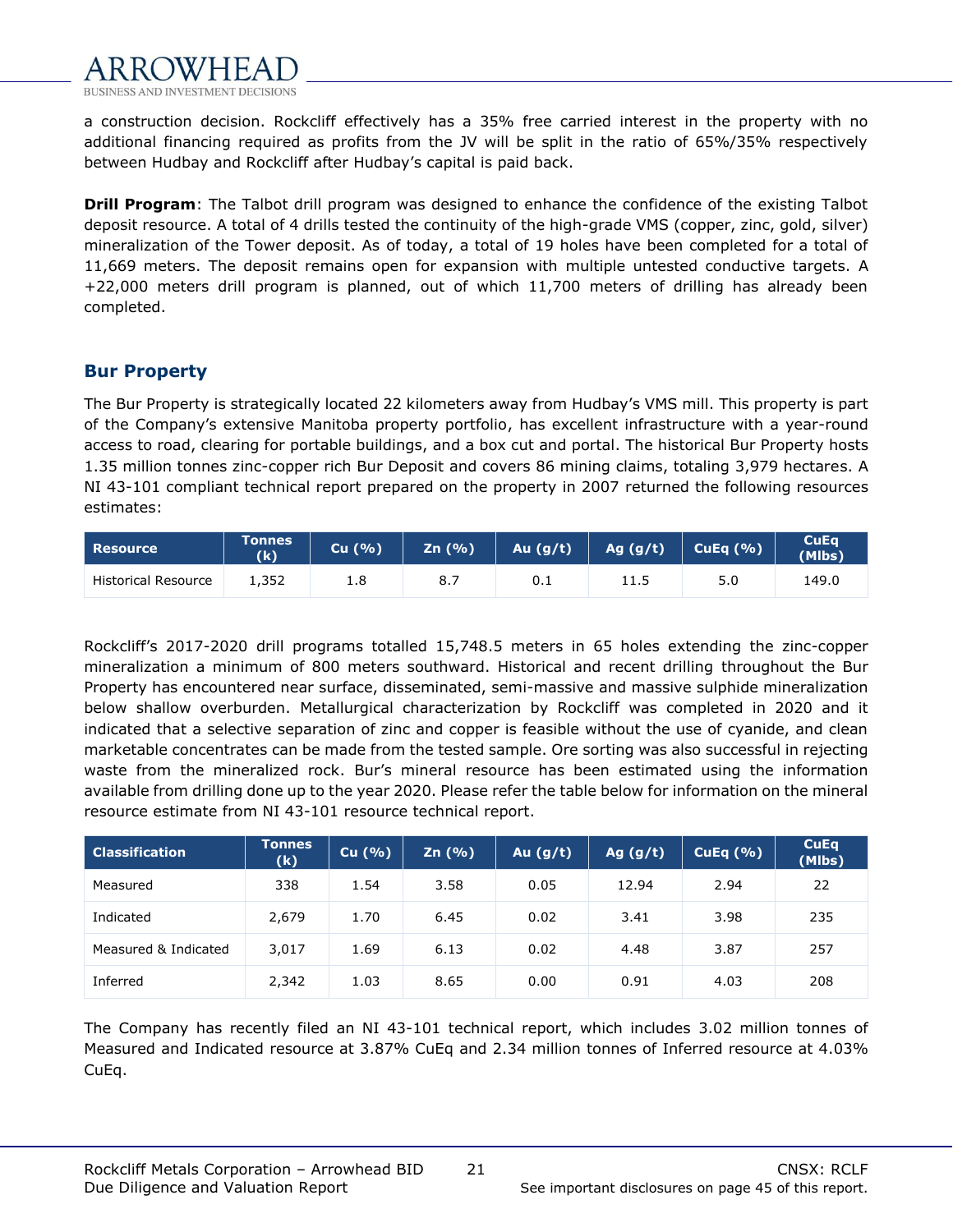

Rockcliff acquired 100% equity interest on the property from Hudbay in October 2020 by meeting the CAD 3 million+ exploration expenditure target required under an option agreement. The Company also announced in October 2020 that it has completed a metallurgical characterization study on the Bur Property. The results indicate that a selective separation of zinc and copper is feasible without the use of cyanide, and clean marketable concentrates can be made from the tested sample. Ore sorting was also successful in rejecting waste from the mineralized rock.

The Company expects that further investment required to develop this property for production will be less than the investment required for the Tower project as Hudbay had already commenced construction at Bur, including the road to the site and a box cut. Hudbay had completed a full feasibility study on the Bur Property and it will benefit Rockcliff as a lot of engineering and technical work has already been completed. This property was not included in the PEA as part of the hub and spoke strategy as Rockcliff did not have ownership at the time the study was being conducted.

Rockcliff's 2017-2020 drill programs totalled 15,748.5 meters in 65 holes extending the zinc-copper mineralization to a minimum of 800 meters. The mineralized target at the Bur Property is 5 million tonnes. The three phases of drilling completed thus far have produced encouraging results and growth of the mineralized envelope south of the Bur Deposit.

## **Copperman Property**

The Copperman Property is 100% owned by Rockcliff. The Copperman Deposit was discovered in 1927- 28 after surface trenching yielded a maximum of 2.73% copper and 4.24% zinc across 10 feet. Multiple reported zones were identified with high-grade intercepts. In 1967, it was reported that the "A" Zone is estimated to contain 170,000 tonnes grading 3.1% copper and 4.7% zinc. The "B" Zone was estimated to contain 74,200 tonnes grading 1.5% copper and 3.9% zinc. The resource was defined above 1,000 ft vertical. Later drilling identified depth extensions to the mineralization below 1,000 ft but was never included in a new resource estimate. The deposit remains open along strike and to depth.

The Company reported new assay results in Nov 2021, showing near surface high-grade copper and zinc mineralization, including 4.35% CuEq across 6.00 meters and 3.33% CuEq across 8.3 meters. Significant interpreted true thickness highlights from the first four holes (part of the phase one drill program) include:

- RCU21-001: 7.1 m grading 3.06% CuEq including 5.0 m grading 4.00% CuEq
- RCU21-002: 6.0 m grading 4.35% CuEq including 4.0 m grading 5.89% CuEq
- RCU21-003: 8.3 m grading 3.33% CuEq including 5.3 m grading 4.62% CuEq
- RCU21-004: 5.0 m grading 2.64% CuEq including 3.0 m grading 3.32% CuEq

Rockcliff has also completed Phase 1 drill program at the property and has announced additional highgrade VMS drill results. Significant interpreted true thicknesses and grades are highlighted below and include:

- RCU21-006: 3.4% CuEq across 3.0 m including 4.7% CuEq across 1.0 m
- RCU21-009: 4.9% CuEq across 6.0 m including 6.6% CuEq across 4.0 m
- RCU21-010: 6.6% CuEq across 10.0 m including 13.5%CuEq across 4.0 m
- RCU21-011: 2.4% CuEq across 5.0 m including 4.5% CuEq across 1.4 m
- RCU21-014: 2.8% CuEq across 10.8 m including 4.2% CuEq across 5.8 m
- RCU21-016: 1.8% CuEq across 11.0 m including 2.4% CuEq across 7.1m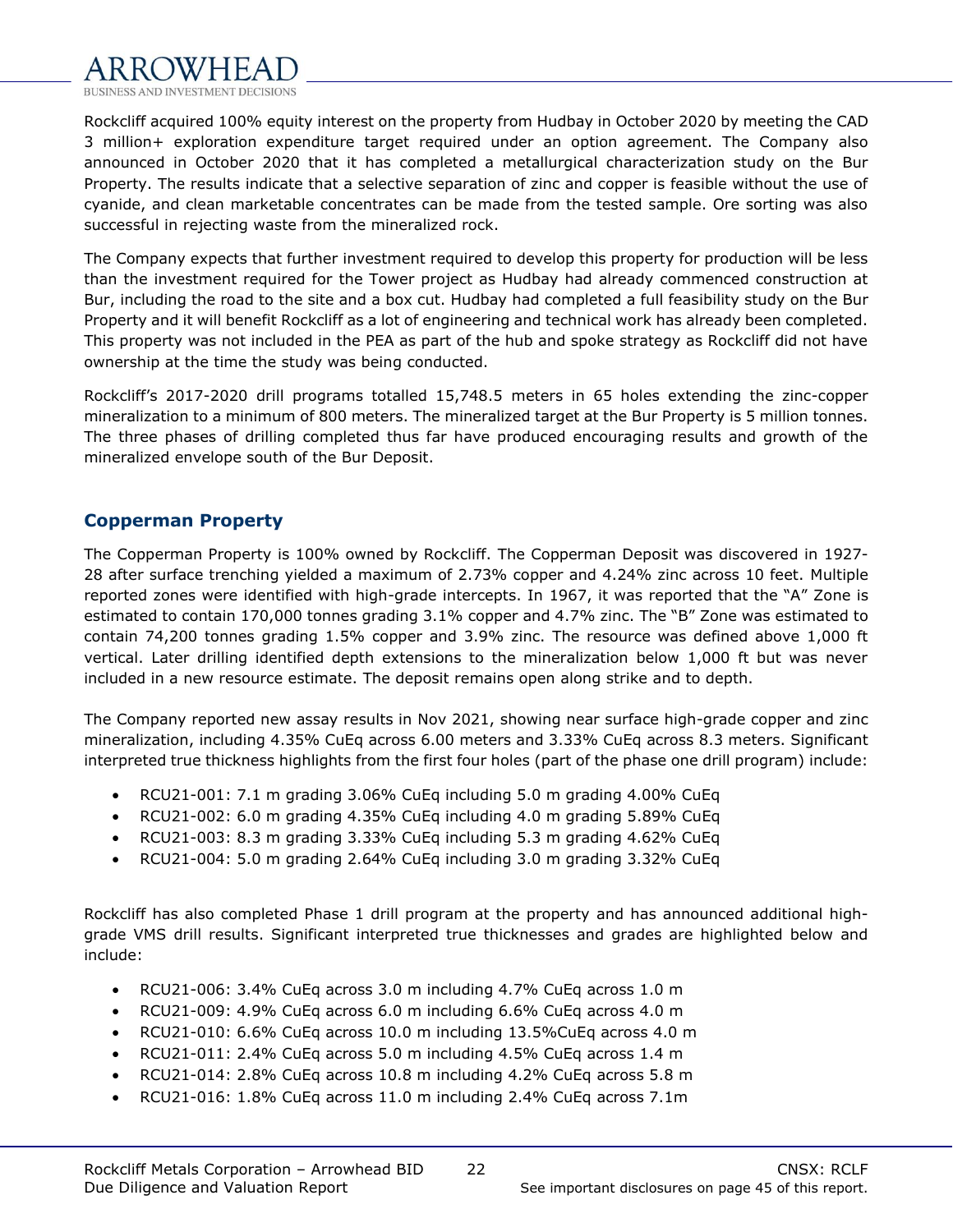

• RCU21-017: 3.3% CuEq across 3.0 m including 5.4% CuEq across 1.0m

During the Phase 1 drill program, the Company has drilled across a strike length of 130 meters and to depths of up to 200 meters vertical and encountered disseminated, semi-massive and massive chalcopyrite and sphalerite sulphides in multiple lenses of up to 10 meters thick. The mineralization at Copperman remains open in all directions and is exposed at surface in historical trenches. Rockcliff has initiated a Phase 2 drill program in January 2022 that will attempt to expand the mineralized footprint as well as test several nearby undrilled geophysical anomalies. The Copperman Property remains a top exploration drill priority for Rockcliff.

## **Freebeth Property** (Historical Deposit)

Rockcliff owns 100% interest in the Freebeth Property subject to a 2% net smelter return ("NSR") royalty in favor of the former owner, Hudbay. The property totals 7,400 hectares and is located approximately 10 kilometers east of the Reed Copper Mine operated by Hudbay in the Snow Lake district in Manitoba. It hosts two known copper-rich zones, the Grid 4 Copper Zone and the LHZ. Both zones are located within favorable juvenile host rocks and numerous additional untested geophysical pulse anomalies are present on the property.

Rockcliff completed Phase 1 drill program in May 2020 and was successful in locating and identifying the historical LHZ.

**Drill Program Update on Bur, Copperman and Freebeth Properties:** Rockcliff commenced a 45-hole, 7,800-meter drill program on its 100% owned Bur, Copperman and Freebeth properties in Manitoba. The Bur Property drilling is conducted to test the copper-zinc targets near the Bur VMS Deposit. The Copperman Property drill test is initiated to expand the mineralized footprint of the Copperman Deposit. The drilling at the Freebeth Property will focus on the expansion of the copper-zinc mineralization in the Last Hurrah VMS Zone.

## **Lon Property (Historical Deposit)**

Rockcliff holds 100% interest in the Lon Property located in the Snow Lake district in Manitoba. The Company is required to pay 0.5% NSR royalty in two of the claims acquired under this property. The Company can purchase this NSR royalty for CAD 250,000. The historical Lon Deposit, discovered in the 1950s, is a steep-east dipping, shallow north plunging zone of base metal mineralization with a strike length of approximately 150m and a plunge extent of a minimum of 600 meters. It consists of two near zones of roughly equal size, shape, and altitude. The deposit has been drill tested to a depth of 400m and is open in all directions. A historical geophysical anomaly below the zone has a strike length of 600m and remains untested by drilling. Rockcliff believes there is a potential to discover multiple high-grade deposits on this property.

| <b>Resource</b>               | Tonnes (k) | Cu (%) | Zn (%) | Au (%) | Ag (%) | <b>CuEq (%)</b> | CuEq (Mlbs) |
|-------------------------------|------------|--------|--------|--------|--------|-----------------|-------------|
| <b>Historical</b><br>Resource | 250        | 3.2    | 5.2    | 0.6    | 18.8   | 5.5             | 30.3        |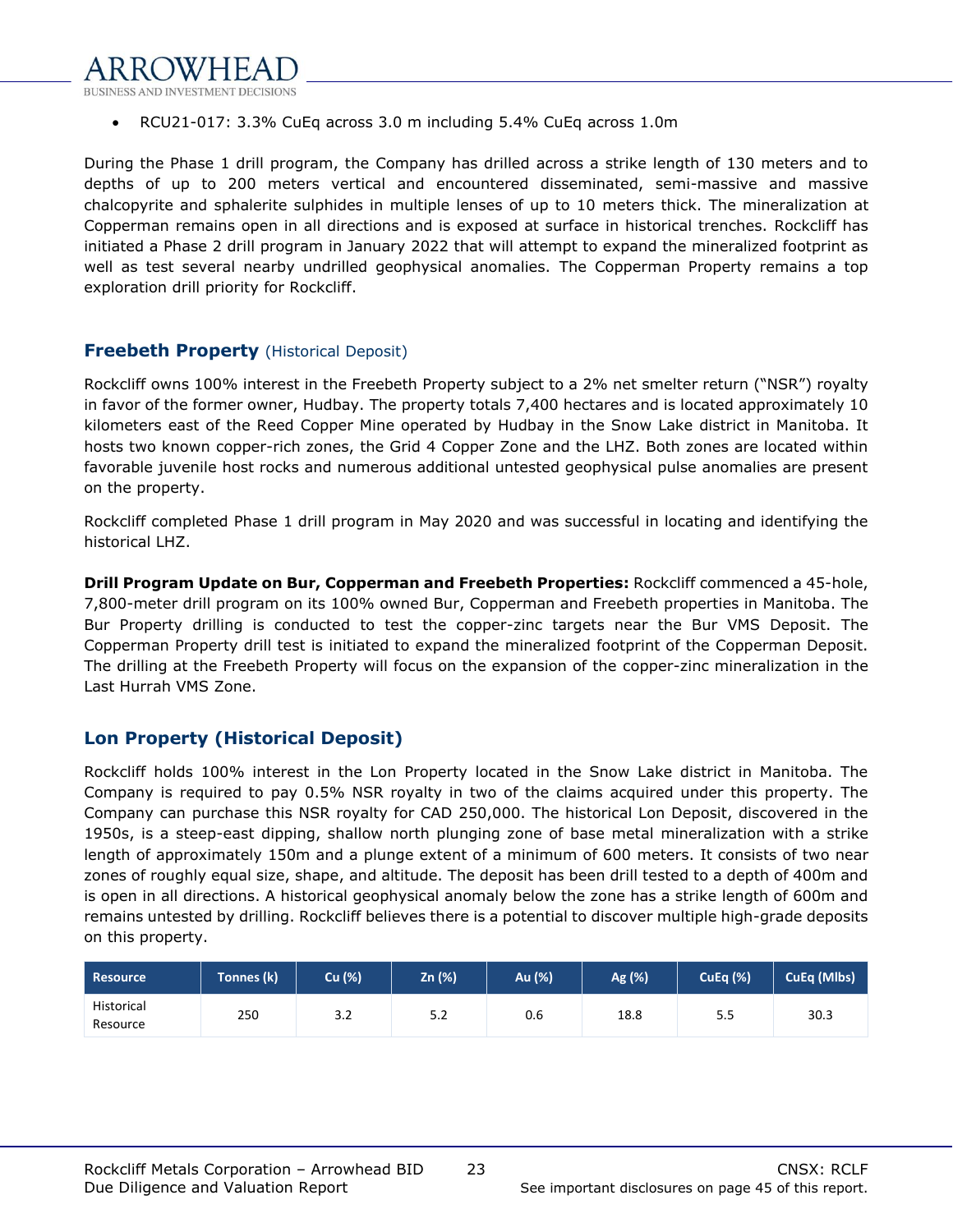

## **Morgan Property** (Historical Deposit)

The Morgan Project comprises 36 claims currently held by Rockcliff. The property boundaries include a historical Morgan zinc deposit resource, and two nearby gold showings called the Finlayson Find and Blue Zone. The Morgan zinc deposit is a VMS-style deposit that is hosted within an interpreted felsic dome nestled above a thick blanket of andesitic volcaniclastics. The volcanic rocks belong to the Amisk Group of the FF-SL greenstone belt. The VMS body averages 2-3m thick, 60m wide, and 500m long. Limited drilling on the Morgan zinc deposit has identified 272,000 tonnes grading on average 15% zinc and 3.4 g/t gold. The deposit remains open for potential expansion with additional drilling.

Rockcliff acquired 100% interest in this property (including Morgan Lake, Woosey Lake, and Cook Lake properties) from Copper Reef Mining Corporation ("Copper Reef") in FY 2017. Copper Reef retains a 2% NSR royalty on the Morgan Lake property subject to a 10% net profits interest royalty in favor of the original owner, a 2% NSR royalty on the Woosey Lake property, and a 1% NSR royalty on the Cook Lake property which is also subject to a 2% NSR royalty in favor of a former joint venture party.

A third party holds certain rights to the Morgan Lake and Cook Lake properties, including a back-in right to acquire a 60% interest in these properties if a mineral resource is identified with 225,000 tonnes of contained CuEq or a 20% back-in right if the Company transfers these properties to a major company. Rockcliff will pay a CAD 1 royalty payment to Copper Reef in advance if it commences commercial production on the Morgan property. The Company has the right to purchase one-half of the Copper Reef NSRs for CAD 1 million at any time and retains a Right of First Refusal on Copper Reef's remaining NSRs.

## **Pennex Property** (Historical Deposit)

Rockcliff holds a 100% interest in the Pennex zinc property in the Snow Lake District in Manitoba. The Penex zinc property is contiguous with the Morgan property. It hosts the down-dip continuation of the Pen Deposit at an approximate vertical depth of 350m. Geophysical surveys suggest the conductivity on Rockcliff's property strengthens at depth and could represent significant volumes of sulfide mineralization. Additionally, a 2.6 kilometers long airborne geophysical survey located west of the deposit remains untested by drilling. The estimated target at the Pennex Property is 2 million tonnes of high-grade VMS (copper and zinc) mineralization.

## **Snow Lake South ("SLS") and Danlee Properties**

Rockcliff holds a 100% interest in the SLS properties, which surround the Danlee Property. The properties are located in the Snow Lake district in Manitoba. The SLS properties represent a significant and strategic land package of underexplored VMS potential located in the southern half of the prolific Belt that hosts the Flin Flon and Snow Lake VMS mining camps. A total of over 2,200 kilometers of airborne Versatile Time Domain Electromagnetic ("VTEM") flying has been completed over specific strategic areas of the properties that represent high priority areas interpreted as VMS conductive trends. The purpose of the program will be to isolate anomalies with potential VMS upside in preparation of a planned drill program in early 2022.

## **MacBride Property**

Rockcliff acquired a 100% interest in the MacBride Property during FY 2017. The property is located in the Leafs Rapids District in Manitoba. The vendor retains a 2% NSR royalty on the property of which 1% NSR royalty can be purchased at any time for CAD 500,000 per 0.5% NSR royalty. The vendor's remaining NSR royalty will be subject to a first right of refusal in favor of the Company.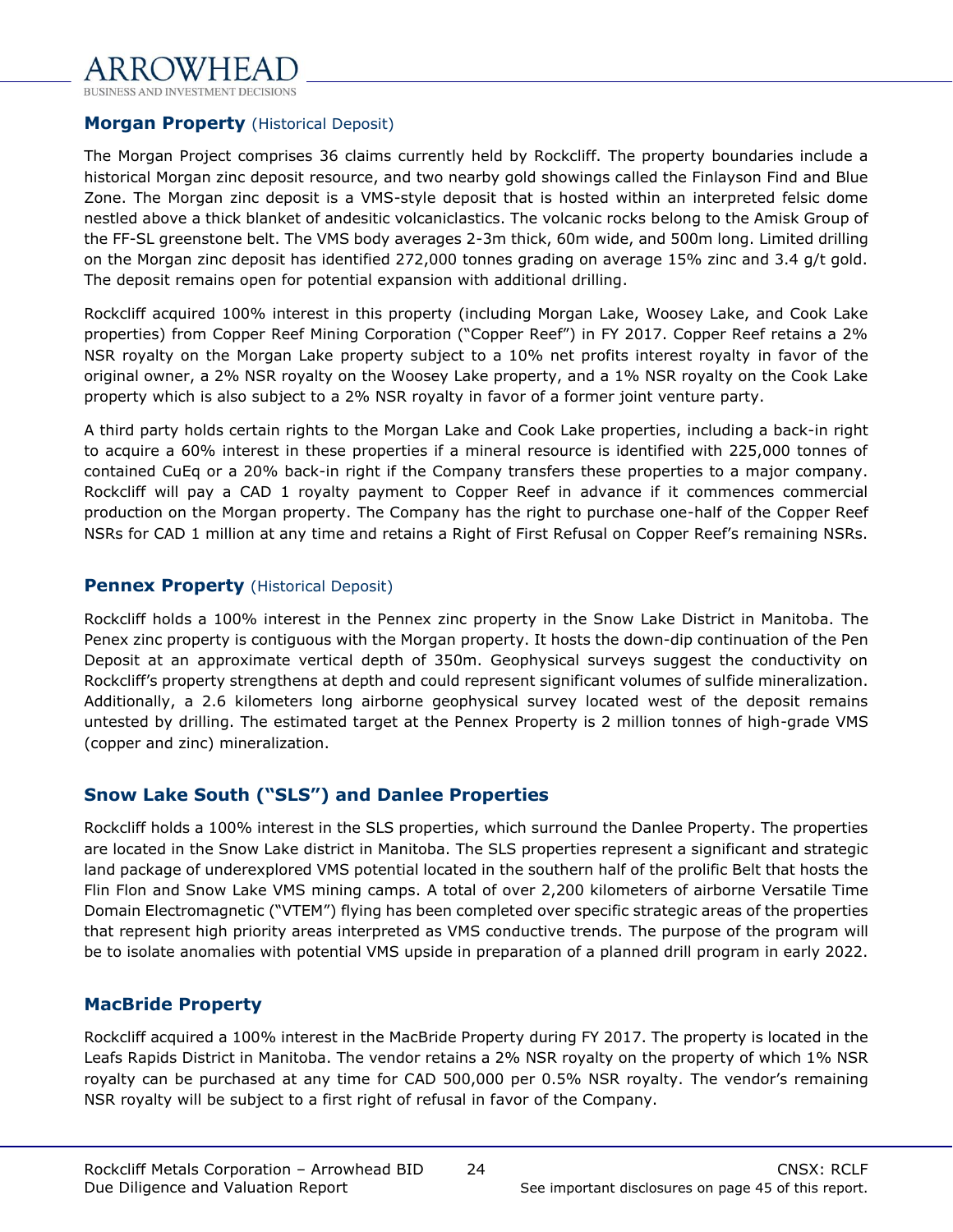## **Jackfish Property**

The Company owns a 100% interest in the jackfish property subject to a 3% NSR royalty. The property total 3,712 hectares and is located approximately30 kilometers south of Snow Lake. The property hosts a underexplored low-grade copper zone worthy of additional drilling.

## **Tramping Property**

s Rockcliff owns a 100% interest in the property totaling 904 hectares. The Tramping Property is located approximately 15 kilometers south of Snow Lake, Manitoba and 7 kilometers south of Hudbay's Lalor mine. The property hosts favorable juvenile arc rocks associated with a coincident, untested, mag, and pulse anomaly.

## **Rockcliff's Subsidiary – Goldpath Resources Corp.**

Goldpath Resources Corporation ("Goldpath") was a wholly-owned subsidiary of Rockcliff. It has consolidated six high-grade gold properties. On July 20, 2021, Rockcliff closed the sale of Goldpath to Kinross. Kinross acquired the shares of Goldpath through a subsidiary. The following are the six Goldpath projects sold to Kinross.

- Snow Lake Gold Rockcliff held an option to earn a 100% interest
- Ber previously 100% owned by Rockcliff
- Dick Stone North previously 100% owned by Rockcliff
- Laguna previously 30% owned by Goldpath and 70% owned by Kinross
- Lucky Jack previously 30% owned by Goldpath and 70% owned by Kinross
- Puella Bay previously 30% owned by Goldpath and 70% owned by Kinross

The consideration to be paid by Kinross to Rockcliff comprises USD 3 million cash and the following NSRs:

- Ber Property 2.0% NSR Kinross has the right to purchase up to a 1.0% NSR in 0.5% increments from Rockcliff at USD 500,000 per increment for an aggregate purchase price of USD 1 million
- Dick Stone North Property 2.0% NSR Kinross has the right to purchase up to a 1.0% NSR in 0.5% increments from Rockcliff at USD 500,000 per increment for an aggregate purchase price of USD 1 million
- Snow Lake Gold Property 0.5% NSR, upon Kinross exercising its 100% option on the property, with no repurchase rights.

Kinross has the right of first refusal to acquire the residual NSRs on all the properties.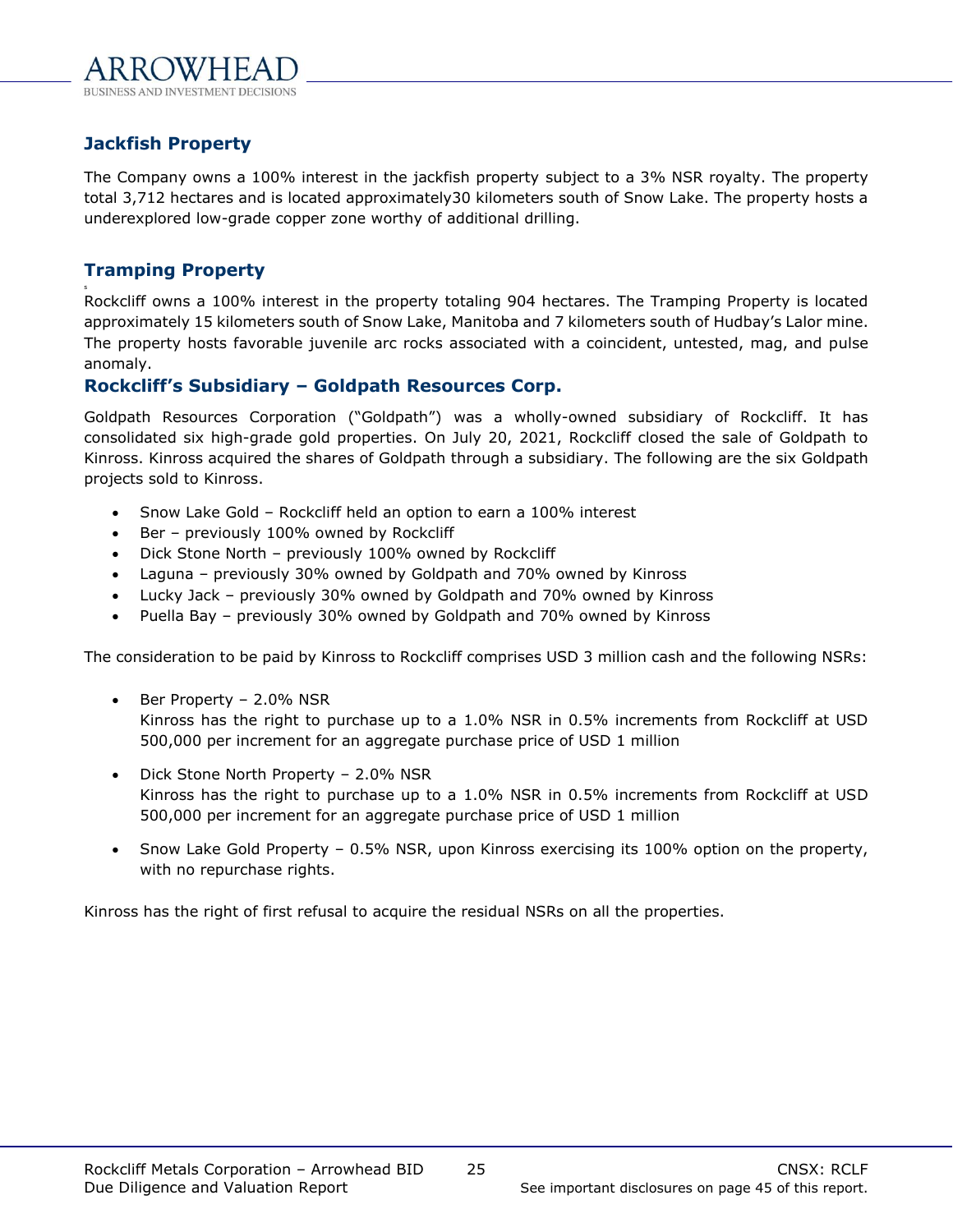## <span id="page-25-0"></span>**Industry Analysis**

The Mining industry comprises companies that extract or provide support for the extraction of minerals, metals, and other valuable materials, including sand, gravel, coal, and stones, from the earth. The industry has five main segments:

- Copper, Nickel, Lead, and Zinc
- Metal Ore
- Coal, Lignite, and Anthracite
- Stones
- General Minerals
- Mining Support Activities

The global Mining industry had a revenue of USD 1,641.6 billion in 2020. The Asia Pacific region held the largest share of the industry's revenue (71%), followed by North America (9%), and the Middle East<sup>i</sup>. The industry's revenue is expected to reach USD 1,845.6 billion in 2021 (12.4% growth rate) and USD 2,427.9 billion in 2025 (8.1% Compounded Annual Growth Rate, "CAGR"). A large share of this expected growth is attributable to a gradual resumption of mining activity and return of demand for mined resources after the covid-induced lockdowns and general slowdown in economic activity.

Metals (including Metal Ore and Copper, Nickel, Lead, & Zinc) and Coal, Lignite, and Anthracite are the two largest segments of the Mining industry because of the diverse applications of these materials. The prices of most metals fell in 2020 because of the economic slowdown following the Covid-19 outbreak. However, by the end of 2020, prices of most major metals such as copper and iron, rebounded and reached multi-year highs, driven particularly by China's rapid economic recovery.<sup>ii</sup>

Metal prices continued to be high in early 2021 with lockdowns easing in most countries and economic activity beginning to normalize. According to the [International Monetary Fund](https://www.imf.org/en/Home) ("IMF"), world GDP is expected to grow at 6.0% in 2021 after an estimated 3.5% contraction in 2020. This return to growth is likely to support metals prices since they are positively correlated to economic growth.

## **Copper**

## **Copper Demand**

The demand for copper mostly comes from the Construction, Electrical & Electronic Equipment, Infrastructure, Transportation, and Industrial Machinery sectors<sup>iii</sup>. However, the demand from the EV sector has grown at the highest rate in recent years and is expected to continue growing strongly over the coming years as EVs become more mainstream. 31% of the global demand for refined copper came from the Electrical & Electronic Equipment sector in 2019, followed by Construction (28%), Infrastructure (16%), and Transportation (13%) sectors.  $\dot{v}$  According to Bank of America ("BoA"), global copper consumption is expected to increase from 23.3 million tonnes in 2020 to 24.7 million tonnes in 2021, at a 6% YoY growth rate.<sup>v</sup> This growth is likely to be driven by growing copper demand from China, which is the world's largest copper consumer, as well as from the EV manufacturers worldwide.

**Growing Chinese demand supporting high copper prices:** China's copper demand is expected to increase from 12.9 million tonnes (i.e 55.3% of the global demand) in 2020 to 13.6 million tonnes (i.e., 55.0% of the expected global demand) in 2021 $\overline{v}$ . The country is the world's largest copper importer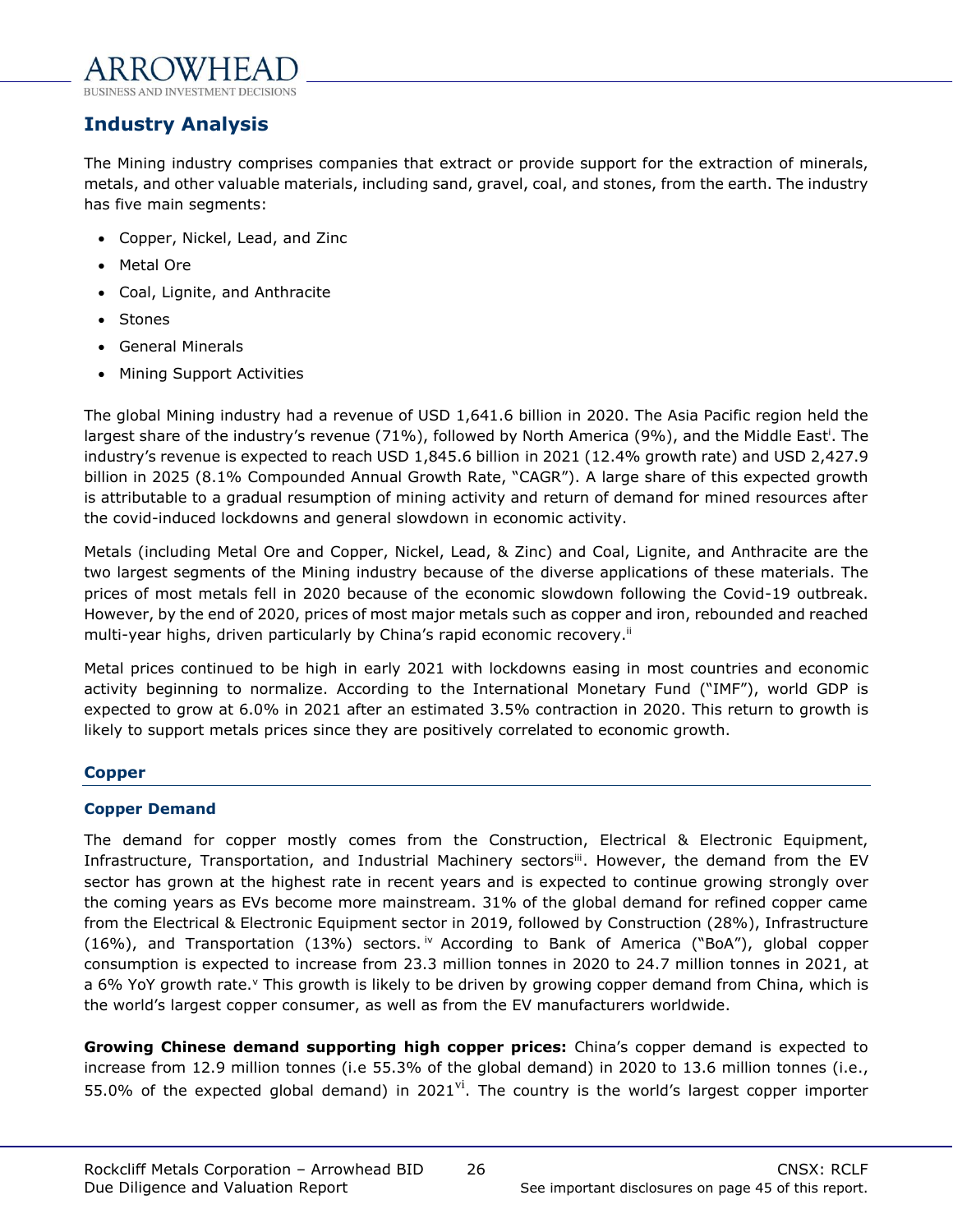

despite being the world's 3<sup>rd</sup> largest copper producer, with an annual production of 1.7 million tonnes in 2020<sup>vii</sup>. China's copper imports increased from 1.9 million tonnes in April 2021 to 1.95 million tonnes in May 2021, translating to a 2% MoM growth<sup>viii</sup>. China's industrial production index increased from 7.3% in December 2020 to 35.1% in early 2021, at an implied growth rate of  $380.8\%$  – the highest since 1990<sup>ix</sup>. This growth was dominated by sectors that consume the highest quantities of copper, such as Machinery, Power Equipment, Electronics, and Transportation Equipment.<sup>x</sup>

China's copper consumption is likely to continue increasing over the coming years as it continues to account for a disproportionate share of the world's electronics manufacturing and works towards increasing its reliance on renewable energy to meet its peak emission targets before 2030.

**Home renovation and "Buy American" policy to promote US copper demand:** The US is the secondhighest consumer of copper after China. The Country's copper demand was 1.7 million tonnes (i.e. 7.3% of the global demand) in 2020 and is expected to increase significantly in 2021 and beyond. Increased home purchases and renovation boosted the demand for copper in the US because home construction and renovation frequently require copper products such as wires and electrical fittings.

The Biden administration's "Buy American" policy is expected to complement strong US home buying trends in boosting copper demand as this policy encourages Americans to buy locally manufactured products in a bid to support domestic manufacturing of essential components. The Buy American policy covers components for Construction, Appliances, Electronics, and Automotive industries, a high percentage of which are made from copper.

## **Copper Production**

The global production of copper was 20 million tonnes in 2020. Chile (28.5%) contributed the highest share of this output, followed by Peru (11.0%) and China  $(8.5\%)$ .<sup>xi</sup> Canada produces less than 4% of the world's copper output exported USD 7 billion worth of copper in 2019. In 2019, Canadian mines produced 543,608 tonnes of copper in concentrate, which is a 3% increase over the production in 2018. This increase was due to higher output from British Columbia (which accounted for more than 50% of Canada's total production), as well as Ontario, Quebec, and Newfoundland and Labrador.<sup>xii</sup>



After significant Covid-19 disruption in 2020, copper mining operations are gradually normalizing across the world. Consequently, global copper production is expected to increase from 20 million tonnes in 2020 to 21.3 million tonnes in 2021, at an implied growth rate of 5.9%.xiii Additional output from projects in Panama, Russia, and the Democratic Republic of Congo have contributed to this increase in production. However, despite this increase, the demand-supply mismatch is expected to increase in the coming years due to increasing consumption. According to BoA, copper inventories are severely depleted and, measured in tonnes, are now at levels seen 15 years ago. Current copper stocks are enough to cover just over three weeks of demand and are likely to deplete further as the global economy begins to reopen and reflate.<sup>xiv</sup>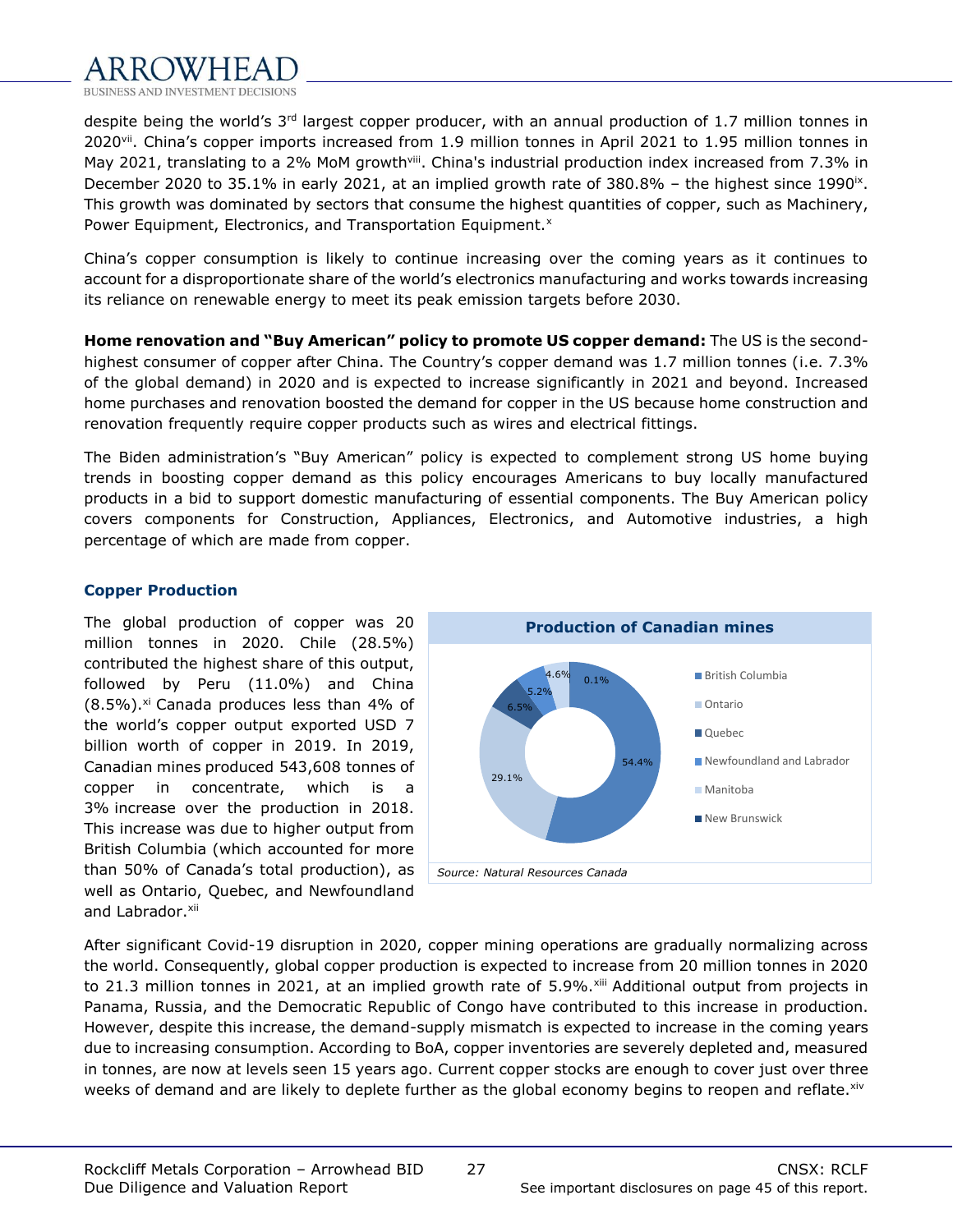

### **Copper Prices**

LME copper cash prices increased from USD 4,617.5 per tonne on March 23, 2020, to USD 9,581.5 per tonne on December 24, 2021. The price crossed USD 10,000 per million tonnes for the first time in ten years in May 2021, and peaked at USD 10,724.5 per tonne on May 10, 2021. This price rise has been fueled by expectations of massive growth in copper demand due to the Covid-related stimuli provided by various central banks as well as from a growing worldwide push for decarbonization and green technologies. The push towards green technologies supports high copper prices because large quantities of copper are used in the production of EVs, electrical grids, and renewable energy production and storage infrastructure. At the same time, global copper inventories are depleting, and production is unlikely to keep pace with demand going forward. xv



BoA copper deficits to increase in 2021 and 2022, resulting in copper prices reaching USD13,000 per tonne in the coming years. Prices could moderate going forward with an expected significant increase in scrap usage at smelters and refiners. However, without an increase in the supply of secondary material, prices could cross USD 20,000 per tonne.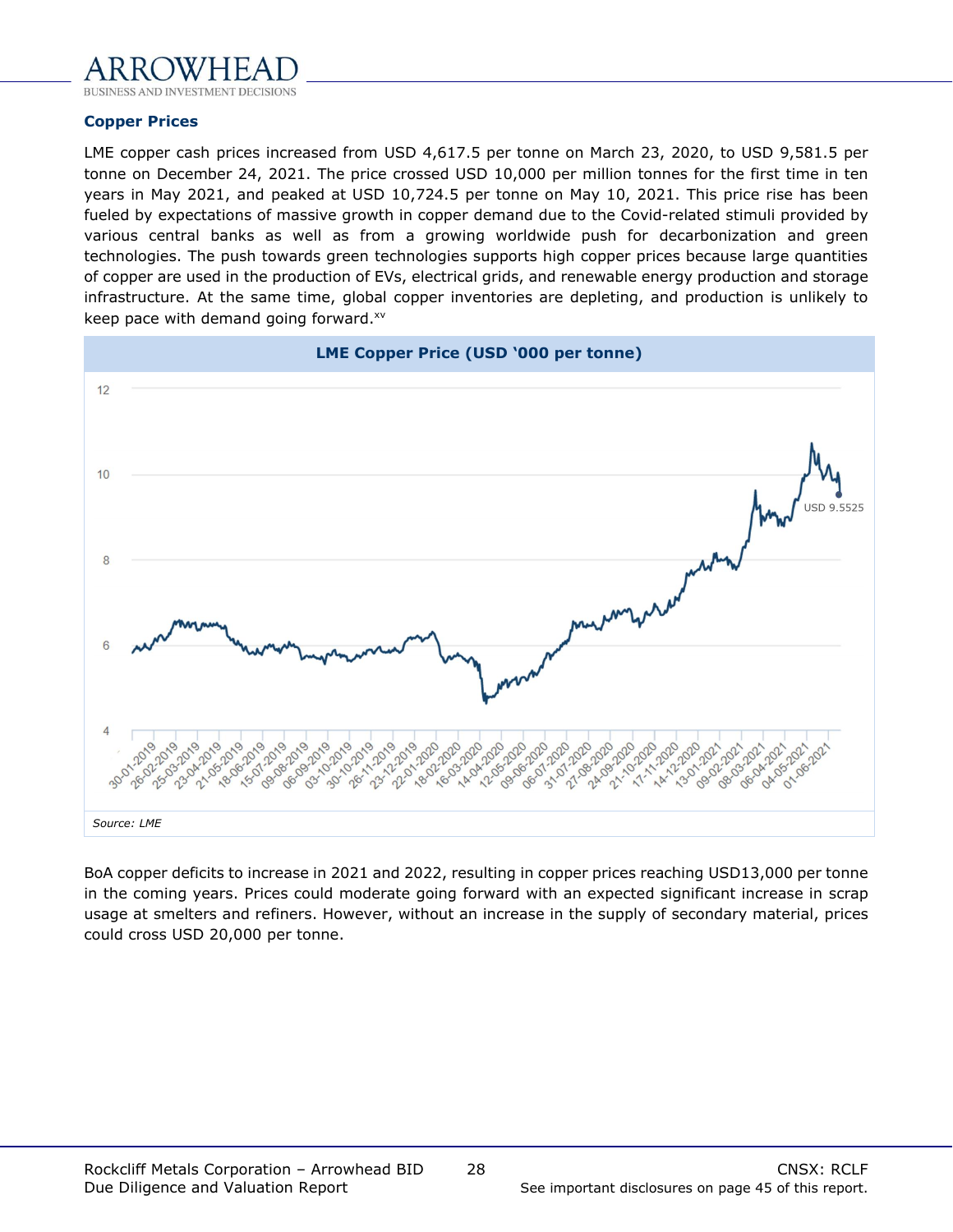## **Gold**

Approximately 3,200 metric tonnes of gold were produced globally in 2020, with China producing the highest quantity of 380 metric tonnes (11.8% of global production), followed by Australia (10%), Russia (9.3%), the US (5.9%), and Canada (5.3%).<sup>xvi</sup>

There were noticeable gold production drops in many regions across the world in 2020 due to Covidrelated mining suspensions, especially in North America, South America, and Africa. In Canada, gold production fell 22% to 1,160 koz in Q2'20 compared to 1,482 koz in Q2'19. This fall in global production coupled with import curbs in many countries produced a demand-supply mismatch and, consequently, a sharp rise in gold prices and made gold one of the best performing major assets in 2020.

Fitch forecasts that global gold production will increase at an average annual growth rate of 2.5% between 2020 and 2029. Higher gold production in Russia is expected to lead to this increase, as Russia is likely to overtake China as the largest gold miner. Gold production in China, on the other hand, is expected to remain stagnant until 2029, with an expected average annual growth rate of 0.2%. Australia's gold production is also expected to grow modestly over this period, supported by a strong project pipeline, rising gold prices, and competitive operating costs.

## **Zinc**

Zinc is the 23rd most abundant element found in the earth's crust. The global zinc output in 2020 was 12.2 million metric tonnes. China was the world's highest zinc producer in 2020 with a total production of 4.2 million metric tonnes, which was 34.4% of global production. Peru was the second-highest producer with an 11.4% share of global production, followed by Australia (10.6%), India (6.5%), and the US (6.3%).

According to Fitch Solutions, global zinc production is likely to enter a multi-year uptrend starting 2021 after contracting by almost 10% between 2013 and 2020. Fitch expects zinc production to grow at an average of 1.8% between 2021-2029.

Global zinc consumption fell sharply in early 2020 due to the Covid-19 outbreak. However, consumption recovered rapidly in the following months and matched 2019's full-year consumption by October 2020. Zinc consumption continued to increase steadily from Q4'20, largely due to a faster-than-expected economic recovery in China, which is the world's biggest zinc consumer. XVII

The average price for zinc on the LME stood at USD 2.35K per metric tonne in January 2020. With the coronavirus hitting the market hard, by March 2020 prices fell to their lowest level for the year to USD 1.90K per metric tonne. However, prices recovered sharply in the second half of 2020 and ended the year at USD 2.78K per metric tonne in December. This price increase has been largely supported by robust Chinese infrastructure demand, rebounding global auto output, and surging demand for consumer durables.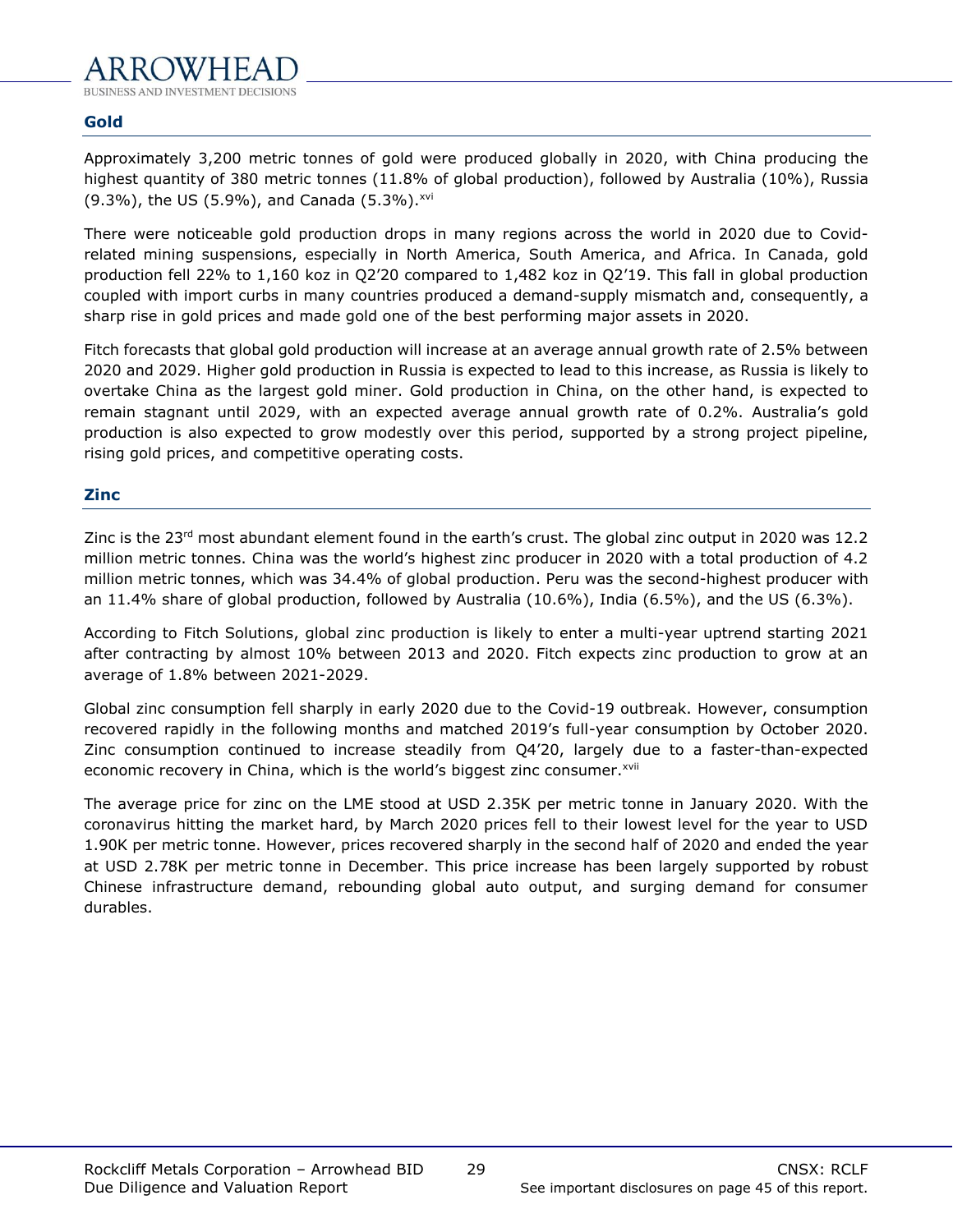## **Silver**

Global silver production in 2020 was 25,000 metric tonnes. Mexico was the largest producer of silver with an output of 5394.9 metric tonnes (21.5% of global output). Peru was the second with an output of 3,838.5 metric tonnes (15.3% of global output) and China was the third-largest producer with an output of 3,138.2 metric tonnes  $(12.5\%)^{\text{xviii}}$ .

Global silver mine production contracted by 5.6% from 26,500 metric tonnes in 2019 to 25,000 metric tonnes in 2020, owing to lockdowns and other Covid-related restrictions in top silver-producing countries. Nine out of the top ten silver-producing countries have witnessed a fall in their silver output in 2020. However, silver mine production output is expected to recover in 2021 with Covid restrictions gradually being relaxed.

The demand for silver is expected to increase to 1.03 billion ounces in 2021 from 923 million ounces in 2020 at an implied growth of 11%. The demand is expected to grow because of an increase in demand for EVs and electronics. Growing 5G penetration is also likely to increase the demand for silver because silver is used in 5G hardware, such as semiconductors, multi-layer ceramic capacitors, and micro electromechanical systems.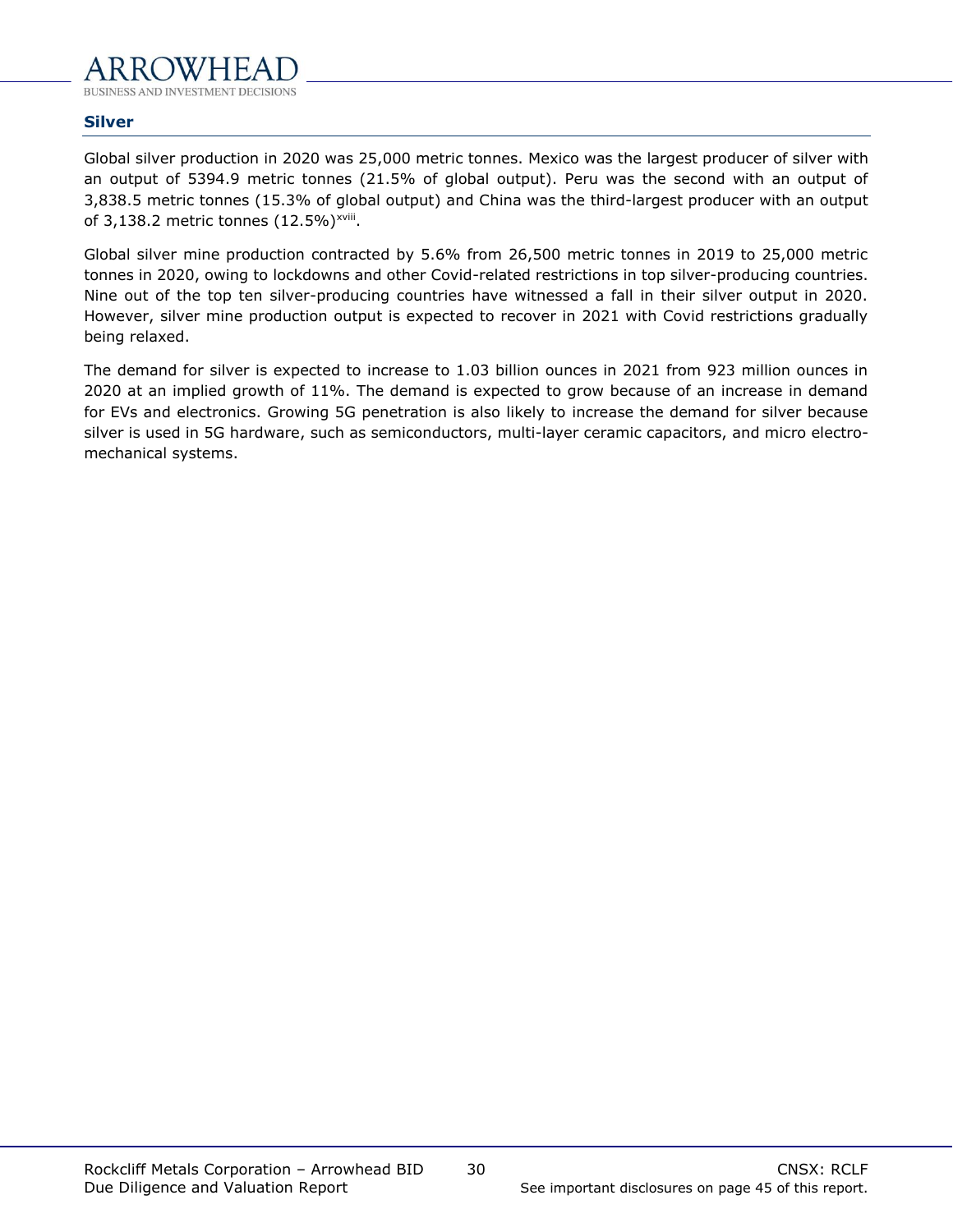## <span id="page-30-0"></span>**Risk Profile Analysis**

## **1. Operational Risk**

Rockcliff has a moderately high operational risk profile since all its projects are currently in the exploration stage. The success of these projects depends on discovering high-grade metal reserves and establishing the economic viability of production. The Company's Tower project is likely to be the first one to become operational. However, the Tower project is likely to take another 4-5 years to be ready for production. The timely implementation of these plans will depend on the unpredictable Covid-19 situation.

The Talbot property, which is among the Company's key properties, enjoys a lower risk profile because it is under a JV with Hudbay. The experience of working closely with Hudbay is likely to produce learnings that Rockcliff can apply to its other projects.

Hudbay is an established company with a stable operating history and a strong financial position. It can generally be trusted to fulfill its JV commitments on time. However, at a time when several companies are facing Covid-19 related challenges, including liquidity concerns and operational uncertainties, the risk of Hudbay failing to meet its JV commitments on time cannot be completely ruled out. We believe that for these reasons, Rockcliff has a MID-HIGH operational risk profile.

## **2. Financing Risk**

Rockcliff is currently in the pre-revenue stage and is unlikely to generate any meaningful revenue in the near future since the Tower, Rail, and Bur properties are unlikely to become operational soon. The Company has funded its research and exploration activities by raising equity capital until now and as per our analysis, the Company needs to raise another CAD 81.0 million to meet the CAPEX requirements for the Tower Project and approximately 143 million for the development of the Bur Project. The Company will have to raise further capital to finance the exploration activities at other properties as well as its aggressive growth plans that include acquiring new assets near the existing ones. Recently, the Company successfully completed the private placement of 15,592,332 flowthrough units ("FT units") at a price of CAD 0.06. The sale resulted in gross proceeds of CAD 935,540. In addition to that, the results of the PEA for the Tower and Rail Projects indicated that these projects can be completed with low capital, and it will yield high returns.

The ability to convince debt and equity investors about the viability of the Company's future plans and the management's ability to execute these plans successfully will be critical to raise funds. Consequently, we believe Rockcliff has a HIGH financing risk profile.

## **3. Political and Regulatory Risk**

All of Rockcliff's assets are in Canada and the Company plans to continue acquiring more assets near its existing properties. The Company enjoys a low political and regulatory risk profile because Canada has a stable political environment and a mining-friendly regulatory framework at the state and the provincial levels. Regulatory procedures in Canada, although strict in terms of environmental impact and the rights of indigenous people, are clearly defined, transparent, and predictable both at the state and the provincial level. The governments have taken some important steps since 2019 that make the Country's regulatory environment more amiable to mining investors. These steps include enacting the Impact Assessment Act that streamlines and accelerates the environmental assessment process for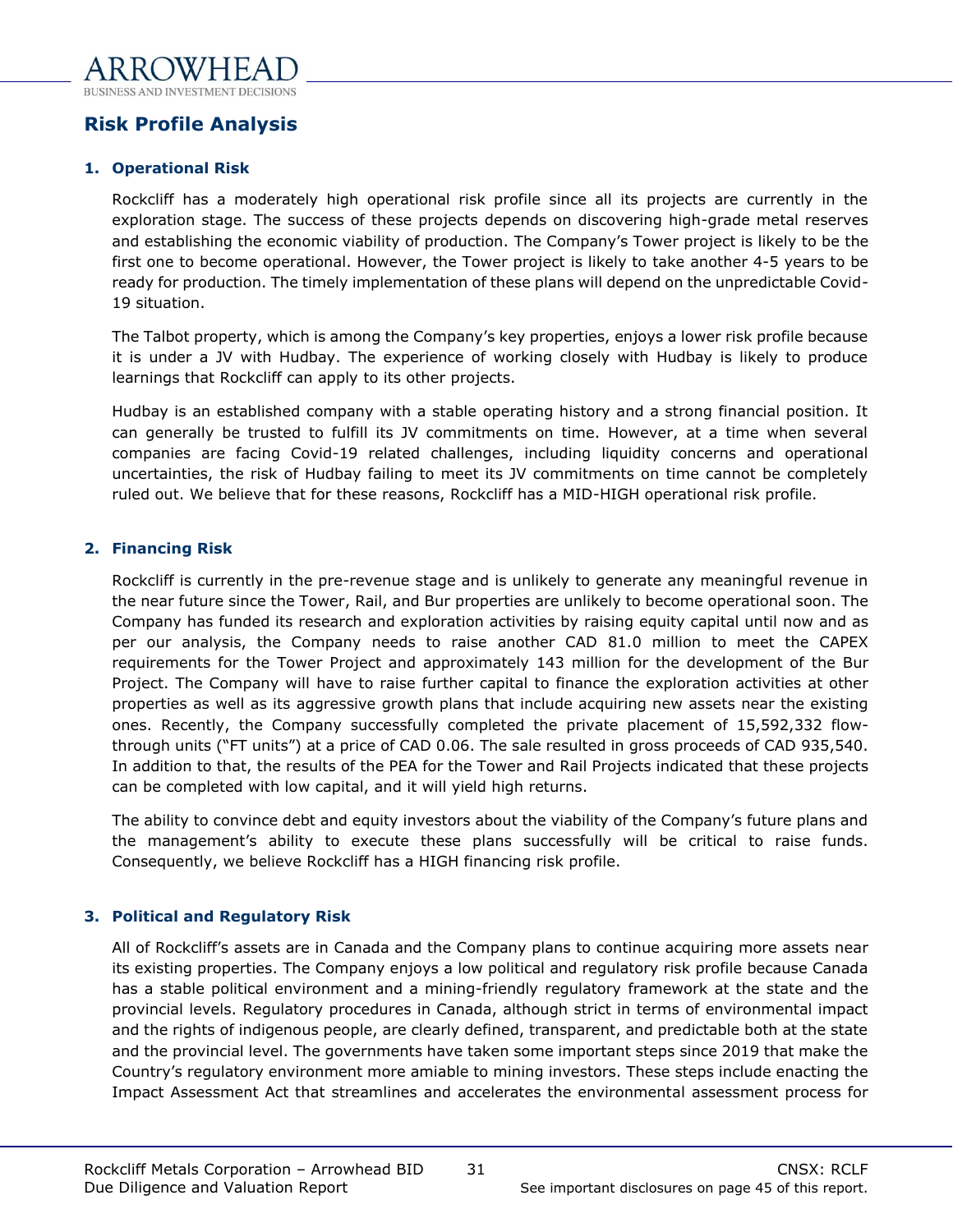mining projects and extending the time period for incurring the necessary expenditures for issuing flow-through shares.

We do not see the Company facing any significant regulatory obstacles as it develops its existing assets and acquires new assets in Canada. However, the Company could face some hurdles once these assets approach the production stage, and the Company starts considering export options and offtake agreements. For these reasons, we feel that the Company currently has a LOW political and regulatory risk profile.

## **4. Key Personnel Risk**

Rockcliff's leadership team is knowledgeable and has decades of experience in the Mining industry, including extensive experience in managing in-production assets at several leading organizations. However, the Company's leadership has no experience in managing an in-production business as a single team yet. Its real test will come when Rockcliff starts producing and marketing copper because this is when the leadership will have to come together to make tough decisions and face stiffer challenges. Consequently, we believe that the Company has MEDIUM key personnel risk.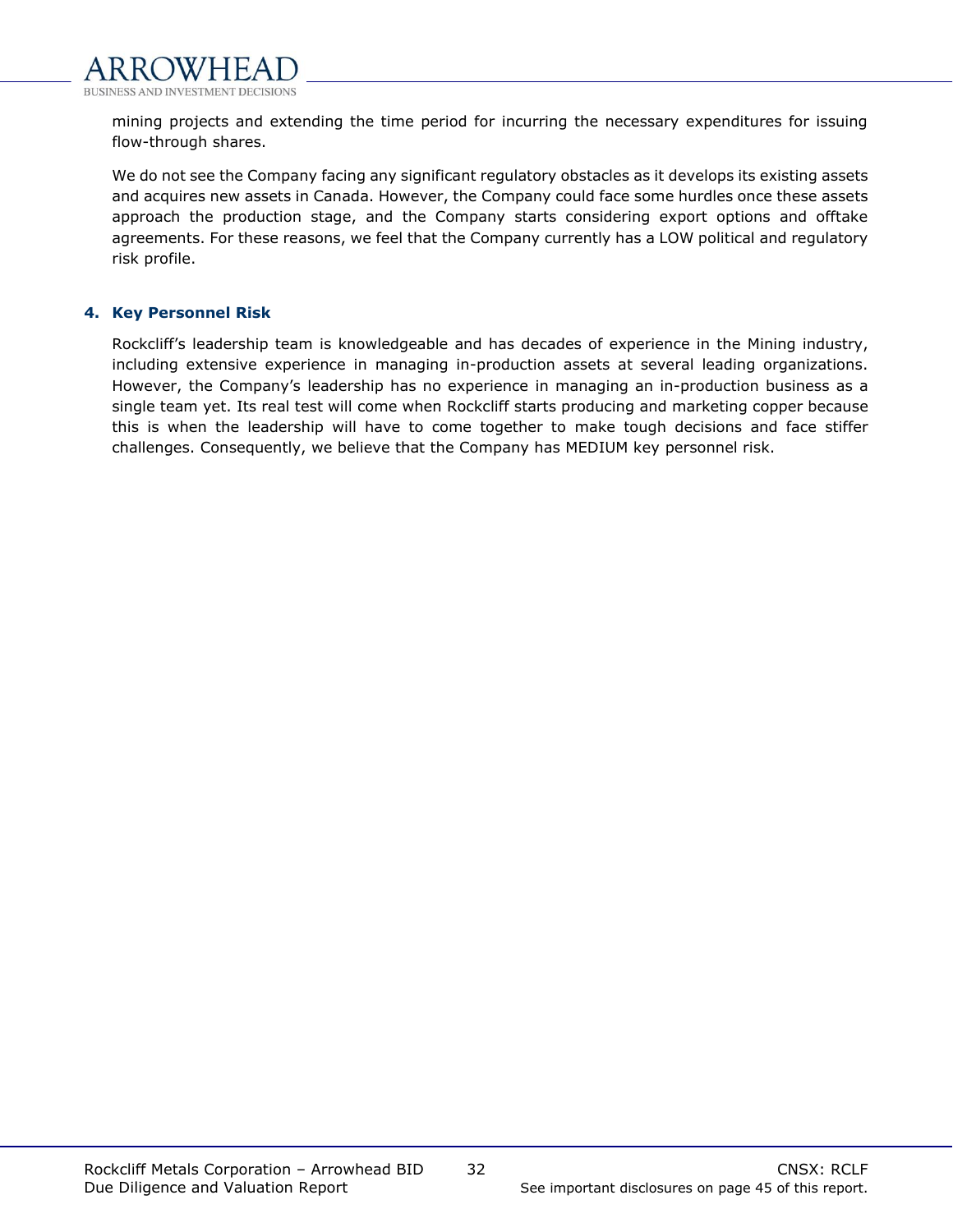## <span id="page-32-0"></span>**Financial Analysis**

Rockcliff has not generated any significant cash flows yet because it is a pre-production company. It has been focusing on acquiring and exploring promising copper and gold mining assets, with the expectation of generating cash flows once reserves are discovered and these assets enter production. The Company expects its Tower project to soon enter the developing stage and start generating cash flows by FY 2027. The Company has been incurring substantial operating expenses, which is typical of pre-production mining companies.

The Company's major costs until now have been exploration and acquisition related. However, a high percentage of the Company's costs over the next few years are likely to be development-related since development work at the Tower property is expected to begin soon, with a target of making the property production-ready in five years. In addition to supporting these development costs, the Company will require significant capital to meet its routine operating expenses and support its ambitious growth plans, which is typical of pre-production mining companies. The Company's ability to sell its vision to investors and its execution capabilities will be critical to raise these funds.

**Revenue and Profitability**: Rockcliff's financials are primarily driven by Tower, Rail, and the Bur projects, because these are the closest to production and are the only assets (besides the Talbot JV) that might generate revenue in the medium term. Since none of Rockcliff's assets is generating revenue yet and the Company is investing heavily on asset exploration, Rockcliff is currently in deep losses.

Rockcliff's operating expenses (which primarily include employee costs and administrative costs) increased from CAD 2.2 million in FY 2018 to CAD 6.8 million in FY 2021. The operating expenses for FY 2020 were CAD 28.3 million which also included exploration and acquisition costs of CAD 25.4 million. We expect Rockcliff's operating costs to remain relatively stable between CAD 4.0 million to CAD 5.0 million between FY 2022 to FY 2026, unless the Company acquires new assets or accelerates exploration and development work at one of its existing assets.

Rockciff made a Net Loss of CAD 2.2 million in FY 2018 and this loss increased to CAD 5.8 million in FY 2021. The Company's losses are likely to stay close to CAD 5.0 million from FY 2023 to FY 2026. We expect the Company to become profitable from FY 2027 once the Tower project becomes operational and generate a Net Profit of CAD 172.3 million for the year. We expect the Company's profitability to continue increasing each year starting FY 2027 unless it works aggressively on bringing its other assets online.

**Capital Requirement**: Rockcliff's share capital increased from CAD 27.0 million in FY 2018 to CAD 60.7 million in FY 2021 because of private placement of shares worth CAD 28.7 million and shares issued for mineral exploration worth CAD 11.5 million in FY 2020. The Company raised CAD 935,540 through private placement in Dec 31, 2021. The Company had no major liabilities on its books as of March 31, 2021, except for a CAD 0.4 million CEBA government loan. The Company will need to raise an estimated CAD 81 million to finance the development of the Tower project and approximately CAD 143 million for the Bur project. We believe that this amount would comprise equal parts of debt and equity. The Company has the capacity to increase its leverage and raise additional debt. Using the estimates given in the PEA, we have assumed that the development of the Rail project will be undertaken using the proceeds from the Tower project. As such, for the sustaining capital expenditure and development expenditure for Rail, we have assumed an additional equity infusion of CAD 5.5 million from FY 2023 to FY 2027.

With such a significant amount of additional capital required to run the business, Rockcliff's ability to convince investors about the business's future potential and the Company's ability to manage the execution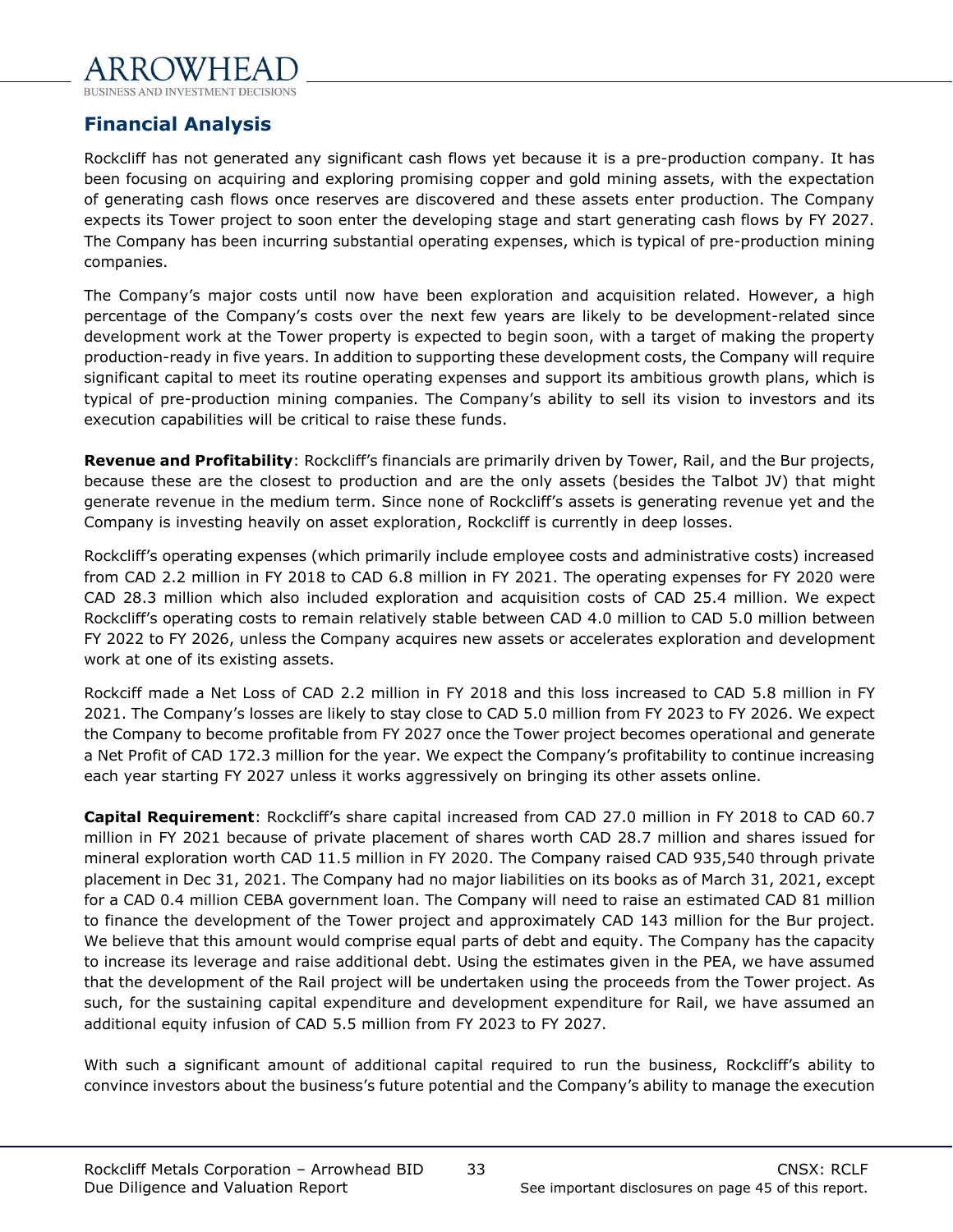phase will be critical. Although this is typical of early-stage mining businesses, the inability to raise enough capital could be a significant threat going forward.

## **Income Statement - Historical**

| (All figures are in AUD thousands)                          | <b>FY 2018</b> | <b>FY 2019</b> | <b>FY 2020</b> | <b>FY 2021</b> |
|-------------------------------------------------------------|----------------|----------------|----------------|----------------|
| Revenue                                                     |                |                |                |                |
| <b>Operating Expenses</b>                                   |                |                |                |                |
| <b>Exploration and Acquisition Costs</b><br>%age of Revenue | 1,583          | 1,281          | 25,374         | 3,644          |
| Legal and Professional<br>%age of Revenue                   | 224            | 371            | 512            | 225            |
| Share-based Payments<br>%age of Revenue                     | 32             | 589            | 304            | 179            |
| General and Administrative<br>%age of Revenue               | 201            | 270            | 773            | 261            |
| Depreciation<br>%age of Revenue                             | 9              | 8              | 16             | 12             |
| Salaries and Benefits<br>%age of Revenue                    |                |                | 938            | 1,338          |
| <b>Investor Relations</b><br>%age of Revenue                | 101            | 162            | 246            | 114            |
| Consulting<br>%age of Revenue                               | 63             |                |                |                |
| <b>Technical Studies</b><br>%age of Revenue                 |                |                | 157            | 1,027          |
| Right-of-Use Asset Amortization<br>%age of Revenue          |                |                | 9              | 15             |
| <b>Total Operating Expenses</b><br>%age of Revenue          | 2,213          | 2,681          | 28,329         | 6,815          |
| Profit / (Loss) before income tax<br>%age of Revenue        | (2, 213)       | (2,681)        | (28, 329)      | (6, 815)       |
| Other Income / (Expenses)<br>Income Tax Expense / (Benefit) | 1              | (32)           | 4,436          | 1,053          |
| Profit / (Loss) After Income Tax<br>%age of Revenue         | (2, 212)       | (2,712)        | (23, 893)      | (5, 762)       |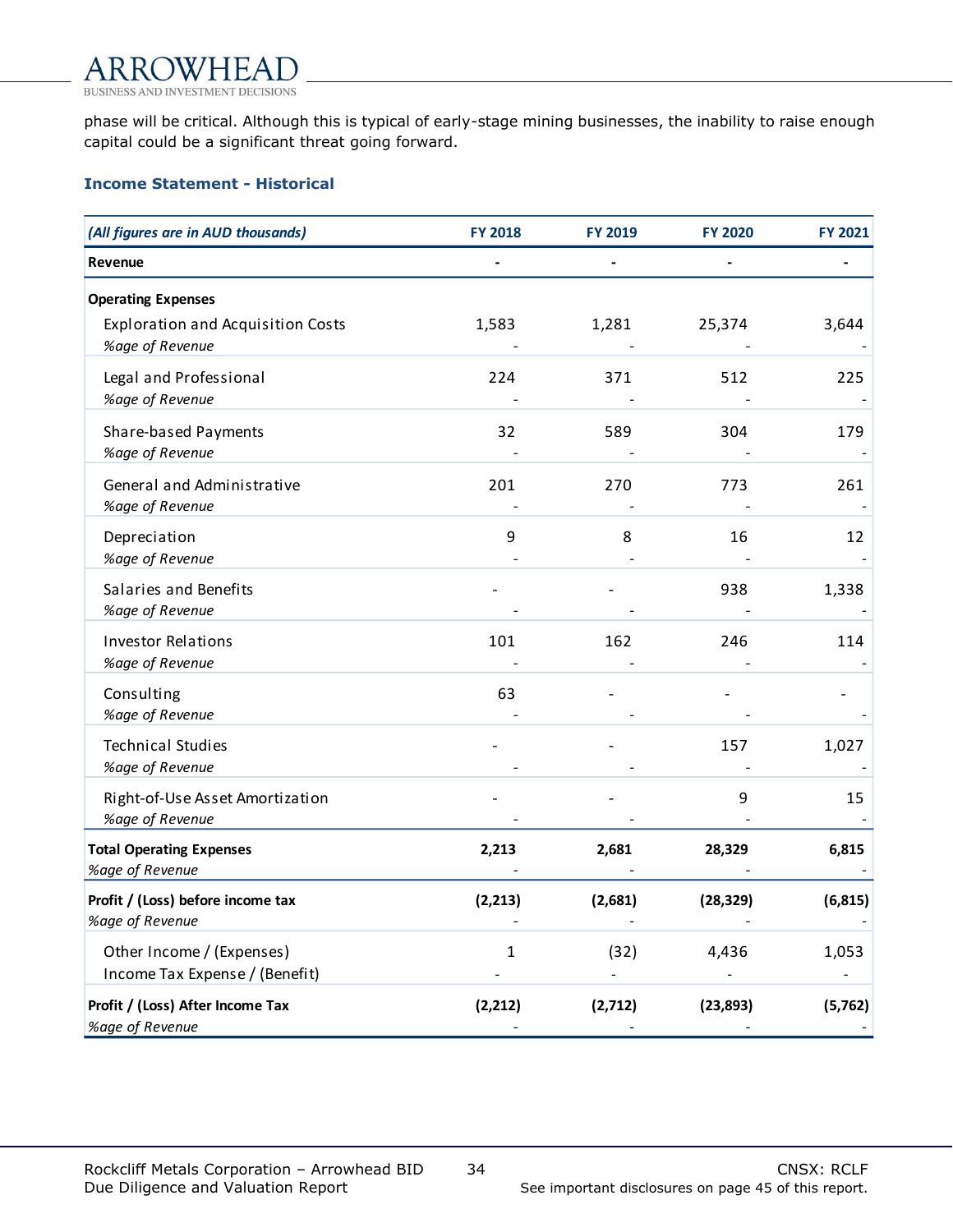

**BUSINESS AND IN DECISIONS** 

## **Balance Sheet - Historical**

| (All figures are in AUD thousands)     | <b>Mar 2018</b>              | <b>Mar 2019</b>          | <b>Mar 2020</b>          | <b>Mar 2021</b>          |
|----------------------------------------|------------------------------|--------------------------|--------------------------|--------------------------|
| <b>ASSETS</b>                          |                              |                          |                          |                          |
| <b>Current Assets</b>                  |                              |                          |                          |                          |
| Cash & Cash Equivalents                | 94                           | 285                      | 12,668                   | 4,529                    |
| Funds held in Trust                    | 39                           | 20,279                   | $\overline{\phantom{a}}$ |                          |
| Prepaid Expenses & Deposits            | 9                            | 18                       | 97                       | 16                       |
| Amounts Receivable and Advances        | 31                           | $\overline{\phantom{a}}$ | 750                      | 47                       |
| Marketable Securities                  | 34                           | $\overline{\phantom{m}}$ | $\frac{1}{2}$            | $\overline{a}$           |
| <b>Total Current Assets</b>            | 206                          | 20,582                   | 13,515                   | 4,592                    |
| <b>Non Current Assets</b>              |                              |                          |                          |                          |
| Equipment                              | 34                           | 35                       | 66                       | 53                       |
| Right-of-Use Assets                    | 2,072                        |                          | 67                       |                          |
| Net Book Value of Capital WIP / Pre-   |                              |                          |                          |                          |
| <b>Production Asset</b>                | $\overline{\phantom{a}}$     | $\overline{\phantom{a}}$ | $\overline{\phantom{a}}$ | $\overline{\phantom{0}}$ |
| <b>Total Non Current Assets</b>        | 2,107                        | 35                       | 133                      | 53                       |
| <b>TOTAL ASSETS</b>                    | 2,313                        | 20,617                   | 13,647                   | 4,645                    |
| <b>LIABILITIES AND EQUITY</b>          |                              |                          |                          |                          |
| <b>LIABILITIES</b>                     |                              |                          |                          |                          |
| <b>Current Liabilities</b>             |                              |                          |                          |                          |
| Amounts Payable and other Liabilities  | 114                          | 348                      | 2,059                    | 429                      |
| Deferred flow-through premium          | $\blacksquare$               | $\overline{\phantom{a}}$ | 2,660                    | 881                      |
| Short-Term Debt                        | $\overline{\phantom{a}}$     | $\overline{\phantom{a}}$ | $\overline{\phantom{a}}$ | $\overline{\phantom{0}}$ |
| Lease Obligation                       | $\blacksquare$               | $\overline{\phantom{a}}$ | 12                       | $\overline{\phantom{0}}$ |
| <b>Total Current Liabilities</b>       | 114                          | 348                      | 4,732                    | 1,310                    |
| <b>Non Current Liabilities</b>         |                              |                          |                          |                          |
| Lease Obligation                       |                              |                          | 57                       |                          |
| <b>CEBA Government Loan</b>            | $\blacksquare$               | $\overline{\phantom{0}}$ |                          | 40                       |
| Long Term Borrowings (Additional Debt) | $\qquad \qquad \blacksquare$ | $\overline{a}$           | $\qquad \qquad -$        |                          |
| <b>Total Non Current Liabilities</b>   | $\overline{\phantom{a}}$     |                          | 57                       | 40                       |
| <b>TOTAL LIABILITIES</b>               | 114                          | 348                      | 4,789                    | 1,350                    |
| <b>EQUITY</b>                          |                              |                          |                          |                          |
| Share Capital                          | 27,030                       | 28,276                   | 60,697                   | 60,722                   |
| Shares to be Issued                    |                              | 20,279                   |                          |                          |
| Reserves                               | 2,048                        | 2,199                    | 1,805                    | 827                      |
| Accumulated Profit / (loss)            | (26, 879)                    | (30, 485)                | (53, 643)                | (58, 254)                |
| <b>TOTAL EQUITY</b>                    | 2,199                        | 20,269                   | 8,859                    | 3,295                    |
| TOTAL LIABILITIES AND EQUITY           | 2,313                        | 20,617                   | 13,647                   | 4,645                    |

#### **check - - - -**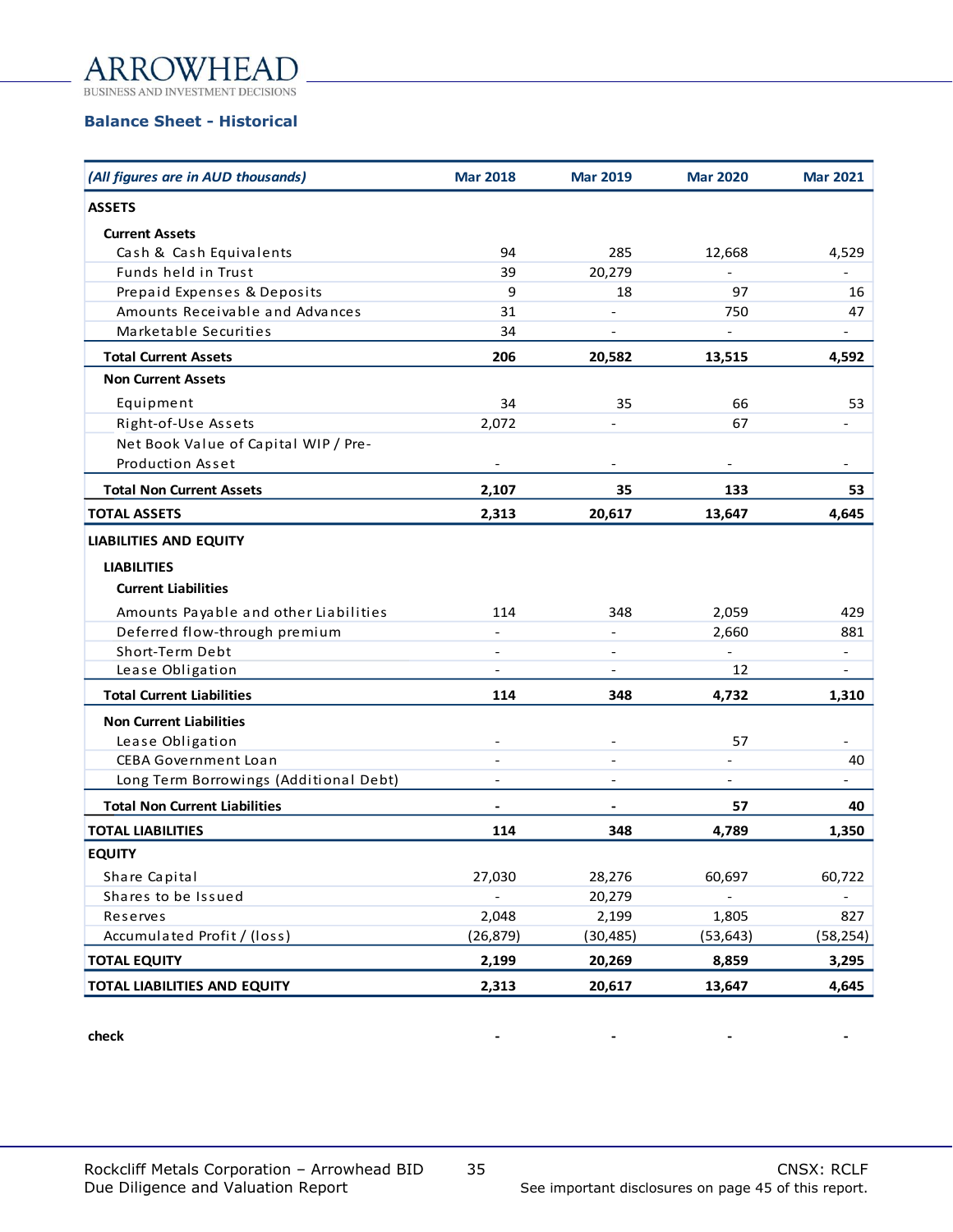#### AR  $FA$

**BUSINESS AND IN DECISIONS** 

## **Income Statement Summary – Projections**

| <b>FY 2022P</b> | <b>FY 2023P</b>               | <b>FY 2024P</b>                | <b>FY 2025P</b>              | <b>FY 2026P</b>                |
|-----------------|-------------------------------|--------------------------------|------------------------------|--------------------------------|
|                 |                               |                                |                              |                                |
|                 |                               |                                |                              |                                |
|                 | ٠                             | $\overline{\phantom{a}}$       |                              |                                |
|                 |                               |                                |                              |                                |
| 5,723           | 6,173                         | 5,660                          | 5,335                        | 5,159                          |
|                 |                               |                                |                              |                                |
|                 |                               |                                |                              | (5, 159)                       |
|                 | -                             |                                |                              |                                |
|                 |                               |                                |                              | (5, 159)                       |
|                 |                               |                                |                              |                                |
|                 |                               |                                |                              | (0.02)                         |
|                 |                               |                                |                              |                                |
|                 | (5, 723)<br>(2,202)<br>(0.01) | (6, 173)<br>(6, 173)<br>(0.02) | (5,660)<br>(5,660)<br>(0.02) | (5, 335)<br>(5, 335)<br>(0.02) |

| (All figures are in AUD thousands)    | <b>FY 2027P</b> | <b>FY 2028P</b> | <b>FY 2029P</b> | <b>FY 2030P</b> | <b>FY 2031P</b> |
|---------------------------------------|-----------------|-----------------|-----------------|-----------------|-----------------|
|                                       |                 |                 |                 |                 |                 |
| Revenue                               | 93,983          | 156,192         | 157,113         | 158,039         | 102,784         |
| YoY Growth                            |                 | 66.2%           | 0.6%            | 0.6%            | -35.0%          |
|                                       |                 |                 |                 |                 |                 |
| <b>Total Expenses</b>                 | 65,112          | 94,142          | 96,163          | 87,926          | 67,626          |
| %age of Revenue                       | 69.3%           | 60.3%           | 61.2%           | 55.6%           | 65.8%           |
|                                       |                 |                 |                 |                 |                 |
| <b>EBIT</b> / Operating Income (Loss) | 28,871          | 62,051          | 60,950          | 70,113          | 35,158          |
| %age of Revenue                       | 30.7%           | 39.7%           | 38.8%           | 44.4%           | 34.2%           |
|                                       |                 |                 |                 |                 |                 |
| Net Income / (Loss)                   | 23,097          | 49,640          | 48,760          | 56,091          | 28,126          |
| %age of Revenue                       | 30.7%           | 39.7%           | 38.8%           | 44.4%           | 34.2%           |
|                                       |                 |                 |                 |                 |                 |
| <b>EPS</b>                            | 0.08            | 0.16            | 0.16            | 0.18            | 0.09            |
| YoY Growth                            | 547.7%          | 114.9%          | $-1.8%$         | 15.0%           | -49.9%          |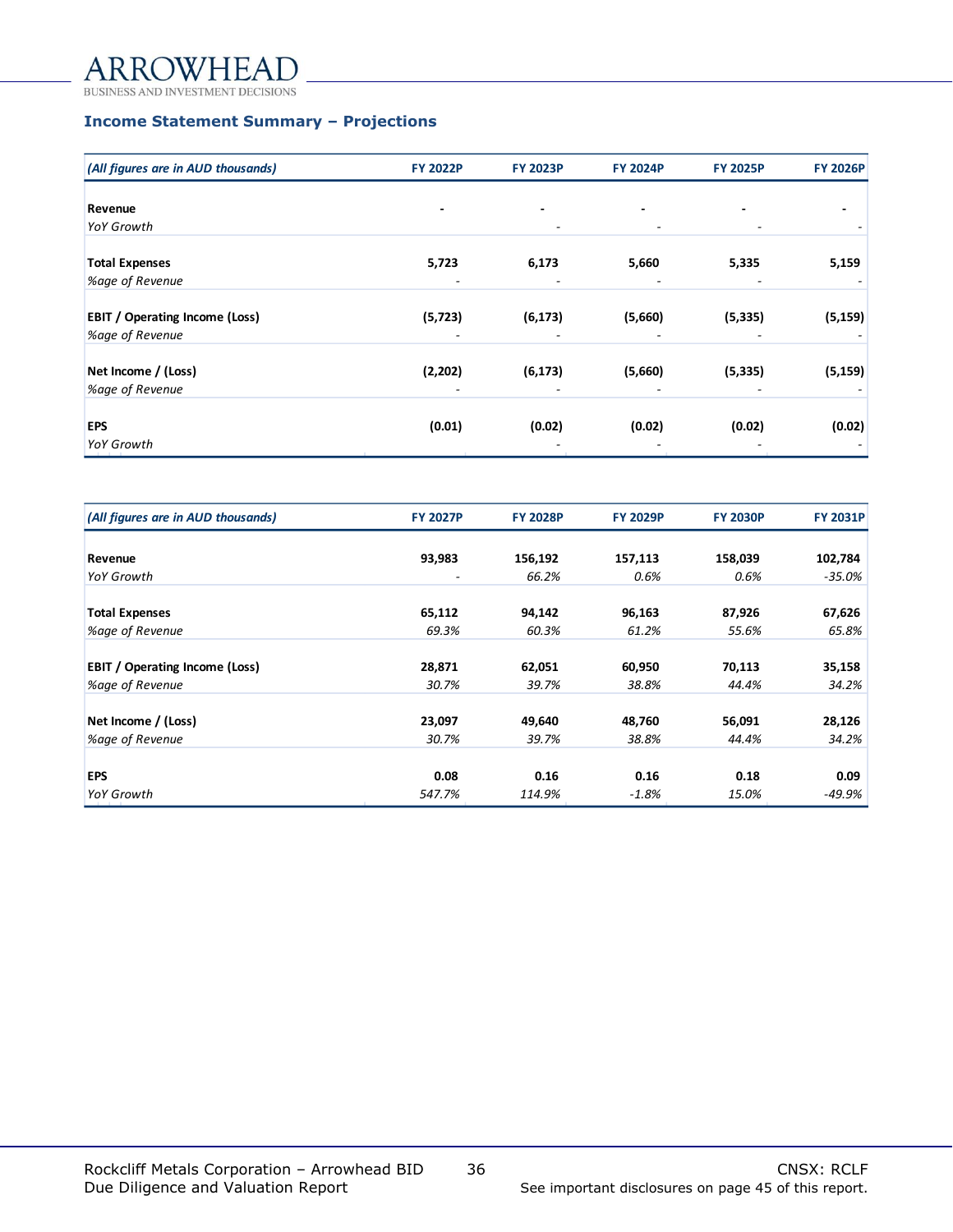#### AR  $FA$

**BUSINESS AND IN DECISIONS** 

## **Balance Sheet – Projections (1/2)**

| (All figures are in AUD thousands)     | <b>Mar 2022</b>          | <b>Mar 2023</b>          | <b>Mar 2024</b>          | <b>Mar 2025</b>          | <b>Mar 2026</b>          |
|----------------------------------------|--------------------------|--------------------------|--------------------------|--------------------------|--------------------------|
| <b>ASSETS</b>                          |                          |                          |                          |                          |                          |
| <b>Current Assets</b>                  |                          |                          |                          |                          |                          |
| Cash & Cash Equivalents                | 1,406                    | 941                      | 831                      | 1,040                    | 1,418                    |
| Funds held in Trust                    |                          |                          | $\overline{\phantom{0}}$ |                          |                          |
| Prepaid Expenses & Deposits            | $\overline{a}$           | ÷.                       | $\overline{a}$           | $\sim$                   | ÷.                       |
| Amounts Receivable and Advances        | $\overline{\phantom{a}}$ | $\overline{a}$           | ÷,                       | $\overline{a}$           | $\overline{\phantom{0}}$ |
| Marketable Securities                  | $\overline{a}$           | $\blacksquare$           | $\overline{a}$           | $\sim$                   | $\overline{a}$           |
| <b>Total Current Assets</b>            | 1,406                    | 941                      | 831                      | 1,040                    | 1,418                    |
| <b>Non Current Assets</b>              |                          |                          |                          |                          |                          |
| Equipment                              | 21                       | 11                       | 5                        | 3                        | $\mathbf{1}$             |
| Right-of-Use Assets                    | 38                       | 23                       | 9                        |                          | L.                       |
| Net Book Value of Capital WIP / Pre-   |                          |                          |                          |                          |                          |
| Production Asset                       |                          |                          |                          | 810                      | 65,610                   |
| <b>Total Non Current Assets</b>        | 59                       | 34                       | 14                       | 813                      | 65,611                   |
| <b>TOTAL ASSETS</b>                    | 1,465                    | 975                      | 845                      | 1,853                    | 67,030                   |
| <b>LIABILITIES AND EQUITY</b>          |                          |                          |                          |                          |                          |
| <b>LIABILITIES</b>                     |                          |                          |                          |                          |                          |
| <b>Current Liabilities</b>             |                          |                          |                          |                          |                          |
| Amounts Payable and other Liabilities  | 371                      | 555                      | 586                      | 619                      | 654                      |
| Deferred flow-through premium          | L.                       |                          |                          | $\overline{a}$           |                          |
| Short-Term Debt                        | $\overline{\phantom{a}}$ | $\overline{\phantom{a}}$ | $\overline{a}$           | $\overline{\phantom{a}}$ | $\blacksquare$           |
| Lease Obligation                       | $\overline{a}$           | $\overline{a}$           | $\overline{a}$           | $\mathbf{r}$             | ÷.                       |
| <b>Total Current Liabilities</b>       | 371                      | 555                      | 586                      | 619                      | 654                      |
| <b>Non Current Liabilities</b>         |                          |                          |                          |                          |                          |
| Lease Obligation                       | $\blacksquare$           |                          | $\overline{\phantom{a}}$ | $\overline{\phantom{a}}$ | $\overline{\phantom{a}}$ |
| <b>CEBA Government Loan</b>            | $\overline{a}$           | L.                       | ÷.                       | $\overline{a}$           | L.                       |
| Long Term Borrowings (Additional Debt) | $\overline{\phantom{a}}$ | ÷,                       | $\overline{a}$           | 405                      | 32,805                   |
| <b>Total Non Current Liabilities</b>   | $\overline{a}$           | $\blacksquare$           | $\overline{\phantom{a}}$ | 405                      | 32,805                   |
| <b>TOTAL LIABILITIES</b>               | 371                      | 555                      | 586                      | 1,024                    | 33,459                   |
| <b>EQUITY</b>                          |                          |                          |                          |                          |                          |
| Share Capital                          | 60,722                   | 66,222                   | 71,722                   | 77,627                   | 115,527                  |
| Shares to be Issued                    |                          |                          |                          | $\overline{a}$           |                          |
| Reserves                               | 827                      | 827                      | 827                      | 827                      | 827                      |
| Accumulated Profit / (loss)            | (60, 455)                | (66, 629)                | (72, 289)                | (77, 625)                | (82, 784)                |
| <b>TOTAL EQUITY</b>                    | 1,094                    | 420                      | 260                      | 829                      | 33,570                   |
| <b>TOTAL LIABILITIES AND EQUITY</b>    | 1,465                    | 975                      | 845                      | 1,853                    | 67,030                   |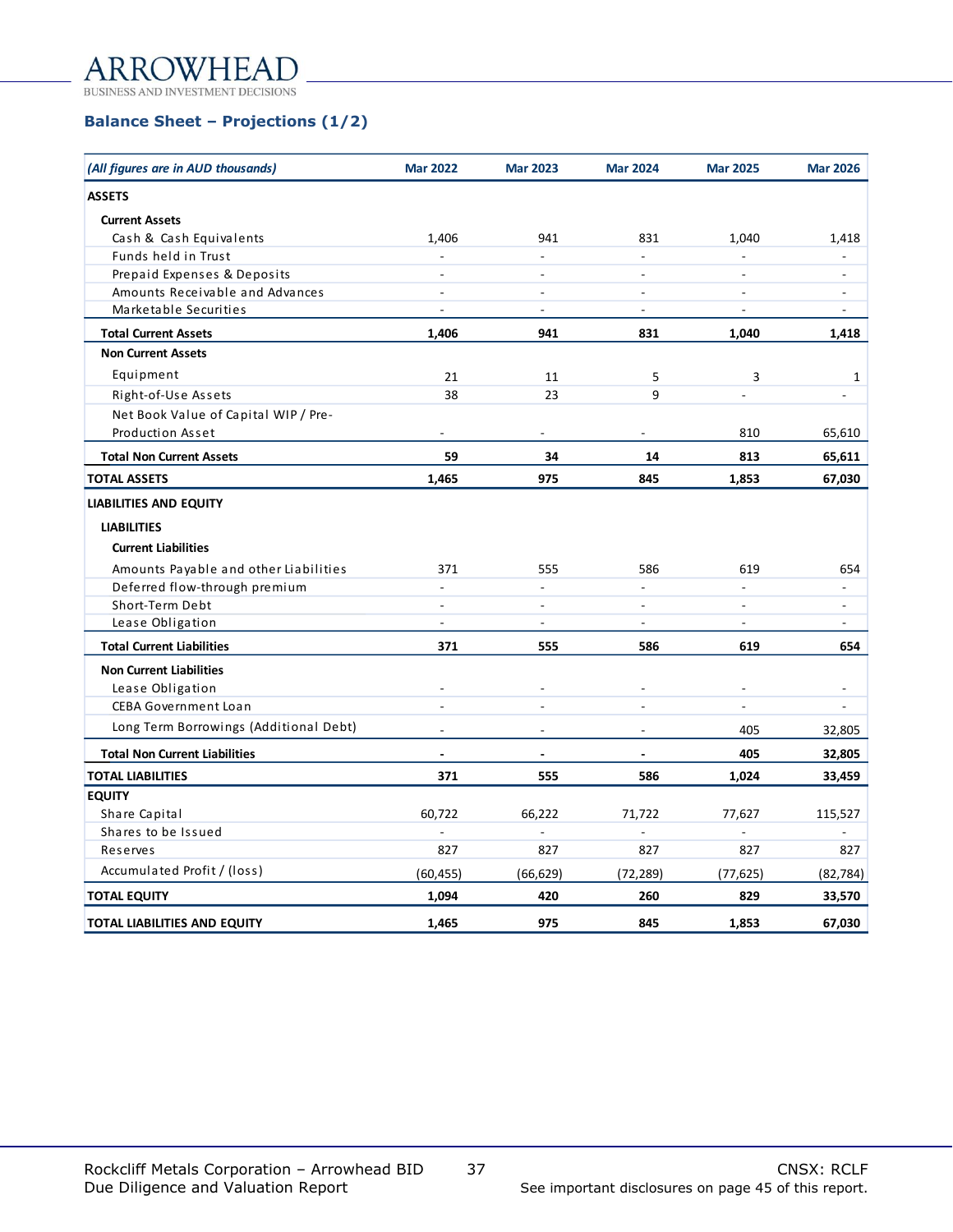#### AR FА

BUSINESS AND INVESTMENT DECISIONS

## **Balance Sheet – Projections (2/2)**

| (All figures are in AUD thousands)     | <b>Mar 2027</b>          | <b>Mar 2028</b>          | <b>Mar 2029</b>          | <b>Mar 2030</b> | <b>Mar 2031</b>          |
|----------------------------------------|--------------------------|--------------------------|--------------------------|-----------------|--------------------------|
| <b>ASSETS</b>                          |                          |                          |                          |                 |                          |
| <b>Current Assets</b>                  |                          |                          |                          |                 |                          |
| Cash & Cash Equivalents                | 1,806                    | 34,772                   | 71,219                   | 126,055         | 154,069                  |
| Funds held in Trust                    | $\overline{\phantom{a}}$ | $\blacksquare$           | $\overline{\phantom{a}}$ | $\blacksquare$  | $\overline{\phantom{a}}$ |
| Prepaid Expenses & Deposits            | $\overline{a}$           | $\sim$                   | $\overline{a}$           | $\overline{a}$  | ÷.                       |
| Amounts Receivable and Advances        | 15,449                   | 25,675                   | 25,827                   | 25,979          | 16,896                   |
| Marketable Securities                  | $\sim$                   | $\sim$                   | $\sim$                   | $\blacksquare$  |                          |
| <b>Total Current Assets</b>            | 17,255                   | 60,448                   | 97,046                   | 152,034         | 170,965                  |
| <b>Non Current Assets</b>              |                          |                          |                          |                 |                          |
| Equipment                              | $\mathbf 1$              | 0                        | 0                        | 0               | 0                        |
| Right-of-Use Assets                    |                          | $\overline{\phantom{a}}$ | $\overline{\phantom{a}}$ | ٠               | $\overline{\phantom{0}}$ |
| Net Book Value of Capital WIP / Pre-   |                          |                          |                          |                 |                          |
| <b>Production Asset</b>                | 88,956                   | 89,388                   | 93,540                   | 85,993          | 132,105                  |
| <b>Total Non Current Assets</b>        | 88,957                   | 89,388                   | 93,541                   | 85,993          | 132,105                  |
| <b>TOTAL ASSETS</b>                    | 106,211                  | 149,836                  | 190,586                  | 238,027         | 303,070                  |
| <b>LIABILITIES AND EQUITY</b>          |                          |                          |                          |                 |                          |
| <b>LIABILITIES</b>                     |                          |                          |                          |                 |                          |
| <b>Current Liabilities</b>             |                          |                          |                          |                 |                          |
| Amounts Payable and other Liabilities  | 3,129                    | 4,486                    | 4,438                    | 4,386           | 3,458                    |
| Deferred flow-through premium          |                          |                          |                          | $\blacksquare$  | $\overline{\phantom{a}}$ |
| Short-Term Debt                        | $\overline{a}$           | $\overline{\phantom{a}}$ | ÷.                       | $\Box$          | ÷,                       |
| Lease Obligation                       | $\overline{a}$           | $\overline{a}$           | ÷.                       | $\blacksquare$  | $\overline{\phantom{a}}$ |
| <b>Total Current Liabilities</b>       | 3,129                    | 4,486                    | 4,438                    | 4,386           | 3,458                    |
| <b>Non Current Liabilities</b>         |                          |                          |                          |                 |                          |
| Lease Obligation                       | $\overline{a}$           |                          | $\overline{a}$           | $\blacksquare$  | $\overline{\phantom{a}}$ |
| <b>CEBA Government Loan</b>            |                          |                          |                          |                 |                          |
| Long Term Borrowings (Additional Debt) | 33,220                   | 25,848                   | 17,886                   | 9,287           | 23,566                   |
| <b>Total Non Current Liabilities</b>   | 33,220                   | 25,848                   | 17,886                   | 9,287           | 23,566                   |
| <b>TOTAL LIABILITIES</b>               | 36,349                   | 30,334                   | 22,324                   | 13,673          | 27,024                   |
| <b>EQUITY</b>                          |                          |                          |                          |                 |                          |
| Share Capital                          | 128,722                  | 128,722                  | 128,722                  | 128,722         | 152,288                  |
| Shares to be Issued                    |                          |                          |                          |                 |                          |
| Reserves                               | 827                      | 827                      | 827                      | 827             | 827                      |
| Accumulated Profit / (loss)            | (59, 687)                | (10,046)                 | 38,714                   | 94,804          | 122,931                  |
| <b>TOTAL EQUITY</b>                    | 69,862                   | 119,503                  | 168,263                  | 224,353         | 276,046                  |
| <b>TOTAL LIABILITIES AND EQUITY</b>    | 106,211                  | 149,836                  | 190,586                  | 238,027         | 303,070                  |

**check - - - - -**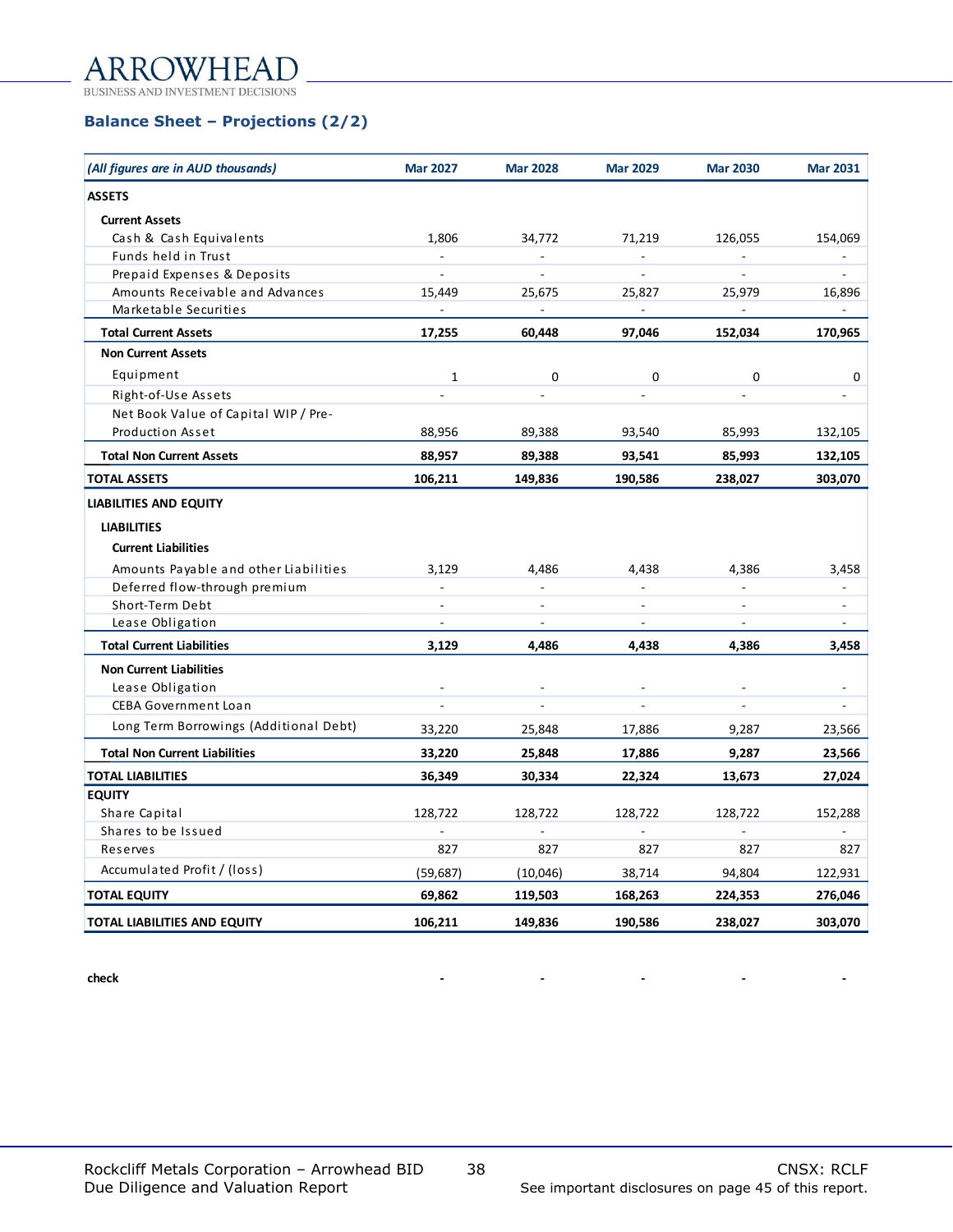<span id="page-38-0"></span>**Valuation**

Equity value of Rockcliff stands between **CAD 49.0 million and CAD 60.0 million**

|               | <b>Variance</b> | <b>Equity Values as on</b><br>3/8/2021<br>(in CAD thousands) | <b>Price per Share</b><br>(in CAD) |
|---------------|-----------------|--------------------------------------------------------------|------------------------------------|
| Downside Case | $-10%$          | 49,082                                                       | 0.160                              |
| Base Case     | $0\%$           | 54,535                                                       | 0.177                              |
| Upside Case   | 10%             | 59,989                                                       | 0.195                              |

Equity Value per share for Rockcliff stands between **CAD 0.160 and CAD 0.195**

## **Important information on Arrowhead methodology**

The principles of the valuation methodology employed by Arrowhead BID are variable to a certain extent, depending on the sub-sectors in which the research is conducted. But all Arrowhead valuation research possess an underlying set of common principles and a generally common quantitative process.

With Arrowhead commercial and technical due diligence, Arrowhead researches the fundamentals, assets and liabilities of a company, and builds estimates for revenue and expenditure over a coherently determined forecast period.

Elements of past performance such as price/earnings ratios, indicated as applicable, are mainly for reference. Still, elements of real-world past performance enter the valuation through their impact on the commercial and technical due diligence.

We have presented the discounted cash flow estimate approach for FCFE valuation. We have also presented Comparable Company Analysis. The fair value bracket is built on the basis of these two methods.

## **Arrowhead BID Fair Market Value Bracket**

The Arrowhead Fair Market Value is given as a bracket. This is based on quantitative key variable analyses such as key price analysis for revenue and cost drivers or analysis and discounts on revenue estimates for projects, especially relevant to projects estimated to provide revenue near the end of the chosen forecast period. Low and high estimates for key variables are produced as a valuation tool.

In principle, an investor comfortable with the high brackets of our key variable analysis will align with the high bracket in the Arrowhead Fair Value Bracket, and, likewise, in terms of low estimates. The investor will also note the company intangibles to analyze the strengths and weaknesses, and other essential company information. These intangibles serve as supplementary decision factors for adding or subtracting a premium in investor's own analysis.

The bracket should be taken as a tool by Arrowhead BID for the reader of this report and the reader should not solely rely on this information to make his decision on any particular security. The reader must also understand that while on the one hand global capital markets contain inefficiencies, especially in terms of information, on the other, corporations and their commercial and technical positions evolve rapidly. This present edition of the Arrowhead valuation is for a short to medium-term alignment analysis (one to twelve months).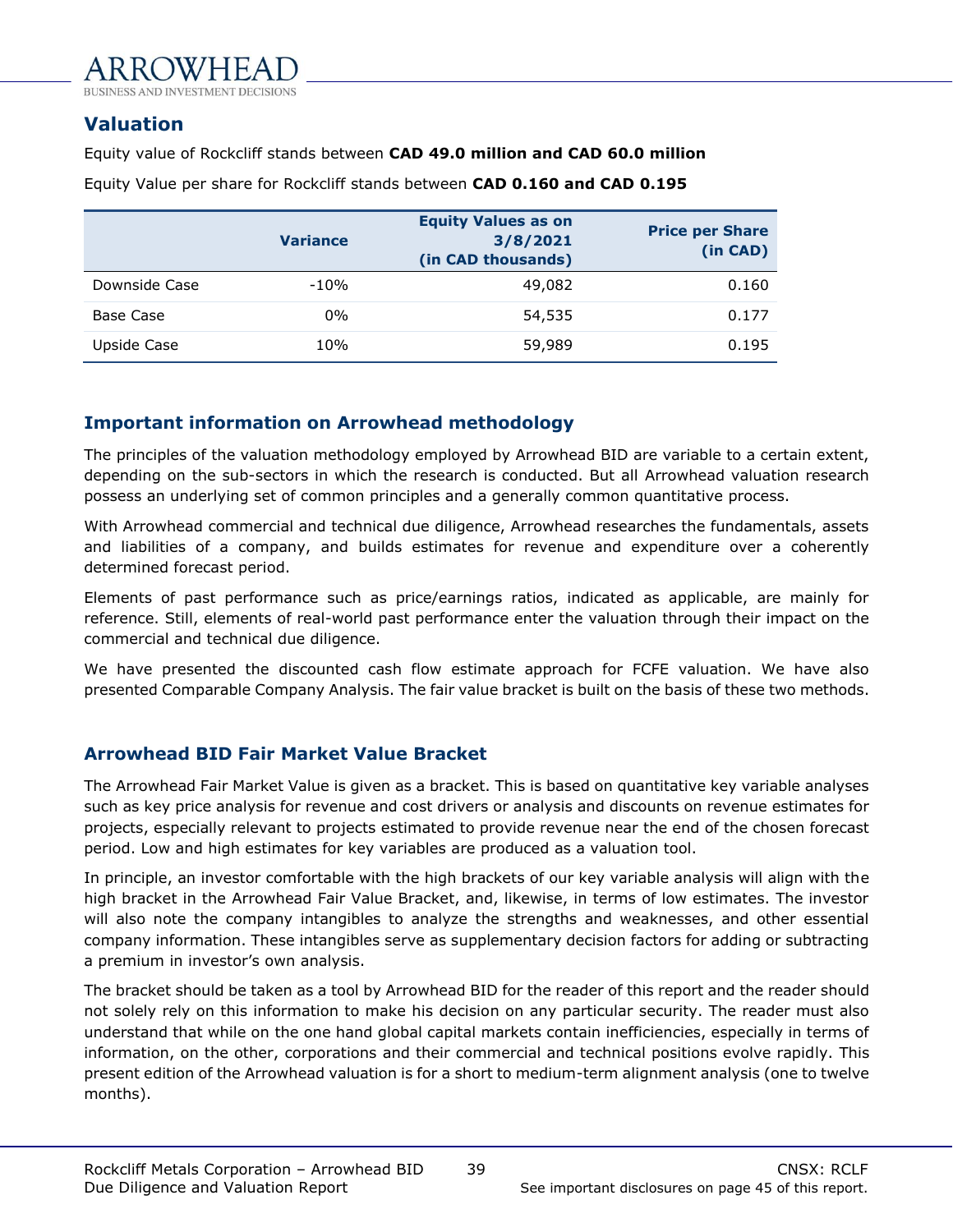## **Estimation of Equity Value**

|                                      |                                       |                              | (Figures in CAD thousands) |
|--------------------------------------|---------------------------------------|------------------------------|----------------------------|
| <b>Valuation Approach</b>            | <b>Equity Value as on</b><br>3/8/2021 | <b>Price per share (CAD)</b> | Weight $(% )$              |
| <b>Comparable Company Analysis</b>   | 58,650                                | 0.191                        | 50%                        |
| <b>DCF Valuation</b>                 | 50,420                                | 0.164                        | 50%                        |
| <b>Weighted Average Equity Value</b> | 54,535                                | 0.177                        | 100%                       |

Following is the detailed methodology of the two valuation approaches:

## **1. Comparable Company Analysis**

Comparable Company Analysis method operates under the assumption that similar companies will have similar valuation multiples, such as EV/Measured & Indicated Resource. We have shortlisted companies similar in business with Rockcliff Metals Corporation based on parameters such as market size, regions of operations etc.

The weights allocated to the comparable companies were based on the degree of their business match with the subject company.

|                                                         |                |                 | (Figures in CAD thousands)            |                                            |  |
|---------------------------------------------------------|----------------|-----------------|---------------------------------------|--------------------------------------------|--|
| <b>Relative Valuation based on:</b>                     | <b>Weights</b> | <b>Multiple</b> | <b>Equity Value as on</b><br>3/8/2021 | <b>Implied Share</b><br><b>Price (CAD)</b> |  |
| EV / Measured & Indicated<br>Resource (CAD thousand/lb) | 100%           | 104.6           | 58,650                                | 0.191                                      |  |
| <b>Weighted Average</b>                                 | <b>100%</b>    |                 | 58,650                                | 0.191                                      |  |

## **Business Match Score**

We have considered 11 copper, gold, and zinc mining companies in our Comparable Company Analysis. Most of these companies are Canadian and have assets in Canada, US, Peru, Mexico, and Ireland. A majority of these companies are in pre-production stage and have completed their PEA and DFS.

We have assigned a business match score to these companies based on the country in which their assets are located, the lifecycle stage of their assets (exploration / development / production), and the nature of their resources (measured / indicated / inferred).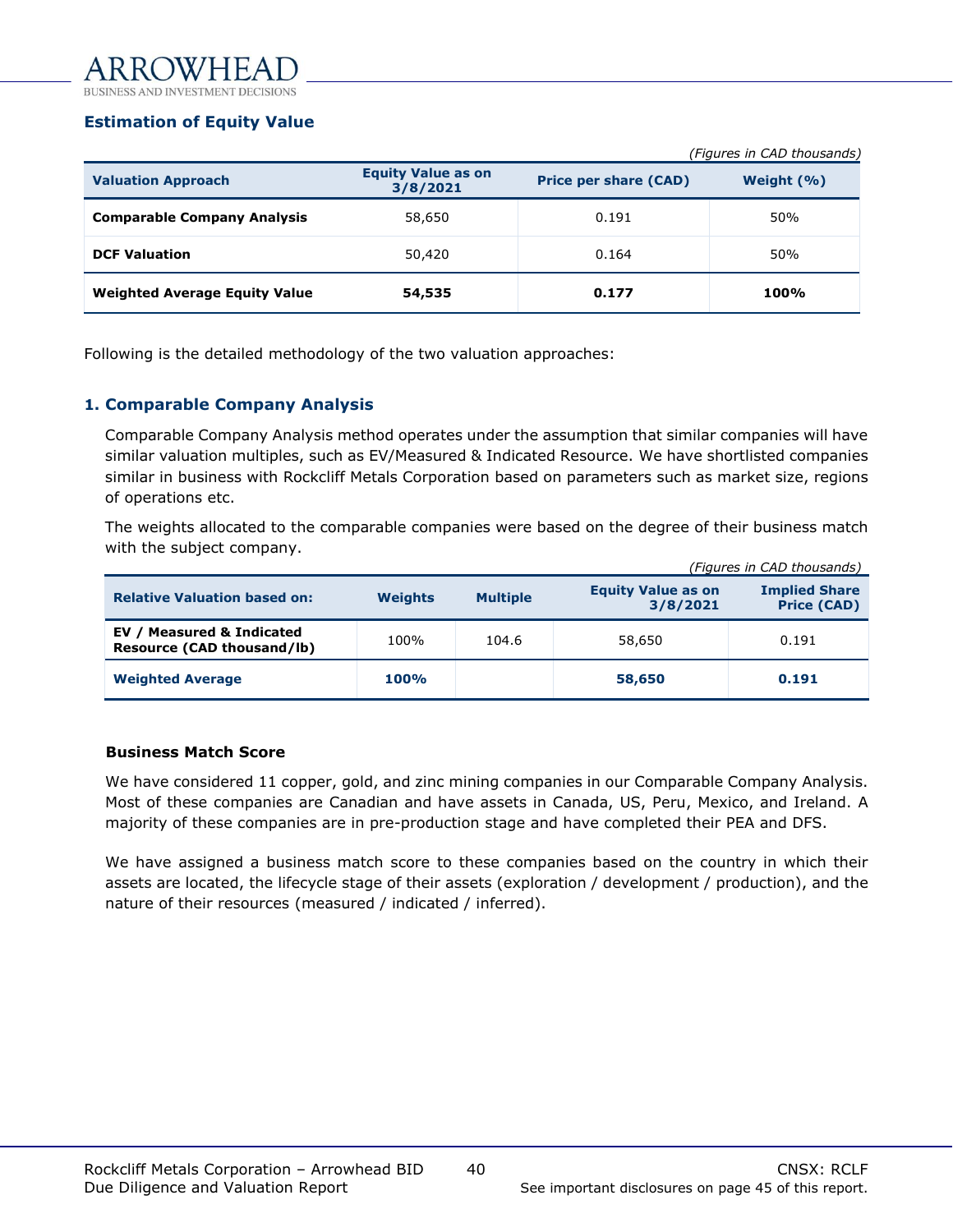# ARROWHEAD

BUSINESS AND INVESTMENT DECISIONS

| <b>Stock Exchange</b>                              | <b>Ticker</b> | <b>Company Name</b>                 | <b>Business</b><br>Match % | <b>EV/ Measured &amp; Indicated</b><br><b>Resource (CAD thousand/lb)</b> |
|----------------------------------------------------|---------------|-------------------------------------|----------------------------|--------------------------------------------------------------------------|
| <b>XTSX</b>                                        | GCX           | Granite Creek Copper Ltd.           | 75%                        |                                                                          |
| <b>XTSX</b>                                        | LEO           | Lion Copper and Gold Corp.          | 65%                        | 24.6                                                                     |
| <b>XTSX</b>                                        | <b>KZD</b>    | Kaizen Discovery Inc.               | 75%                        | 92.0                                                                     |
| <b>XTSX</b>                                        | <b>DCMC</b>   | Dore Copper Mining Corp.            | 80%                        | 232.2                                                                    |
| <b>XCNQ</b>                                        | <b>CBK</b>    | Copperbank Resources Corp.          | 75%                        | 10.6                                                                     |
| <b>XTSX</b>                                        | QCCU          | QC Copper and Gold Inc              | 70%                        | 18.5                                                                     |
| <b>XTSX</b>                                        | OCO           | Oroco Resource Corp.                | 75%                        |                                                                          |
| <b>XTSX</b>                                        | <b>ADZN</b>   | Adventus Mining Corporation         | 70%                        | 149.3                                                                    |
| <b>XTSX</b>                                        | HI            | Highland Copper Company Inc.        | 75%                        | 63.8                                                                     |
| <b>XTSE</b>                                        | <b>DNT</b>    | Candente Copper Corp.               | 70%                        | 5.0                                                                      |
| <b>XTSX</b>                                        | WCU           | World Copper Ltd.                   | 80%                        | 180.3                                                                    |
| <b>Median</b>                                      |               |                                     |                            | 63.8                                                                     |
| <b>Mean without</b><br><b>Outliers</b>             |               |                                     |                            | 102.0                                                                    |
| <b>Weighted Average without</b><br><b>Outliers</b> |               |                                     |                            | 104.6                                                                    |
| <b>CNSX</b><br><b>RCLF</b>                         |               | <b>Rockcliff Metals Corporation</b> |                            | 28.8                                                                     |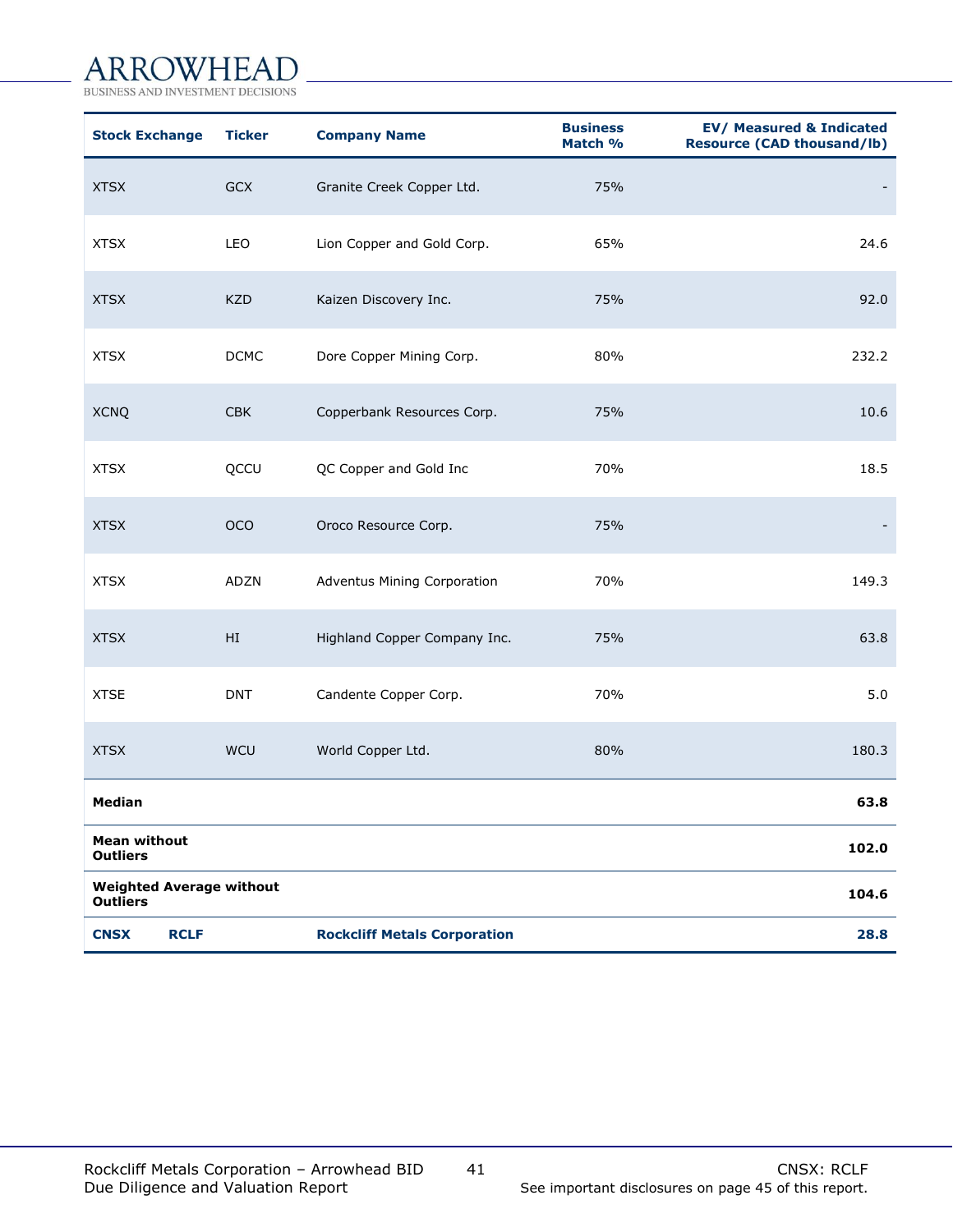**2. Discounted Cash Flow (DCF) Approach**

- **Valuation Methodology:** The Arrowhead fair valuation for Rockcliff Metals Corporation is based on the Discounted Cash Flow (DCF) analysis of the Company's Tower, Rail, and Bur projects. For the purposes of valuation, we have clubbed the Tower and Rail projects. As mentioned in the latest PEA released by the Company, we have also assumed in our model that the proceeds received from the Tower project will be used for the development of the Rail project. However, we have added another assumption – 60% of the total sustaining capital expenditure from FY 2027 to FY 2031 will be used for the development of the Rail project and thus capitalized.
- **Time Horizon:** The time period chosen is based on the production reserves available for the Tower, Rail, and Bur projects. Period chosen for valuation is 18 years (2023 – 2040).
- **Terminal Value:** Terminal Value is considered to be zero as the production reserves are depleted by the end of FY 2040.

| <b>Valuation</b>                                      |       |
|-------------------------------------------------------|-------|
| Risk free rate (Rf)                                   | 2.0%  |
| Beta                                                  | 2.0   |
| Expected Return on Market                             | 9.0%  |
| Additional Discount Rate for<br>Company Specific Risk | 5.0%  |
| Cost of Equity                                        | 21.0% |

| <b>FCFE</b> (Figures in CAD thousands)              |                          |                          |                              |                          |                          |              |
|-----------------------------------------------------|--------------------------|--------------------------|------------------------------|--------------------------|--------------------------|--------------|
|                                                     | 2023P                    | <b>2024P</b>             | <b>2025P</b>                 | <b>2026P</b>             | <b>2027P</b>             | <b>2028P</b> |
| Net Income                                          | (6, 173)                 | (5,660)                  | (5, 335)                     | (5, 159)                 | 23,907                   | 49,640       |
| Add: Depreciation                                   | 11                       | 5                        | 3                            | 1                        | 1                        |              |
| Add: Right-of-Use Asset<br>Amortization             | 15                       | 15                       | 9                            | $\overline{\phantom{a}}$ | $\overline{\phantom{a}}$ |              |
| Add: Amortization Expense -<br>Pre-Production Asset | $\blacksquare$           | $\overline{\phantom{0}}$ | $\overline{\phantom{a}}$     | $\overline{\phantom{a}}$ | 11,904                   | 19,668       |
| Less: Change in Non-Cash<br><b>Working Capital</b>  | (183)                    | (31)                     | (33)                         | (36)                     | 12,974                   | 8,870        |
| Less: Capital Expenditure                           | $\overline{\phantom{a}}$ | $\overline{\phantom{a}}$ | 810                          | 64,800                   | 35,250                   | 20,100       |
| Add: Increase in Debt                               | $\overline{\phantom{a}}$ | $\overline{\phantom{a}}$ | 405                          | 32,400                   | 415                      | (7, 732)     |
| Add: Net Assets (Liquidation)                       | -                        | -                        | $\qquad \qquad \blacksquare$ |                          | $\overline{\phantom{a}}$ |              |
| <b>Free Cash Flow to Equity</b>                     | (5,965)                  | (5,609)                  | (5,696)                      | (37, 522)                | (12, 808)                | 32,967       |
| <b>Present Value</b>                                | (4,930)                  | (3,831)                  | (3,215)                      | (17, 504)                | (4,938)                  | 10,504       |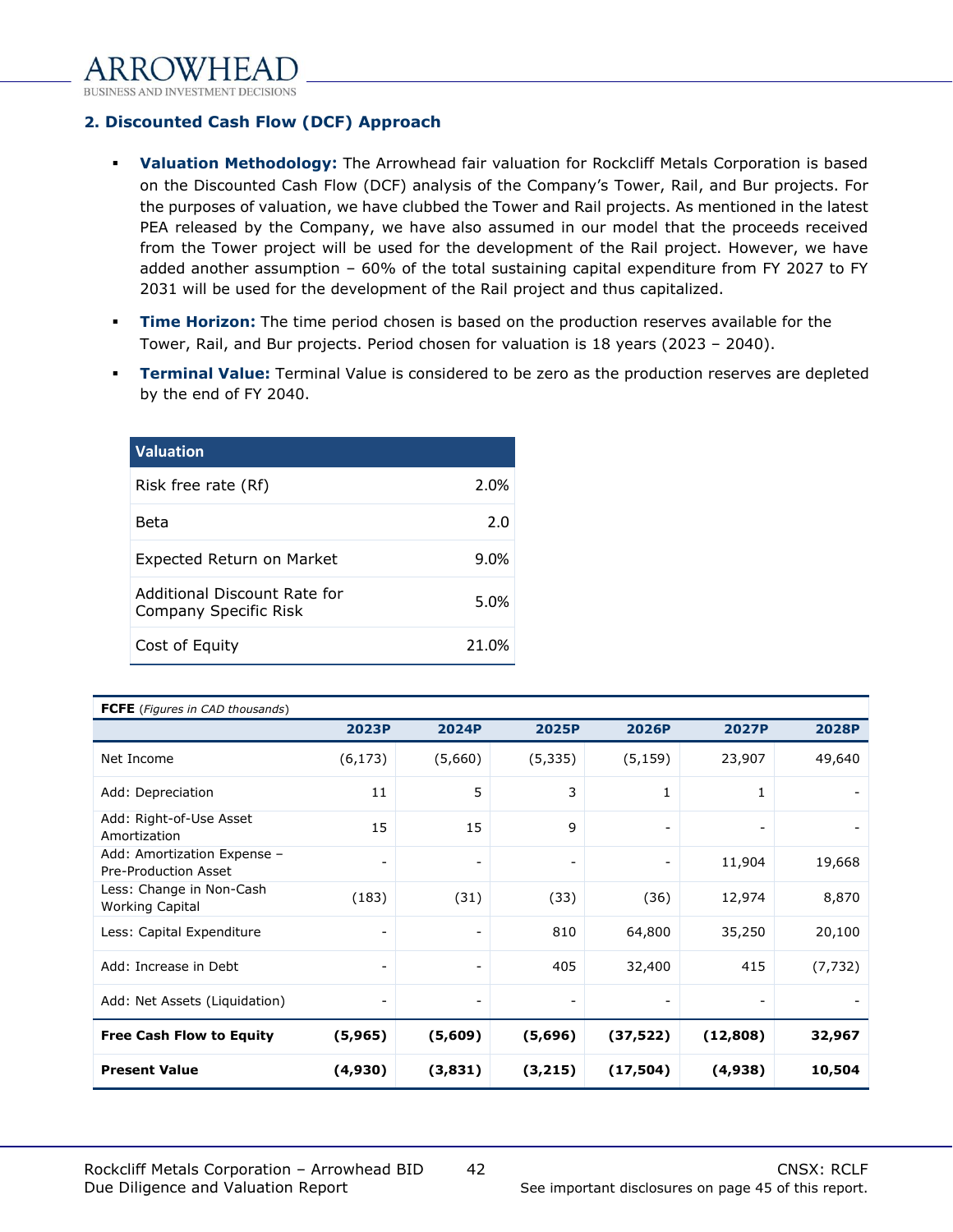# ARROWHEAD

BUSINESS AND INVESTMENT DECISIONS

| <b>FCFE</b> (Figures in CAD thousands)              |                          |                          |                          |                          |                |         |
|-----------------------------------------------------|--------------------------|--------------------------|--------------------------|--------------------------|----------------|---------|
|                                                     | 2029P                    | <b>2030P</b>             | 2031P                    | 2032P                    | 2033P          | 2034P   |
| Net Income                                          | 48,760                   | 56,091                   | 28,126                   | (3,221)                  | 6,982          | 56,845  |
| Add: Depreciation                                   | $\overline{a}$           |                          | -                        |                          |                |         |
| Add: Right-of-Use Asset<br>Amortization             | $\overline{\phantom{a}}$ | $\overline{\phantom{a}}$ | $\overline{\phantom{a}}$ | $\overline{\phantom{a}}$ | $\overline{a}$ |         |
| Add: Amortization Expense -<br>Pre-Production Asset | 19,668                   | 19,668                   | 14,520                   | 18,329                   | 18,329         | 38,733  |
| Less: Increase in Non-Cash<br>Working Capital       | 200                      | 204                      | (8, 154)                 | (2,939)                  | 16             | 20,736  |
| Less: Capital Expenditure                           | 23,820                   | 12,120                   | 60,633                   | 47,133                   | 48,561         |         |
| Add: Increase in Debt                               | (7, 962)                 | (8, 599)                 | 14,280                   | 23,566                   | 24,281         | (8,003) |
| Add: Net Assets (Liquidation)                       | $\overline{a}$           |                          |                          |                          |                |         |
| <b>Free Cash Flow to Equity</b>                     | 36,447                   | 54,836                   | 4,447                    | (5,520)                  | 1,015          | 66,839  |
| <b>Present Value</b>                                | 9,598                    | 11,934                   | 800                      | (820)                    | 125            | 6,786   |

| <b>FCFE</b> (Figures in CAD thousands)               |                          |                          |                          |                |          |              |
|------------------------------------------------------|--------------------------|--------------------------|--------------------------|----------------|----------|--------------|
|                                                      | 2035P                    | 2036P                    | <b>2037P</b>             | <b>2038P</b>   | 2039P    | <b>2040P</b> |
| Net Income                                           | 57,631                   | 55,383                   | 46,931                   | 47,783         | 48,637   | 49,493       |
| Add: Depreciation                                    | $\overline{\phantom{a}}$ | $\overline{a}$           | $\overline{\phantom{a}}$ |                |          |              |
| Add: Right-of-Use Asset<br>Amortization              | $\overline{\phantom{a}}$ | $\overline{\phantom{a}}$ | $\overline{\phantom{a}}$ | $\overline{a}$ |          |              |
| Add: Amortization Expense -<br>Pre-Production Asset  | 38,733                   | 32,059                   | 20,404                   | 20,404         | 20,404   | 20,404       |
| Less: Increase in Non-Cash<br><b>Working Capital</b> | 255                      | (4,041)                  | (7, 334)                 | 173            | 174      | (20, 479)    |
| Less: Capital Expenditure                            | $\overline{\phantom{a}}$ | $\overline{a}$           | -                        | $\overline{a}$ |          |              |
| Add: Increase in Debt                                | (8,644)                  | (9,335)                  | (10,082)                 | (10, 889)      | (11,760) | (12,701)     |
| Add: Net Assets (Liquidation)                        | -                        |                          |                          |                |          | 690,357      |
| <b>Free Cash Flow to Equity</b>                      | 87,465                   | 82,148                   | 64,587                   | 57,125         | 57,107   | 768,032      |
| <b>Present Value</b>                                 | 7,339                    | 5,696                    | 3,701                    | 2,706          | 2,235    | 24,845       |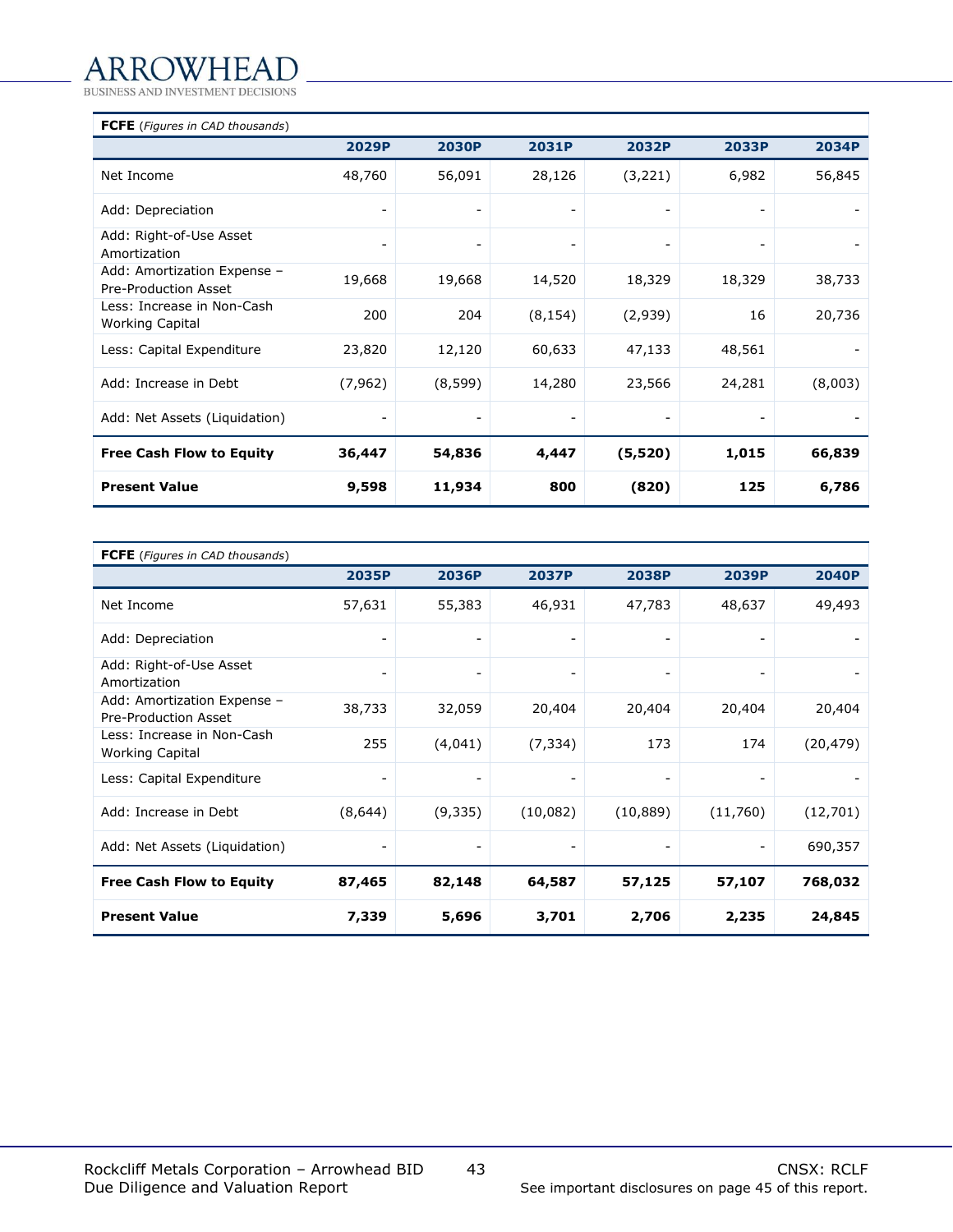BUSINESS AND INVESTMENT DECISIONS

| <b>Valuation</b>                            |         |
|---------------------------------------------|---------|
| Equity Value as on 03/31/2022               | 51,030  |
| Discounted Value as on 3/8/2021             | 50,420  |
| Number of Shares Outstanding (in thousands) | 307,619 |
| Value per Share (CAD)                       | 0.164   |

The equity value of the Company is sensitive to cost of equity. The following table captures the sensitivity of Rockcliff's Value to these assumptions.

|                       | (All figures in CAD thousands) |
|-----------------------|--------------------------------|
| <b>Cost of Equity</b> | <b>Equity Value</b>            |
| 18%                   | 79,360                         |
| 19%                   | 68,341                         |
| 20%                   | 58,762                         |
| 21%                   | 50,420                         |
| 22%                   | 43,146                         |
| 23%                   | 36,794                         |
| 24%                   | 31,239                         |
| 25%                   | 26,375                         |
| 26%                   | 22,111                         |
| 27%                   | 18,368                         |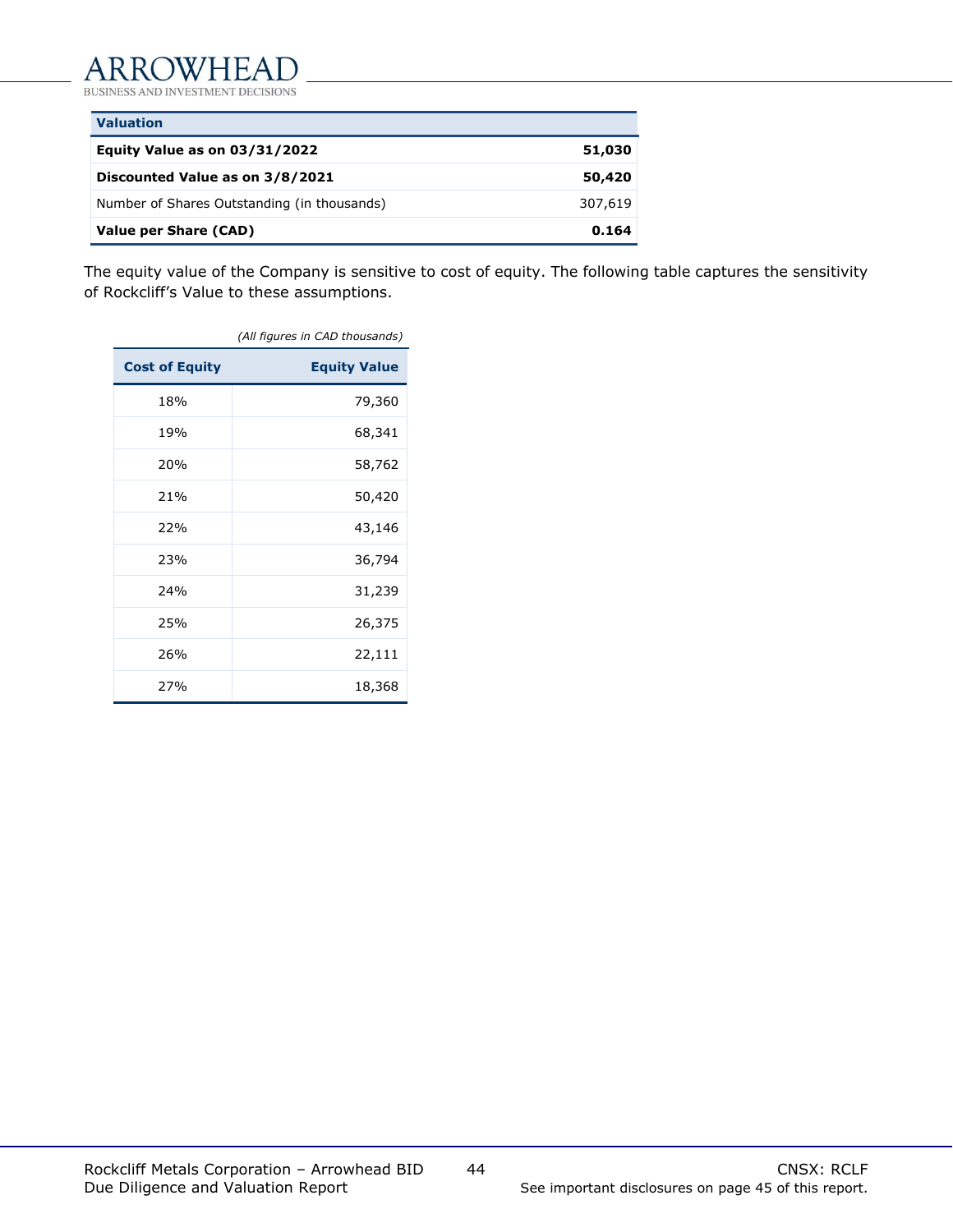## <span id="page-44-0"></span>**Analyst Certifications**

We, Aman Sabherwal and Dhruv Sawhney, certify that all of the views expressed in this research report accurately reflect our personal views about the subject security and the subject company, based on the collection and analysis of public information and public company disclosures.

## **Important disclosures**

Arrowhead Business and Investment Decisions, LLC received fees in 2021 and will receive further fees in 2022 from Rockcliff Metals Corp. for researching and drafting this report and for a series of other services to Rockcliff Metals Corp., including distribution of this report, investor relations and networking services. Neither Arrowhead BID nor any of its principals or employees own any long or short positions in Rockcliff Metals Corp. Arrowhead BID's principals expect to seek a mandate for investment banking services from Rockcliff Metals Corp. in 2022.

Aside from certain reports published on a periodic basis, the large majority of reports are published by Arrowhead BID at irregular intervals as appropriate in the analyst's judgment.

Any opinions expressed in this report are statements of our judgment to this date and are subject to change without notice.

This report was prepared for general circulation and does not provide investment recommendations specific to individual investors. As such, any of the financial or other moneymanagement instruments linked to the company and company valuation described in this report, hereafter referred to as "the securities", may not be suitable for all investors.

Investors must make their own investment decisions based upon their specific investment

objectives and financial situation utilizing their own financial advisors as they deem necessary. Investors are advised to gather and consult multiple information sources before making investment decisions. Recipients of this report are strongly advised to read the information on Arrowhead Methodology section of this report to understand if and how the Arrowhead Due Diligence and Arrowhead Fair Value Bracket integrate alongside the rest of their stream of information and within their decision-making process.

Past performance of securities described directly or indirectly in this report should not be taken as an indication or guarantee of future results. The price, value of, and income from any of the financial securities described in this report may rise as well as fall and may be affected by simple and complex changes in economic, financial and political factors.

Should a security described in this report be denominated in a currency other than the investor's home currency, a change in exchange rates may adversely affect the price of, value of, or income derived from the security.

This report is published solely for information purposes and is not to be considered as an offer to buy any security, in any state.

Other than disclosures relating to Arrowhead Business and Investment Decisions, LLC, the information herein is based on sources we believe to be reliable but is not guaranteed by us and does not purport to be a complete statement or summary of the available data.

Arrowhead Business and Investment Decisions, LLC is not responsible for any loss, financial or other, directly or indirectly linked to any price movement or absence of price movement of the securities described in this report.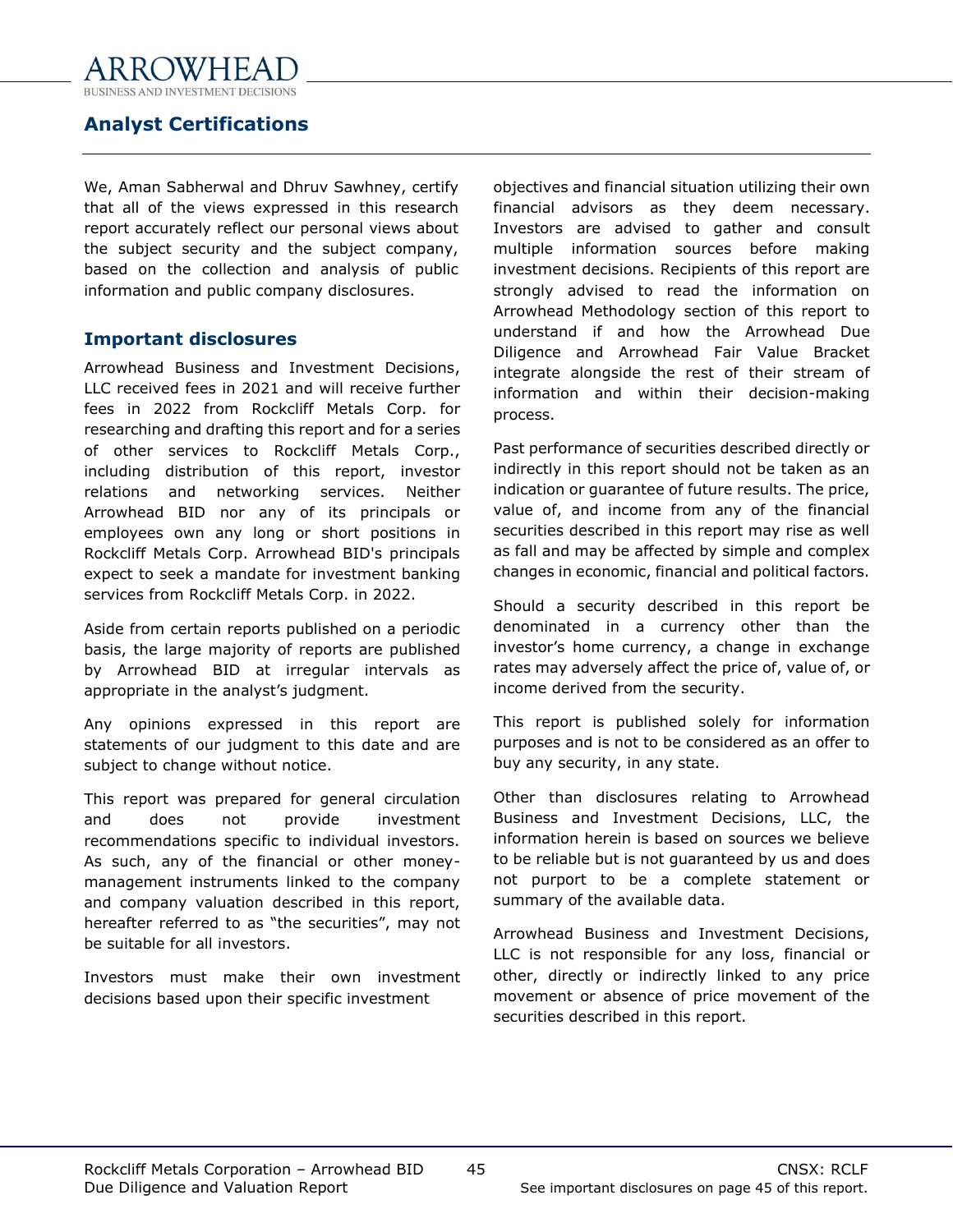## **WHEAT ARRC**

**BUSINESS AND INVES MENT DECISIONS** 

## <span id="page-45-0"></span>**Appendix**

## **Glossary**

| <b>VMS</b>   | Volcanogenic Massive Sulfide                          |
|--------------|-------------------------------------------------------|
| <b>TPD</b>   | Tonnes Per Day                                        |
| Hudbay       | Hudbay Minerals Inc.                                  |
| <b>PEA</b>   | Preliminary Economic Assessment                       |
| <b>JV</b>    | Joint Venture                                         |
| EV           | <b>Electric Vehicles</b>                              |
| Goldpath     | Goldpath Resources Corporation                        |
| FF-SL        | Flin Flon-Snow Lake                                   |
| Norvista     | Norvista Capital Corporation                          |
| CaNickel     | CaNickel Mining Ltd                                   |
| Greenstone   | <b>Greenstone Resources</b>                           |
| Arrowhead    | Arrowhead Business and Investment Decisions, LLC      |
| <b>OTCQB</b> | <b>OTCQB Venture Market</b>                           |
| <b>MMDF</b>  | Manitoba Mineral Development Fund                     |
| Kinross      | Kinross Gold Corporation                              |
| Laguna       | Laguna/Lucky Jack/Puella Bay properties               |
| <b>SEDAR</b> | System for Electronic Document Analysis and Retrieval |
| <b>LHZ</b>   | Last Hurrah Zone                                      |
| <b>TNB</b>   | Thomson Nickel Belt                                   |
| <b>TSA</b>   | Tower South Anomaly                                   |
| <b>PGE</b>   | Platinum-Group-Element                                |
| <b>NSR</b>   | Net Smelter Return Royalty                            |
| Copper Reef  | Copper Reef Mining Corporation                        |
| <b>SLS</b>   | Snow Lake South                                       |
| <b>SLG</b>   | Snow Lake Gold                                        |
| <b>KGE</b>   | KG Exploration (Canada) Inc.                          |
| <b>CAGR</b>  | Compounded Annual Growth Rate                         |
| IMF          | <b>International Monetary Fund</b>                    |
| <b>BoA</b>   | <b>Bank of America</b>                                |
| <b>DPEM</b>  | Deep Penetrating ElectroMagnetic                      |